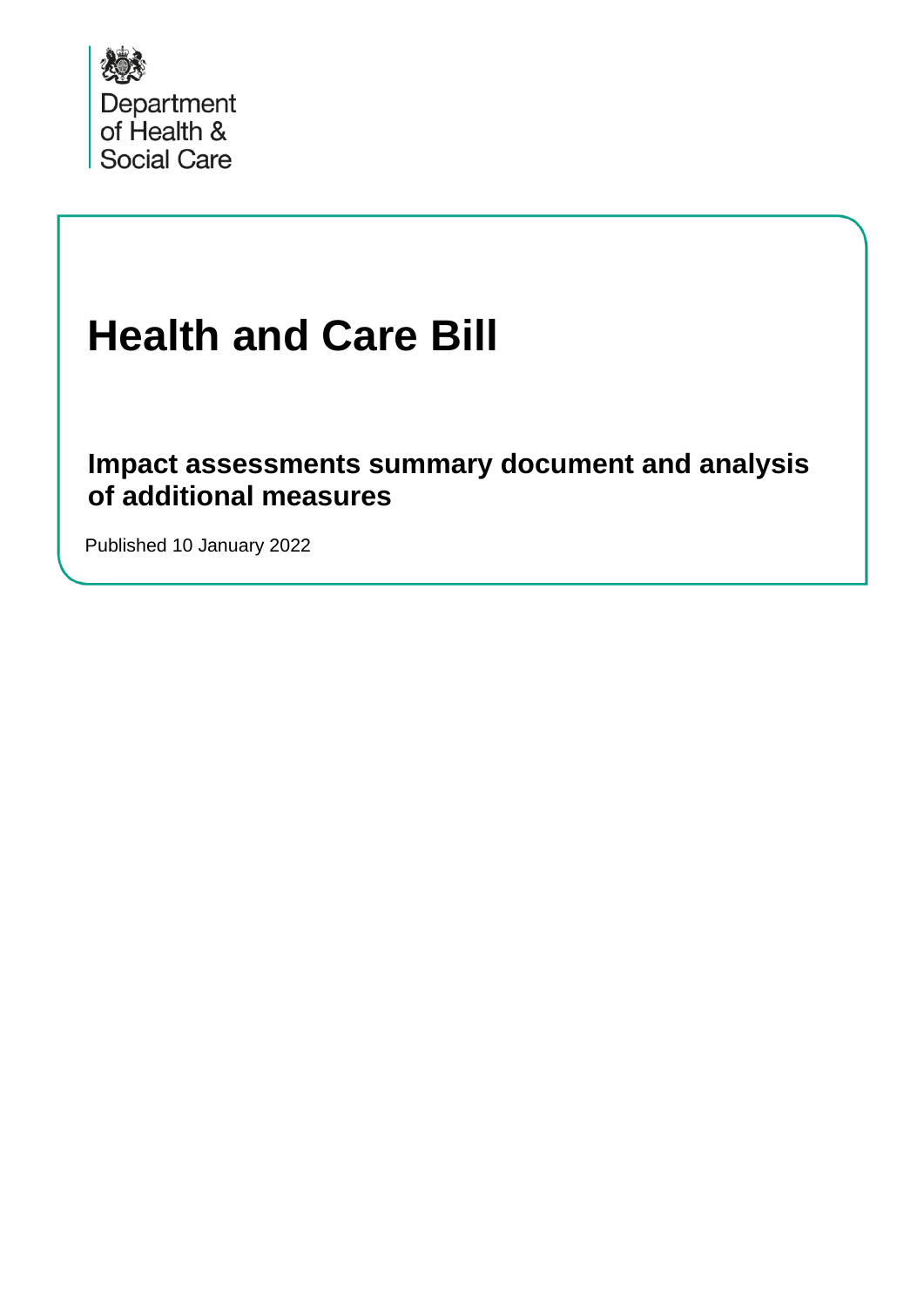## **Contents**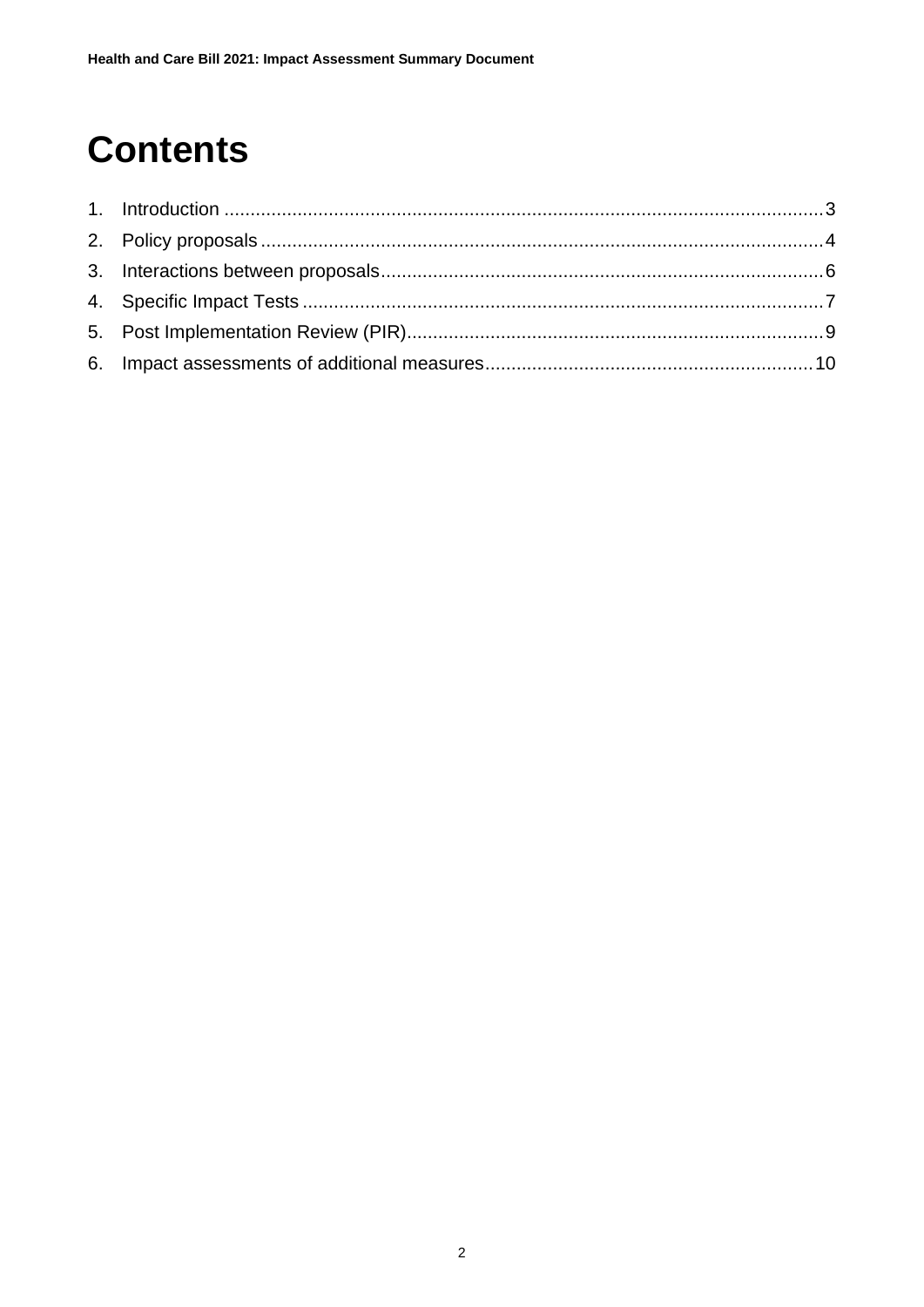## <span id="page-2-0"></span>**Introduction**

The Health and Care Bill will build on the proposals brought forward by the NHS following the publication of the Long-Term Plan. These proposals built on extensive engagement by the NHS in 2019 and were further developed in the 2021 White Paper *Integration and Innovation: Working Together to Improve Health and Social Care for All*. The Bill will advance on the collaborative working seen throughout the pandemic, to shape a system which is best placed to serve the needs of the population.

The core measures in the Health and Care Bill follow three core themes, all of which are integral for helping the system to recover from the pandemic and transform patient care for decades to come.

Firstly, the Bill aims to remove barriers which stop the system from being truly integrated, with different parts of the NHS working better together, alongside local government, to tackle the nation's health inequalities.

Secondly, the Bill aims to reduce bureaucracy across the system. DHSC wants to remove barriers which make sensible decision-making harder and distracts staff from delivering what matters – the best possible care.

Lastly, DHSC wants to ensure appropriate accountability arrangements are in place so that the health and care system can be more responsive to both staff and the people who use it.

All of these measures are intended to complement, not distract from, the transformation that is already taking place across the system. These proposals should be seen in the context of those broader reforms.

Alongside the core measures, there are additional proposals to make targeted changes to allow the government to support the social care system, to improve quality and safety in the NHS, to grant the flexibility to take public health measures and to implement worldwide reciprocal healthcare agreements.

These measures will provide a foundation to build upon and our aim is to use legislation to provide a supportive framework for health and care organisations to continue to pursue integrated care for service users and taxpayers in a pragmatic manner.

As the health and care system further emerges from the pandemic, these legislative measures will assist with recovery by bringing organisations together, removing more of the bureaucratic and legislative barriers between them and enabling the changes and innovations they need to make.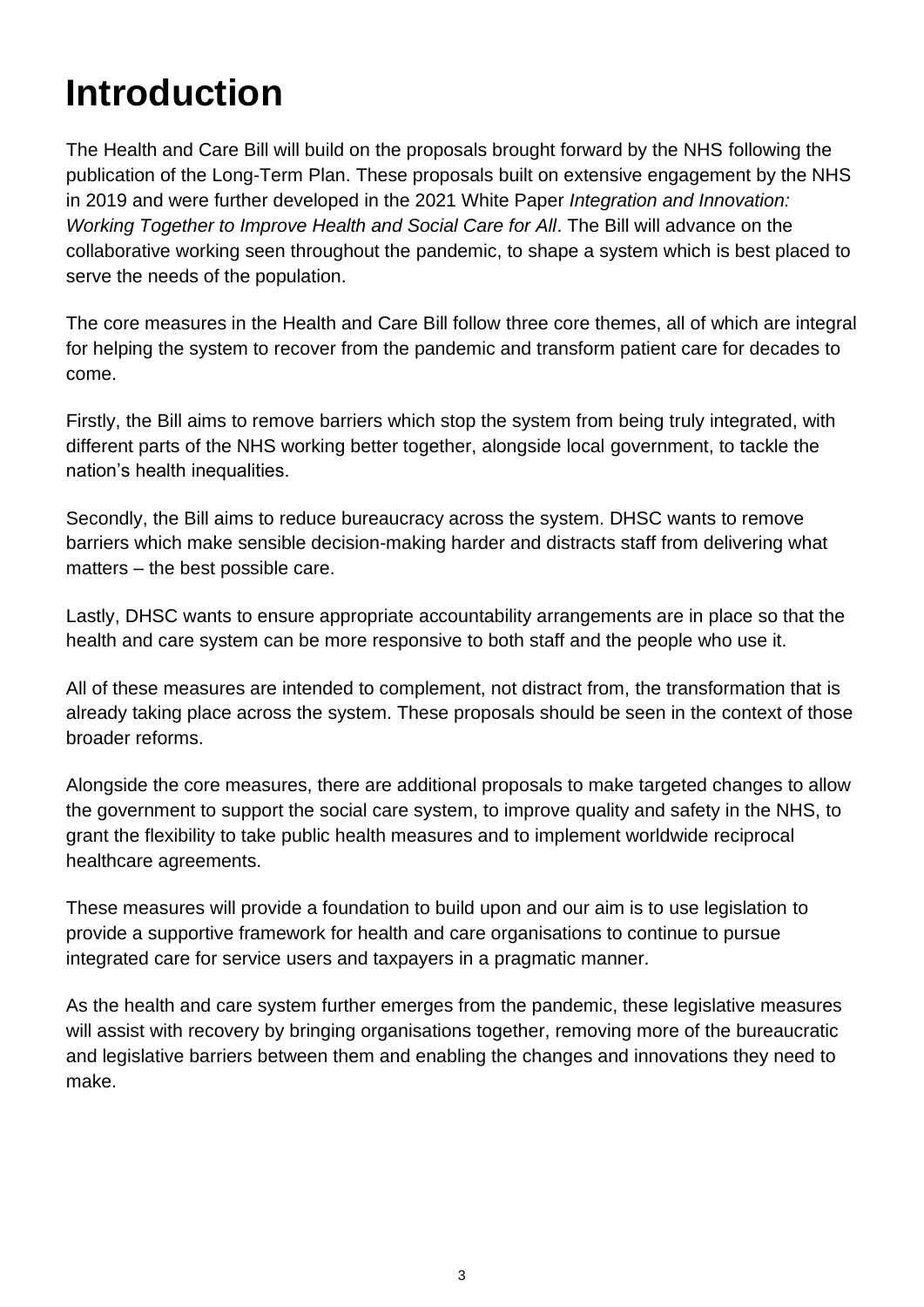## <span id="page-3-0"></span>**Policy proposals**

The Health and Care Bill is legislating for multiple policy objectives and therefore brings forward a number of different measures. All of the policy proposals where costs and benefits have been identified have an impact assessment (IA) which discusses the options, rationale, costs and benefits in detail.

Several of the proposals are enabling powers which do not have quantifiable benefits or costs, as the impact of the policy will ultimately depend upon how the enabling powers are used. Nevertheless, a qualitative assessment of the potential costs, benefits, risks and mitigations have been included as part of this package of IAs.

Furthermore, given that there are multiple policies, several of which do not have quantifiable benefits, it was not deemed appropriate to calculate an overall Net Present Value for the relative costs and benefits across the entirety of the Bill. Rather, if costs and benefits have been quantified, then an NPV will be included in that proposals respective IA and will be considered in isolation.

Table 1 presents a summary of the IAs published alongside the Bill and the individual IA title in which they have been incorporated. Proposals on Health Service Safety Investigations Body (HSSIB), and, introducing a 2100-0530 watershed on TV and online ban for paid advertising of food and drink that are High in Fat, Salt and Sugar (HFSS) products, each have their own standalone document dedicated to that respective policy.

| <b>Proposal</b>                                                                               | <b>Impact assessment</b>      |  |  |
|-----------------------------------------------------------------------------------------------|-------------------------------|--|--|
| Medicines information systems                                                                 | <b>Additional measures IA</b> |  |  |
| <b>Water fluoridation</b>                                                                     | Additional measures IA        |  |  |
| Food information for consumers: power to amend retained EU Law                                | <b>Additional measures IA</b> |  |  |
| <b>Hospital Food Standards</b>                                                                | <b>Additional measures IA</b> |  |  |
| <b>Medical examiners</b>                                                                      | <b>Additional measures IA</b> |  |  |
| Professional regulation                                                                       | <b>Additional measures IA</b> |  |  |
| Rest of World reciprocal healthcare                                                           | <b>Additional measures IA</b> |  |  |
| Powers allowing further products to be centrally stocked and supplied                         | <b>Additional measures IA</b> |  |  |
| free of charge to community pharmacies without the need to reimburse                          |                               |  |  |
| them under the standard NHS arrangements                                                      |                               |  |  |
| Abolishing Local Education Training Boards                                                    | Core IA                       |  |  |
| Arm's-Length Bodies transfer of functions power                                               | Core IA                       |  |  |
| Collaborative commissioning                                                                   | Core IA                       |  |  |
| Competition                                                                                   | Core IA                       |  |  |
| Care Quality Commission reviews of Integrated Care Systems                                    | Core IA                       |  |  |
| Data sharing                                                                                  | Core IA                       |  |  |
| Designating Integrated Care Boards as Operators of Essential Services<br>under NIS Regulation | Core IA                       |  |  |
| Duty to cooperate                                                                             | Core IA                       |  |  |
| Establishing Integrated Care Systems in law                                                   | Core IA                       |  |  |
| Foundation Trusts capital spend limit                                                         | Core IA                       |  |  |
| Joint Committees and Joint Appointments                                                       | Core IA                       |  |  |
| Merging NHS England and NHS Improvement                                                       | Core IA                       |  |  |

**Table 1: Summary of proposals and where to find their associated IAs**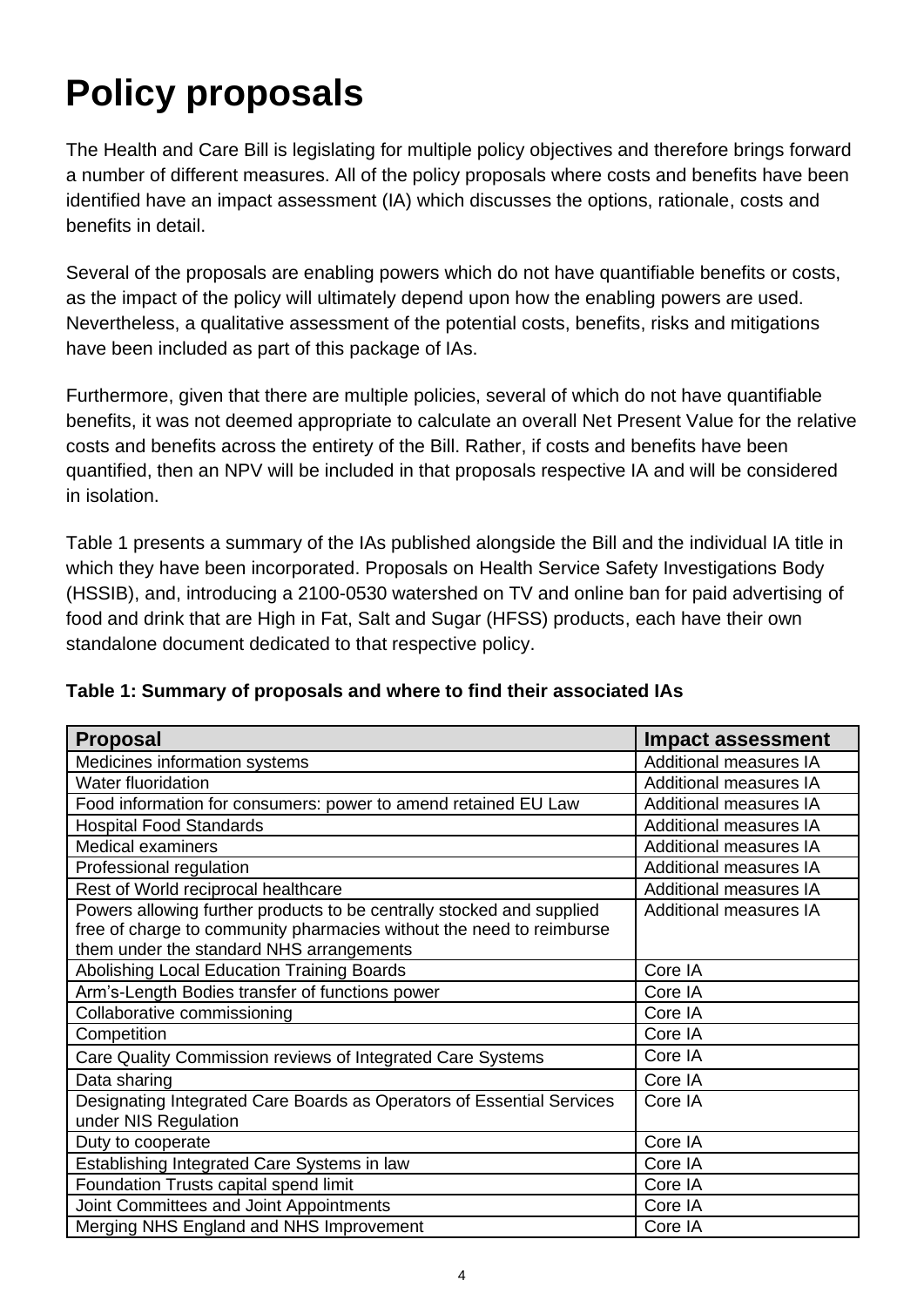| <b>National Tariff</b>                                                                                                                                | Core IA        |  |  |
|-------------------------------------------------------------------------------------------------------------------------------------------------------|----------------|--|--|
| New trusts                                                                                                                                            | Core IA        |  |  |
| <b>Provider selection and Choice</b>                                                                                                                  | Core IA        |  |  |
| Public Health power of direction                                                                                                                      | Core IA        |  |  |
| Reconfiguration of services: intervention powers                                                                                                      | Core IA        |  |  |
| General power to direct NHS England                                                                                                                   | Core IA        |  |  |
| Special Health Authorities Time Limits                                                                                                                | Core IA        |  |  |
| The NHS Mandate (and Better Care Fund)                                                                                                                | Core IA        |  |  |
| Amendment on Cancer Outcomes in the NHS Mandate                                                                                                       | Core IA        |  |  |
| Triple Aim                                                                                                                                            | Core IA        |  |  |
| Workforce duty                                                                                                                                        | Core IA        |  |  |
| Adult social care - assurance                                                                                                                         | Social Care IA |  |  |
| Adult social care – discharge to assess                                                                                                               | Social Care IA |  |  |
| Adult social care - provider payments<br>Social Care IA                                                                                               |                |  |  |
| <b>Proposals with standalone IAs</b>                                                                                                                  |                |  |  |
| Health Service Safety Investigations Body (HSSIB)                                                                                                     |                |  |  |
| Introducing a 2100-0530 watershed on TV and online ban for paid advertising of food and drink that<br>are High in Fat, Salt and Sugar (HFSS) products |                |  |  |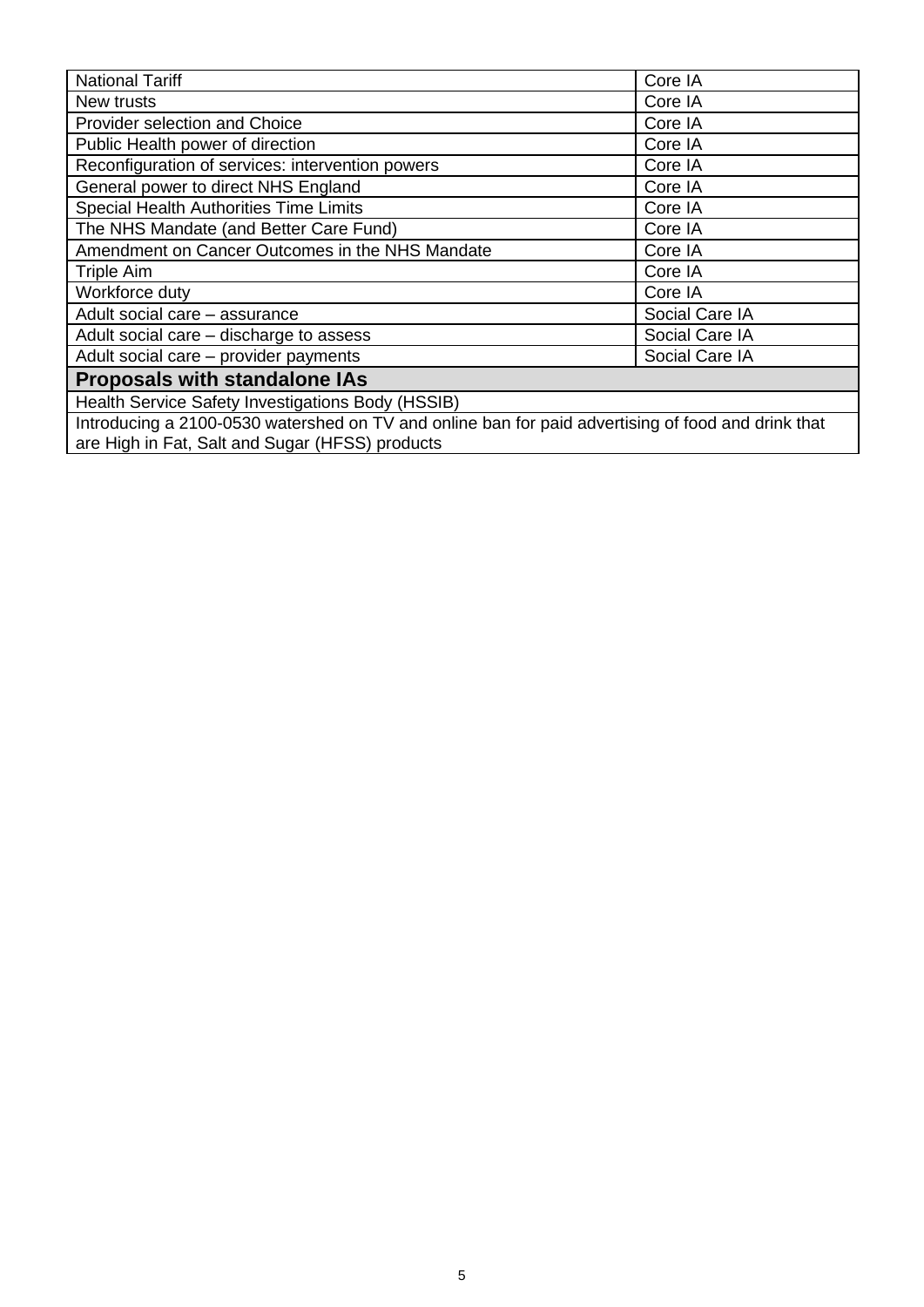## <span id="page-5-0"></span>**Interactions between proposals**

The proposals in the Bill should be seen as multiple policy proposals which are mutually reinforcing, rather than policies to be viewed in isolation. Therefore, there are interdependencies between the proposals, whereby the success of one proposal may depend on the impact of another. This is particularly true of proposals relating to the three principles underlying the Bill, which are being put in place to foster collaboration across the health and care system and are covered in the Core IA. Potential interdependencies are outlined below, although this list is not exhaustive and further details can be found in the specific analyses for each proposal.

The Triple Aim and Duty to Cooperate proposals introduce enabling powers which make it more likely that other proposals will have a system benefit (e.g. appropriate joint working by ICSs). The benefits derived from these proposals will depend on the success of other measures to deliver beneficial system change. Further detail can be found in the respective sections in the Core IA.

The Professional Regulation proposals have potential interdependencies with the ALB transfer function proposal, and, with other existing policies related to health and social care. This is explored in more detail in the Professional Regulation section of the Additional Measures IA.

For the public health measures related to obesity, namely those concerning the advertising of HFSS foods and Food information for consumers: power to amend retained EU Law, the impact of these policies on public health may be difficult to disaggregate as they are part of a wider programme of supporting the public to make better informed choices for their health.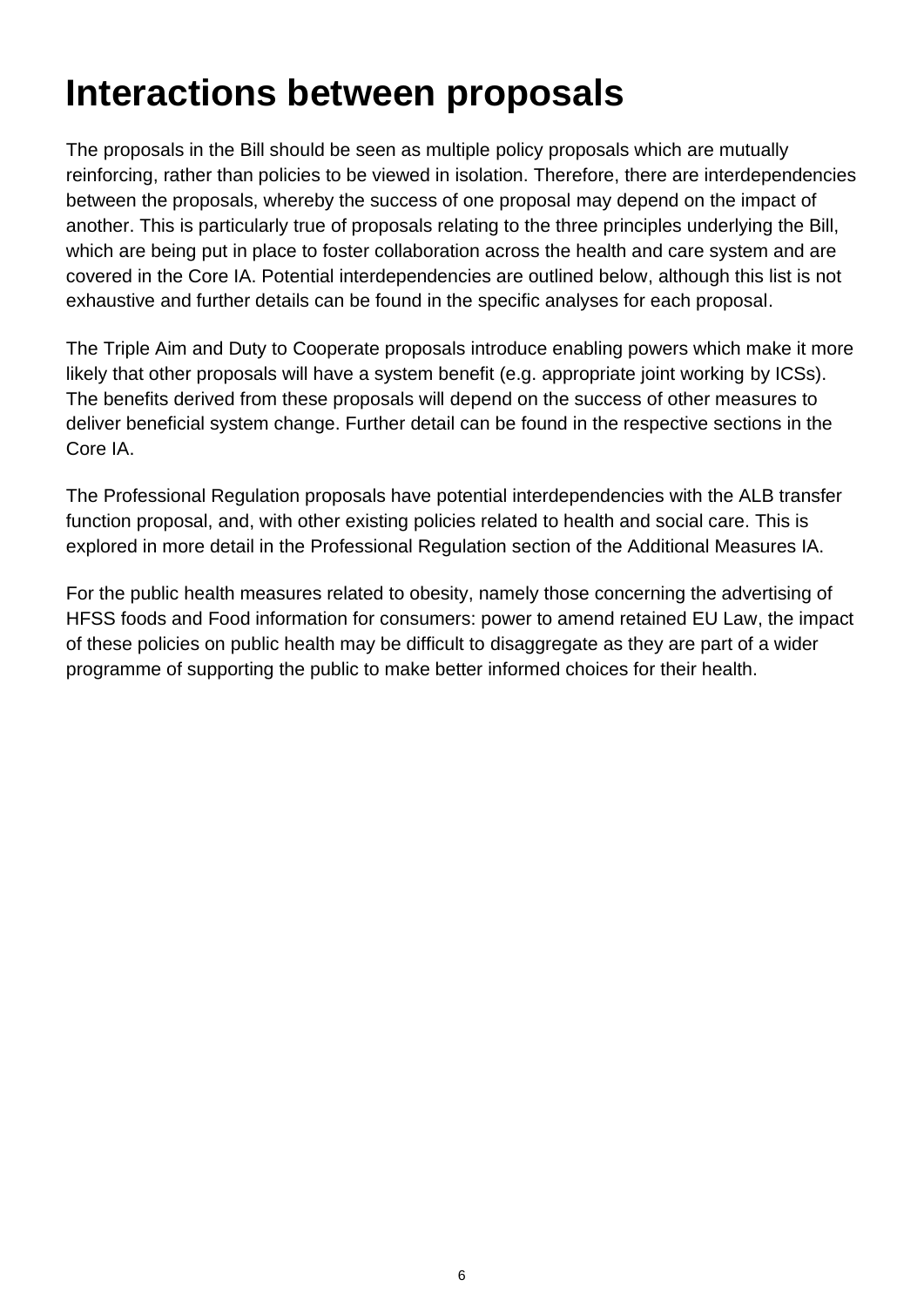## <span id="page-6-0"></span>**Specific Impact Tests**

In most cases the proposals brought forward in the health and care bill introduce enabling powers, and so the impacts of the proposals will not materialise until secondary legislation is finalised and implemented. Therefore, at secondary legislation stage, more detailed analysis of the finalised policy will be undertaken, which will also include detailed analysis of specific impacts, such as those on the justice system, trade and the environment where appropriate.

#### **Equality**

The policy measures in the accompanying IAs have undergone a full equalities assessment as set out in the Statutory Equality Duties Guidance.

#### **Human rights**

Restrictions on High in Fat, Salt and Sugar (HFSS) products advertising raised potential issues of freedom of expression on the part of businesses to promote their products. However, restrictions on these freedoms can be made where they are proportionate to protect health.

There are no foreseen impacts of the other proposals on human rights.

#### **Privacy**

The powers that enable data to be required from adult social care providers may have an impact on privacy depending on the form of data required. Any requests that relate to identifiable information will be subject to existing data protection legislation and individual privacy tests will be undertaken as appropriate. Similarly, the power to extend NHS Digital's (NHSD) powers to enable it to require data from private providers may also have an impact on privacy and NHSD will ensure that appropriate safeguards are in place.

#### **Justice system**

Justice impacts are anticipated for the HSSIB, Medicines Information Systems and Triple Aim proposals.

Restrictions on HFSS advertising may result in some enforcement actions reaching the courts, although this number is expected to be very small.

#### **New burdens for local government**

No new burdens on local authorities are anticipated at this stage from the primary legislation. However, this will be continually under review as the government continue to finalise these proposals through guidance and secondary legislation. A new burdens assessment will be developed in advance of implementation of the proposals (by Royal Assent). As such we expect to produce a new burdens assessment for the Adult Social Care Assurance proposals but will continue to keep other areas of the Bill under review.

#### **Competition and innovation**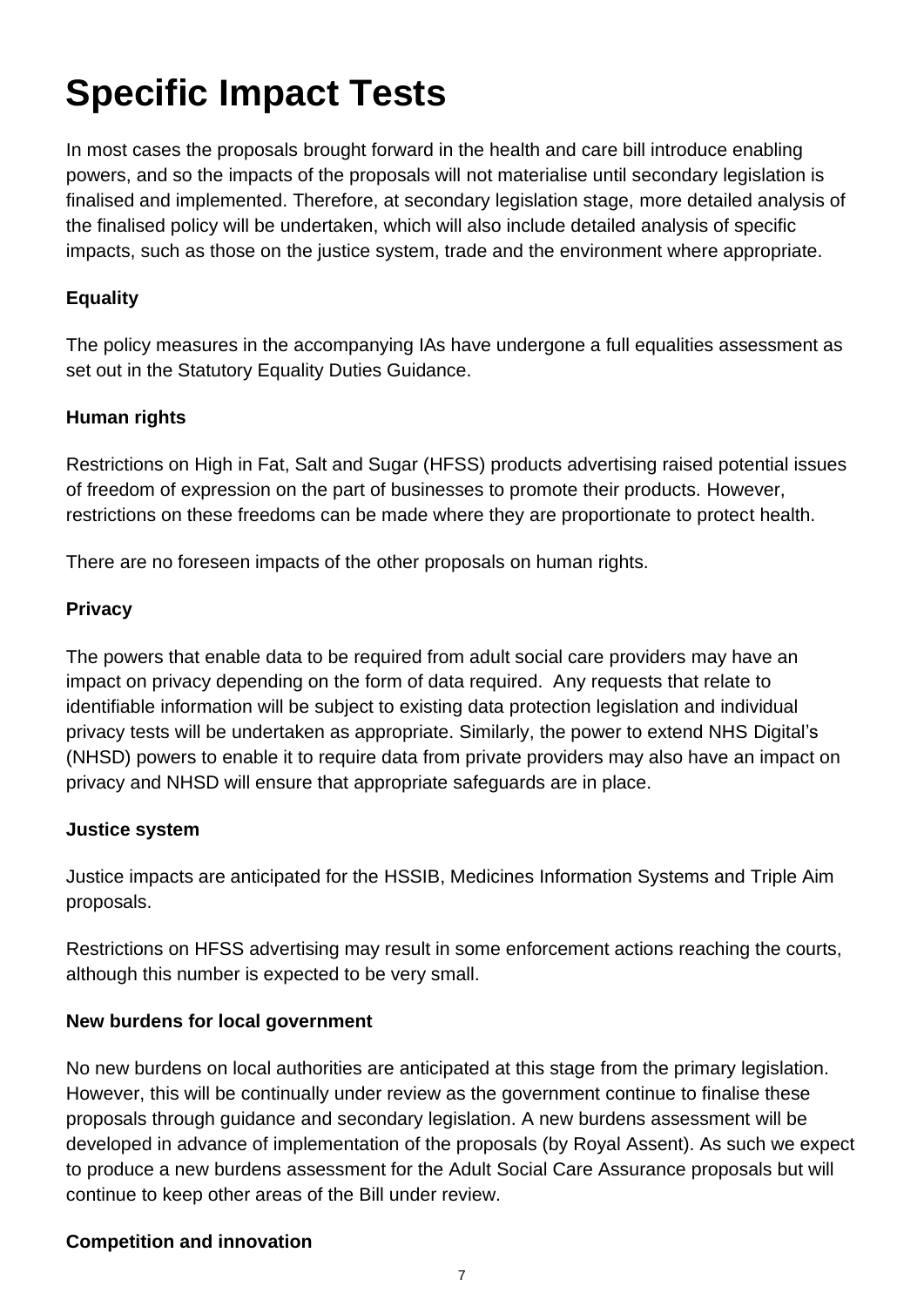The proposal in the Core IA relating to competition intends to change the roles in respect of competition of the Competition and Markets Authority (CMA) and NHS Improvement (Monitor functions). The proposal aims to create a more nuanced approach to certain NHS transactions that gives greater weight to collaboration. The potential impacts of this on competition are outlined in the Core IA.

The proposals relating to provider selection and choice may have impacts on competition at secondary legislation stage. At this point a competition impact test will be completed.

Restrictions on HFSS advertising may result in impacts on competition and innovation, which are explored in this proposal's standalone IA.

#### **Small and micro business assessment (SaMBA)**

The proposals related to data sharing, provider selection and choice, medicines information systems, hospital food standards, Food information for consumers: power to amend retained EU Law and reciprocal healthcare arrangements for rest of world countries may have impacts on small or micro businesses. It is not possible to provide a robust estimate of these costs, or give details of exemptions, until use of the powers is decided upon or finalised. There is a commitment to examining these impacts if and when secondary legislation is introduced. Further details are given in the respective IA sections.

#### **Trade**

The proposals related to provider selection and choice, and reciprocal healthcare arrangements for Rest of World countries may have impacts on international trade if secondary legislation is brought forward. DHSC will engage with the Department for International Trade at this point to dully assess these impacts.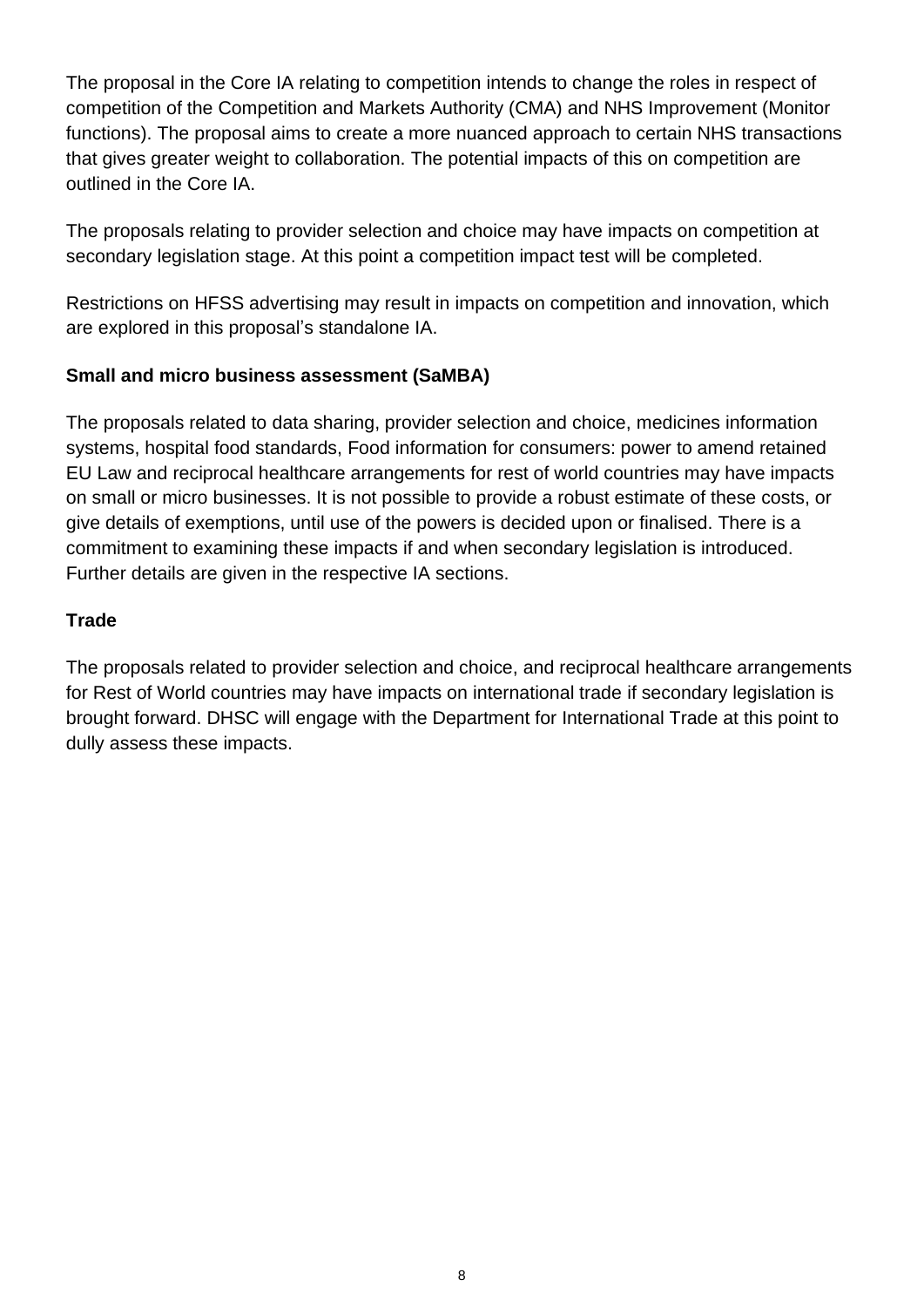## <span id="page-8-0"></span>**Post Implementation Review (PIR)**

The government is committed to evaluating the policies it implements. In line with this, a PIR should be undertaken usually three to five years after implementation of the policy, but exceptionally a longer period may be more appropriate. A PIR should examine the extent to which the implemented regulations: have achieved their objectives; are having any unintended consequences; have objectives that remain appropriate; are still required and remains the best option for achieving those objectives; and, whether the objectives could be achieved in another way which involves less onerous regulatory provision to reduce the burden on business and/or increase overall societal welfare<sup>1</sup>.

The exact details of the PIR for the proposals in these IAs will be set out at implementation of the Bill, following the introduction of secondary legislation. In particular, this is because many of these proposals are enabling powers and the details of the final policy will not be finalised until the secondary legislation stage. This means that the specific plans for the PIR cannot be finalised until the final form of the policy, and the specific outcomes it is likely to affect, are known. Initial planning for the PIR is currently underway. For example, a review may examine the effectiveness of establishing Integrated Care Systems in law at encouraging integration in the health system, and, encouraging effective commissioning of health services for patients. Any review relating to the Core measures should refer to the three guiding principles running through all proposals in the Bill.

Some proposals which have standalone IAs, such as the proposal concerning advertising of foods and drinks which are High in Fat, Salt and Sugar (HFSS), have committed to completing a PIR. Details of PIR plans are outlined in these standalone IAs.

<sup>1</sup> Department for Business, Energy and Industrial Strategy, "Producing Post Implementation Reviews", July 2018. [Online]. Available:

[https://assets.publishing.service.gov.uk/government/uploads/system/uploads/attachment\\_data/file/726992/producin](https://assets.publishing.service.gov.uk/government/uploads/system/uploads/attachment_data/file/726992/producing-post-implementation-reviews-pir.pdf) [g-post-implementation-reviews-pir.pdf](https://assets.publishing.service.gov.uk/government/uploads/system/uploads/attachment_data/file/726992/producing-post-implementation-reviews-pir.pdf)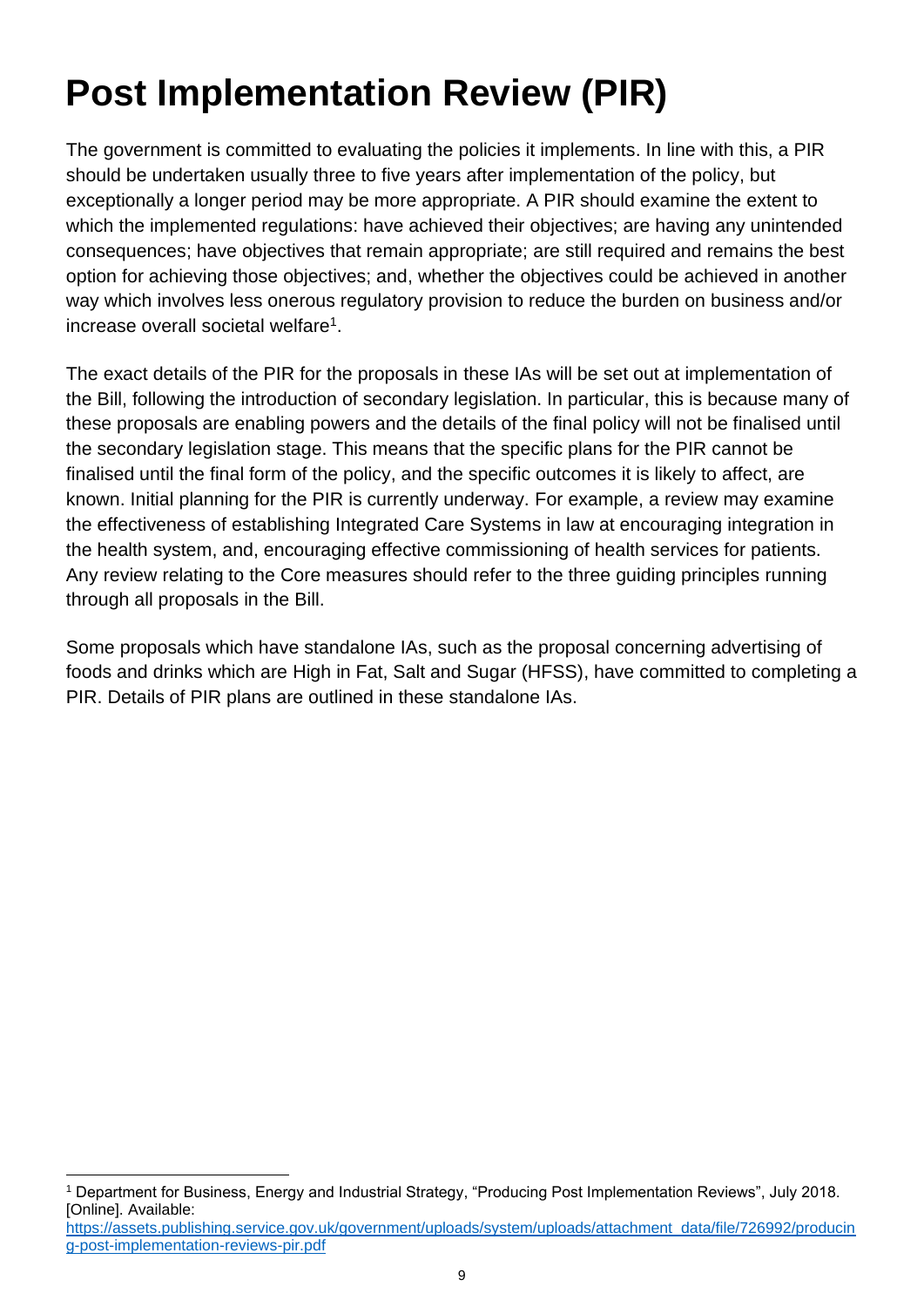## <span id="page-9-0"></span>**Impact assessments of additional measures**

The proceeding section is the impact assessment for several *additional proposals to support social care, public health, and quality and safety*.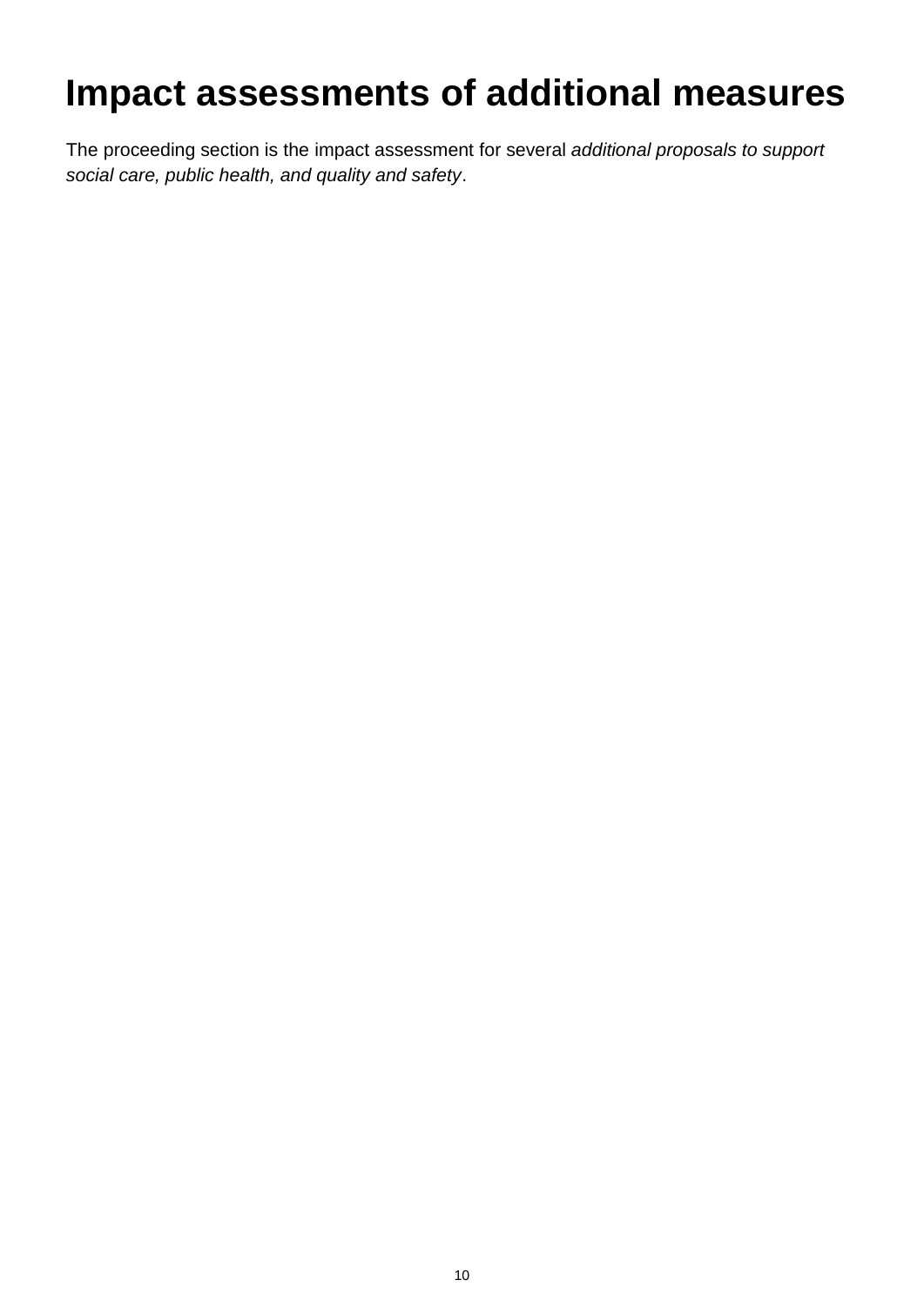**Title:** Health and Care Bill 2021 **IA No:** 9570

**RPC Reference No:** RPC-DHSC-5082(1)

**Lead department or agency:**

Department of Health and Social Care (DHSC)

**Other departments or agencies:** 

NHS England and NHS Improvement

#### **Summary: Intervention and Options | RPC Opinion: GREEN**

#### **Date:** 10/01/2022 **Stage**: Final

**Source of intervention:** Domestic

**Type of measure:** Primary legislation

**Contact for enquiries:** Not applicable

| Cost of Preferred (or more likely) Option (in 2019 prices) |                                      |                                  |                                                                  |  |  |  |
|------------------------------------------------------------|--------------------------------------|----------------------------------|------------------------------------------------------------------|--|--|--|
| <b>Total Net Present</b><br><b>Social Value</b>            | <b>Business Net Present</b><br>Value | Net cost to business per<br>vear | <b>Business Impact Target Status</b><br>Non qualifying provision |  |  |  |
| Unquantified                                               | Unguantified                         | Unguantified                     |                                                                  |  |  |  |

#### **What is the problem under consideration? Why is government action or intervention necessary?**

Demographic and social changes have, for a number of years, been changing the shape of the demands on the health and care system. This Bill intends to implement the lessons learned from the evolution of the entire Health and Care System, as well as the specific experience of responding to an unprecedented public health emergency during the Covid-19 pandemic. The measures considered in this impact assessment are targeted to address specific problems and remove legislative barriers to allow front line staff and the government to deliver care more efficiently and maximise opportunities for improvement. This is with the ultimate of aim of supporting the system in helping people to live healthier, more independent lives for longer.

#### **What are the policy objectives of the action or intervention and the intended effects?**

Measures considered in this impact assessment relate most directly to the fourth principle of the Health and Care Bill, which have the aim supporting social care, public health, and quality and safety. For example, the proposals examined in this impact assessment are targeted changes which will enable government to more effectively support the social care system, and, implement comprehensive reciprocal healthcare arrangements with Rest of World countries (outside the European Economic Area and Switzerland). The impact assessments for seven proposals relating to the fourth principle have been collated in this single document as they all entail small or unquantifiable impacts.

#### **What policy options have been considered, including any alternatives to regulation? Please justify preferred option (further details in Evidence Base)**

This IA covers legislative changes developed by the Department of Health and Social Care, working with a breadth of stakeholders including NHS England & NHS Improvement, and the Ministry for Housing, Communities and Local Government. Given the complexity of the package of measures, this IA is focussed primarily on the leading options for each of the proposals and specific legislative changes. Impacts are by default compared against a 'do-nothing' option, although in some cases alternative policy options are outlined.

| Will the policy be reviewed? It will be reviewed. If applicable, set review date: Not applicable                          |                            |                                      |     |               |                     |
|---------------------------------------------------------------------------------------------------------------------------|----------------------------|--------------------------------------|-----|---------------|---------------------|
| Does implementation go beyond minimum EU requirements?<br>N/A                                                             |                            |                                      |     |               |                     |
| Is this measure likely to impact on international trade and investment?<br><b>No</b>                                      |                            |                                      |     |               |                     |
| Are any of these organisations in scope?                                                                                  | <b>Micro</b><br><b>Yes</b> | <b>Small</b><br>Yes                  | Yes | <b>Medium</b> | Large<br><b>Yes</b> |
| What is the CO <sub>2</sub> equivalent change in greenhouse gas emissions?<br>(Million tonnes CO <sub>2</sub> equivalent) |                            | Traded:<br>Non-traded:<br>N/A<br>N/A |     |               |                     |

*I have read the Impact Assessment and I am satisfied that, given the available evidence, it represents a reasonable view of the likely costs, benefits and impact of the leading options.*

Signed by the responsible Minister:  $\sqrt{d}$  Date: 10/01/2022

## **Summary: Analysis & Evidence The Contract Policy Option 1**

## Impact Assessment (IA)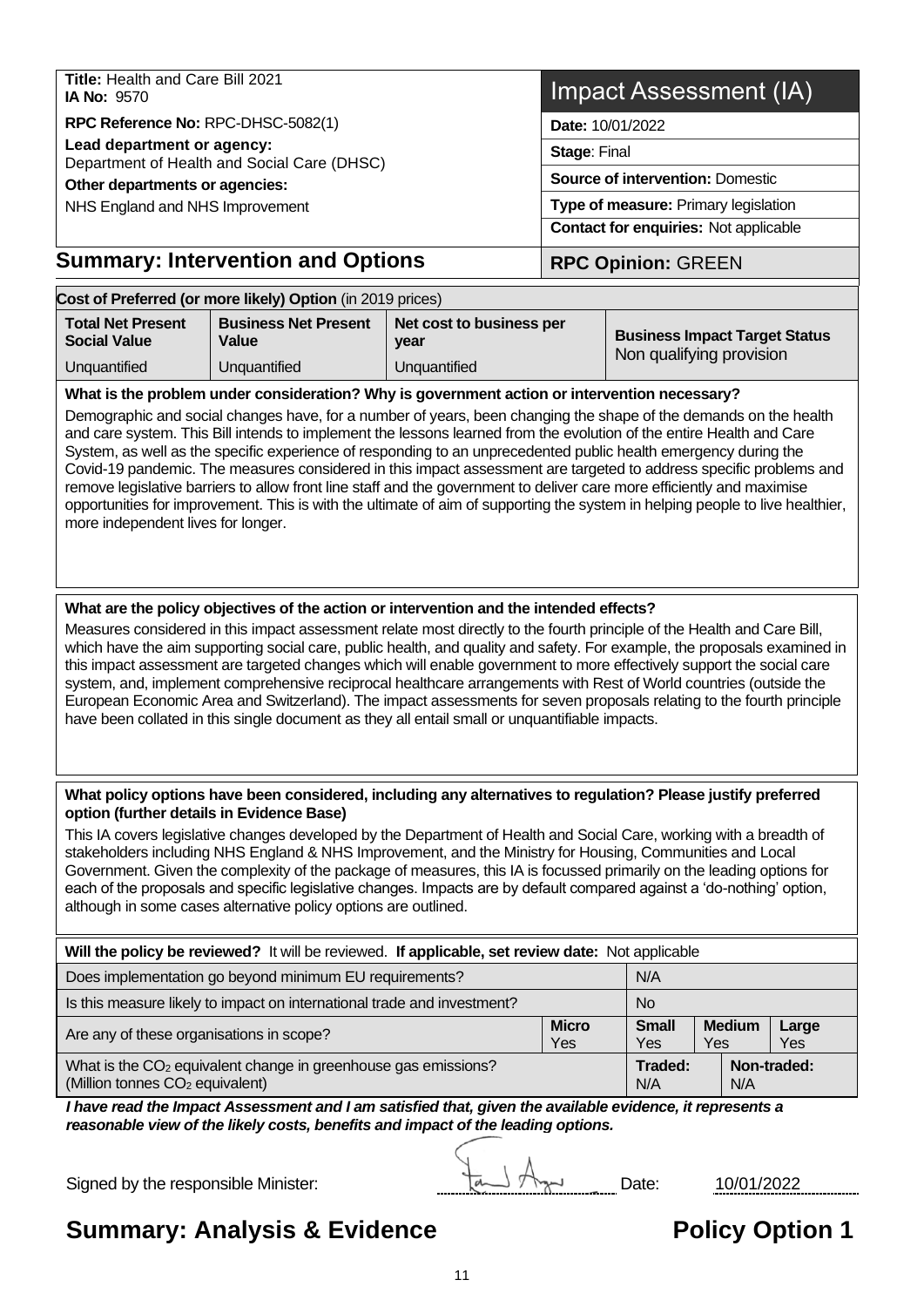#### **Description: FULL ECONOMIC ASSESSMENT**

| <b>Price Base</b>                                                                                                                                                                                                                                                                                                                                                                                                                                                                                                                                                                                                                                                                                                                                                                                                                                                                                                                                                                                                             | <b>PV Base</b> | <b>Time Period</b> |                                                                                      | Net Benefit (Present Value (PV)) (£m) |                       |                                     |                                                                                                                                                                                                                                                                                                                                                                                         |  |  |
|-------------------------------------------------------------------------------------------------------------------------------------------------------------------------------------------------------------------------------------------------------------------------------------------------------------------------------------------------------------------------------------------------------------------------------------------------------------------------------------------------------------------------------------------------------------------------------------------------------------------------------------------------------------------------------------------------------------------------------------------------------------------------------------------------------------------------------------------------------------------------------------------------------------------------------------------------------------------------------------------------------------------------------|----------------|--------------------|--------------------------------------------------------------------------------------|---------------------------------------|-----------------------|-------------------------------------|-----------------------------------------------------------------------------------------------------------------------------------------------------------------------------------------------------------------------------------------------------------------------------------------------------------------------------------------------------------------------------------------|--|--|
| Year N/A                                                                                                                                                                                                                                                                                                                                                                                                                                                                                                                                                                                                                                                                                                                                                                                                                                                                                                                                                                                                                      | Year N/A       |                    | Years N/A                                                                            |                                       | Low: N/A<br>High: N/A |                                     | <b>Best Estimate: N/A</b>                                                                                                                                                                                                                                                                                                                                                               |  |  |
| COSTS (£m)                                                                                                                                                                                                                                                                                                                                                                                                                                                                                                                                                                                                                                                                                                                                                                                                                                                                                                                                                                                                                    |                |                    | <b>Total Transition</b><br>(Constant Price)                                          | Years                                 | <b>Average Annual</b> | (excl. Transition) (Constant Price) | <b>Total Cost</b><br>(Present Value)                                                                                                                                                                                                                                                                                                                                                    |  |  |
| Low                                                                                                                                                                                                                                                                                                                                                                                                                                                                                                                                                                                                                                                                                                                                                                                                                                                                                                                                                                                                                           |                |                    |                                                                                      |                                       |                       |                                     |                                                                                                                                                                                                                                                                                                                                                                                         |  |  |
| High                                                                                                                                                                                                                                                                                                                                                                                                                                                                                                                                                                                                                                                                                                                                                                                                                                                                                                                                                                                                                          |                |                    |                                                                                      |                                       |                       |                                     |                                                                                                                                                                                                                                                                                                                                                                                         |  |  |
| <b>Best Estimate</b>                                                                                                                                                                                                                                                                                                                                                                                                                                                                                                                                                                                                                                                                                                                                                                                                                                                                                                                                                                                                          |                | N/A                |                                                                                      |                                       | N/A                   |                                     | N/A                                                                                                                                                                                                                                                                                                                                                                                     |  |  |
| Description and scale of key monetised costs by 'main affected groups'<br>The proposals set out in this IA are complex and to a significant extent consist of creating enabling powers which either lead to<br>practical but limited changes; require secondary legislation or consultation before practical changes can occur; and/or, require<br>system behavioural change before practical changes come into force. It is not possible to robustly estimate an overall cost<br>impact by affected groups, but despite this, costs which may be incurred following secondary legislation have been outlined as<br>best as possible at this stage. The medicines information systems section contains an illustrative example of monetised<br>impacts if those enabling powers were used. An assessment of impacts on businesses, including small or micro businesses,<br>and wider impacts such as those on the environment, trade and competition, will be completed where appropriate alongside<br>secondary legislation. |                |                    |                                                                                      |                                       |                       |                                     |                                                                                                                                                                                                                                                                                                                                                                                         |  |  |
|                                                                                                                                                                                                                                                                                                                                                                                                                                                                                                                                                                                                                                                                                                                                                                                                                                                                                                                                                                                                                               |                |                    | Other key non-monetised costs by 'main affected groups'                              |                                       |                       |                                     |                                                                                                                                                                                                                                                                                                                                                                                         |  |  |
|                                                                                                                                                                                                                                                                                                                                                                                                                                                                                                                                                                                                                                                                                                                                                                                                                                                                                                                                                                                                                               |                |                    | enacted, then an assessment of costs will be completed at that point if appropriate. |                                       |                       |                                     | The proposals set out in this IA affect NHS providers, commissioners and arms' length bodies, as well as local authorities,<br>social care providers, and independent organisations providing health and care service. However, as many of these proposals<br>introduce enabling powers, any costs will depend upon how those powers are exercised. If secondary legislation were to be |  |  |
| <b>BENEFITS (£m)</b>                                                                                                                                                                                                                                                                                                                                                                                                                                                                                                                                                                                                                                                                                                                                                                                                                                                                                                                                                                                                          |                |                    | <b>Total Transition</b><br>(Constant Price)                                          | Years                                 | <b>Average Annual</b> | (excl. Transition) (Constant Price) | <b>Total Benefit</b><br>(Present Value)                                                                                                                                                                                                                                                                                                                                                 |  |  |
| Low                                                                                                                                                                                                                                                                                                                                                                                                                                                                                                                                                                                                                                                                                                                                                                                                                                                                                                                                                                                                                           |                |                    |                                                                                      |                                       |                       |                                     |                                                                                                                                                                                                                                                                                                                                                                                         |  |  |
| High                                                                                                                                                                                                                                                                                                                                                                                                                                                                                                                                                                                                                                                                                                                                                                                                                                                                                                                                                                                                                          |                |                    |                                                                                      |                                       |                       |                                     |                                                                                                                                                                                                                                                                                                                                                                                         |  |  |
| <b>Best Estimate</b>                                                                                                                                                                                                                                                                                                                                                                                                                                                                                                                                                                                                                                                                                                                                                                                                                                                                                                                                                                                                          |                | N/A                |                                                                                      |                                       | N/A                   |                                     | N/A                                                                                                                                                                                                                                                                                                                                                                                     |  |  |
| Description and scale of key monetised benefits by 'main affected groups'<br>Benefits relating to these proposals have not been monetised in this IA as a robust estimation of likely effects is not possible.<br>This is because the likely effects of, for example, an enabling power will depend upon how those powers are exercised. If<br>secondary legislation were to be enacted, then an assessment of benefits will be completed at that point if appropriate.                                                                                                                                                                                                                                                                                                                                                                                                                                                                                                                                                       |                |                    |                                                                                      |                                       |                       |                                     |                                                                                                                                                                                                                                                                                                                                                                                         |  |  |
| Other key non-monetised benefits by 'main affected groups'<br>The package of measures clarifies the law and streamlines the process for delivering on manifesto commitments. It is not<br>possible to monetise the benefits of enabling powers, as the specific circumstances under which those powers may be<br>exercised will influence the potential costs and benefits. If secondary legislation were to be enacted, then an assessment of<br>benefits will be completed at that point if appropriate. However, examples of potential benefits from the proposals in this IA<br>include reduced bureaucracy, and therefore, reduced burden on policymakers and providers, improved service provision to<br>patients, and, more informed patients.                                                                                                                                                                                                                                                                         |                |                    |                                                                                      |                                       |                       |                                     |                                                                                                                                                                                                                                                                                                                                                                                         |  |  |
| N/A<br>Key assumptions/sensitivities/risks<br>Discount rate (%)                                                                                                                                                                                                                                                                                                                                                                                                                                                                                                                                                                                                                                                                                                                                                                                                                                                                                                                                                               |                |                    |                                                                                      |                                       |                       |                                     |                                                                                                                                                                                                                                                                                                                                                                                         |  |  |
| It is difficult to fully determine the impact of these proposals quantitatively, as they are designed to advance ambitions which<br>have been prevalent in the NHS for several years. There is a risk associated with any change programme, even if intended to<br>be limited, that resources are spent on implementing a new system to the detriment of output. A further risk is that some<br>proposals are enabling measures and do not contain substantive provisions. It is therefore difficult to assess with any certainty<br>what the impact of the measures will be, as the detail those final proposals to be able to assess their impacts is not currently<br>available. Any policy that will be implemented using the regulation-making powers provided in these proposals in future will be<br>required to develop an impact assessment as appropriate.                                                                                                                                                          |                |                    |                                                                                      |                                       |                       |                                     |                                                                                                                                                                                                                                                                                                                                                                                         |  |  |

### **BUSINESS ASSESSMENT (Option 1)**

| Direct impact on business (Equivalent Annual) £m: |                      |          | <b>Score for Business Impact Target (qualifying</b>    |
|---------------------------------------------------|----------------------|----------|--------------------------------------------------------|
| Costs: N/A                                        | <b>Benefits: N/A</b> | Net: N/A | <b>provisions only) £m:</b> Not a qualifying provision |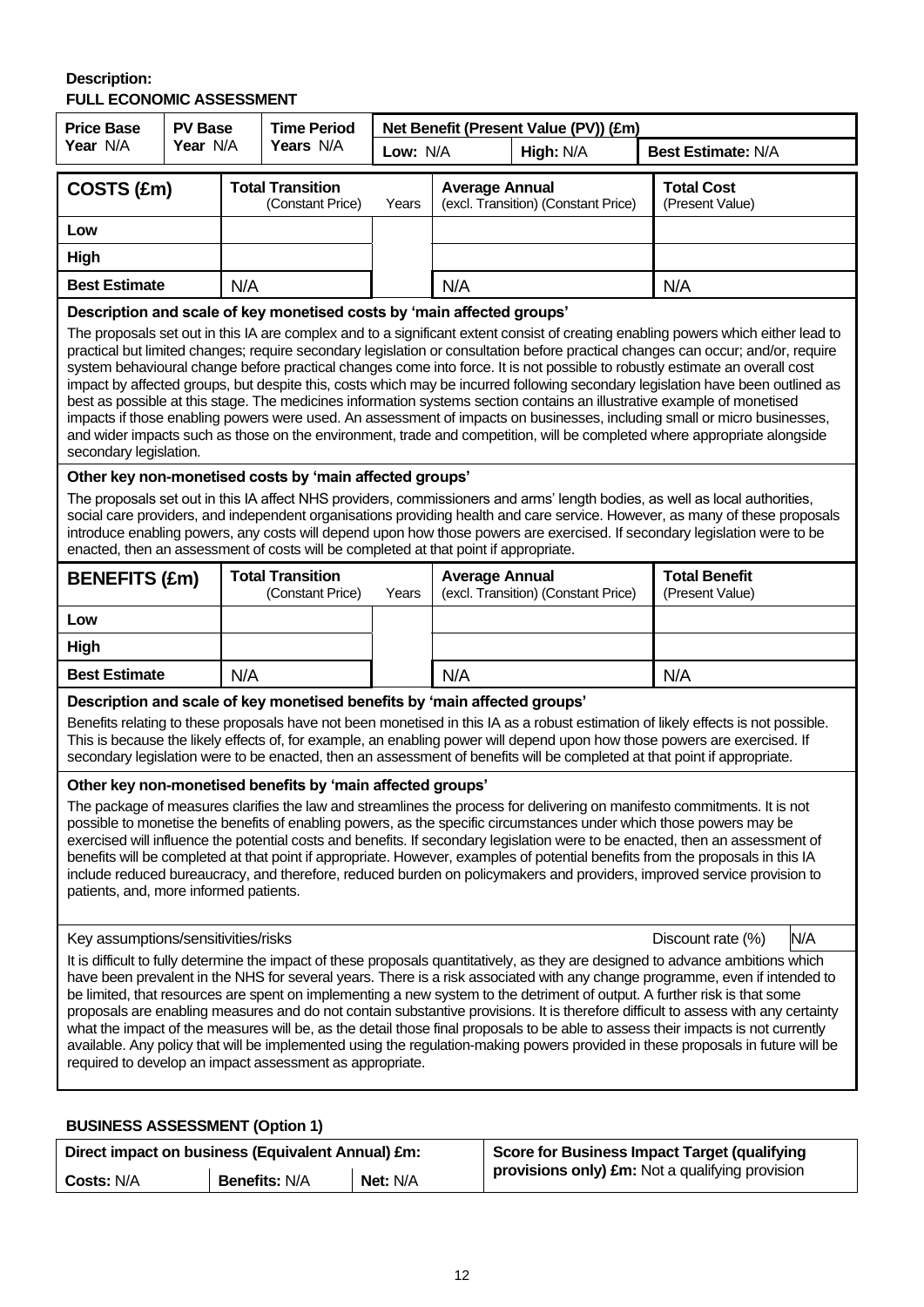## Health and Care Bill: Evidence base for impact assessment

## **Background and overview**

The government are bringing forward a Health and Care Bill which builds on the experience of previous reforms of the health and care system, as well as the specific experience of responding to an unprecedented public health emergency in the Covid-19 pandemic.

The measures considered in this impact assessment are targeted to address specific problems and remove legislative barriers to allow front line staff and the government to deliver care more efficiently and maximise opportunities for improvement.

They are not intended to address all the challenges faced by the health and social care system. Instead, these measures are targeted changes to allow the government to support the social care system, improve quality and safety in the NHS, grant the flexibility to take further public health measures and to implement worldwide comprehensive reciprocal healthcare agreements.

The government is undertaking broader reforms to social care and public health which will support the system in helping people to live healthier, more independent lives for longer. As with the core proposals impact assessment, many measures covered in this impact assessment will introduce enabling powers and, will require further secondary legislation before they come into force.

## **Scope of the additional measures impact assessment**

There are three guiding themes running through the core proposals in the Health and Care Bill. These are: *working together and supporting integration; reducing bureaucracy; and ensuring accountability and enhancing public confidence.* Alongside the core measures, there are additional proposals to make targeted changes to allow the government to support the social care system, improve quality and safety in the NHS, to grant the flexibility to take public health measures and to implement worldwide comprehensive reciprocal healthcare agreements.

The seven proposals considered in this impact assessment relate most directly to a*dditional proposals to support social care, public health, and quality and safety*. The analyses have been collated in this single document as they all entail small or unquantifiable impacts. Several other additional proposals, such as those relating to social care, have standalone IAs due to the size of the potential impact or because the complexity of the analysis warranted a separate document. Readers should refer to the impact assessments summary document for direction on where to find analysis on the other proposals in the Health and Care Bill.

## **Post Implementation Review (PIR)**

The exact details of the PIR for the proposals analysed in this IA will be set out following the introduction of secondary legislation. Please refer to the Impact Assessment Summary Document for further justification.

### **Summary of the costs, benefits, risks and mitigations of each proposal**

This section provides details of each of the proposed changes to support the health and care system.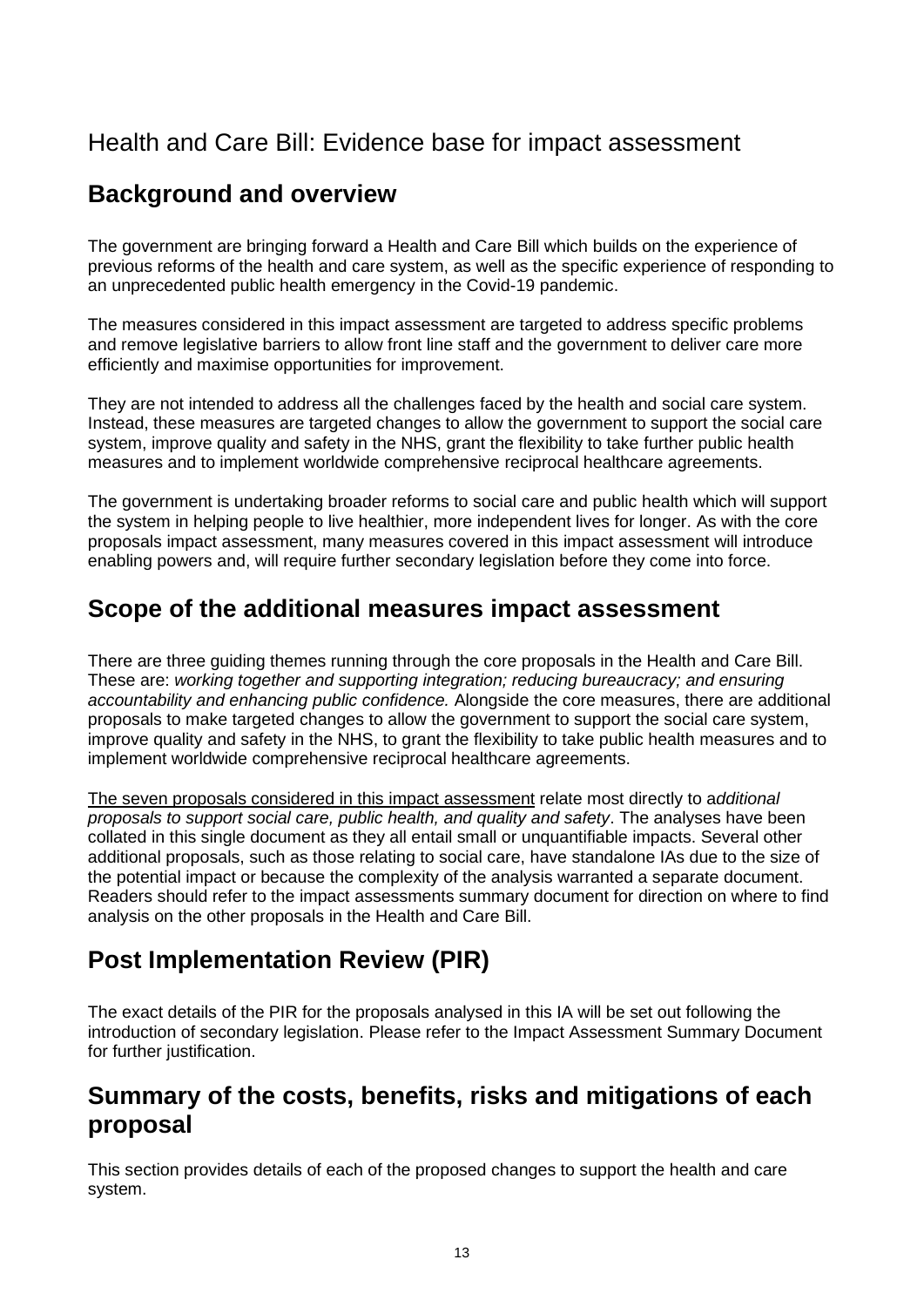## 1. Medicine information systems

### **Proposal summary**

Medicines registries provide a valuable resource for assessing and monitoring the safety and effectiveness of medicines. The Independent Medicines and Medical Devices Safety Review<sup>2</sup> (IMMDSR) in 2020 made specific recommendations on the need for a national antiepileptics registry. Following this, the Medicines and Healthcare products Regulatory Agency (MHRA) is seeking regulation making powers to enable NHS Digital to establish and operate UK-wide medicines information systems in order to ensure that comprehensive national registries can be established and built in a sustainable way. This will require powers to be conferred on NHS Digital to enable them to mandate relevant data collection, including from private healthcare providers and devolved administrations, to build one or more comprehensive medicine information system(s). The intention is that the information included in these systems will then be available to the MHRA to enable it to establish and operate UK-wide registries using existing powers contained in the Human Medicines Regulations 2012.

This proposal only seeks the power to make regulations to establish medicine information systems when the need for a registry is identified. As such while there is no direct cost or impact associated with the clauses in this Bill, consideration as to how the regulations are likely to be laid out and their potential impact through an illustrative example is appropriate. A more detailed assessment of costs and impacts can be conducted when the regulations are made and exercised to develop a specific registry.

It is anticipated that, when there exists a need justified on public health grounds, the MHRA will assess the option of introducing a particular national medicines registry when alternative approaches to capturing sufficient data are not feasible. The proposal for establishment for a new registry will be presented to the Commission on Human Medicines (CHM) who would need to issue a formal registry-specific recommendation subject to the following criteria:

- i. There are known risks associated with a medicine that can result in serious adverse health outcomes and where adherence to effective risk minimisation measures is critical to ensuring the benefits associated with the medicine outweigh the risks
- ii. There is uncertainty about the safety or effectiveness of a medicine in a population in whom prescribing may occur that means that urgent evidence is required to build the evidence base on the benefit risk balance and inform the need for, and feasibility of, risk minimisation measures

The CHM's final advice on the need for a specific registry will be put to the appropriate authorities to propose issue of a joint direction for NHS Digital to collect the appropriate information required by the registry to be captured within the medicine information system.

Once the medicine information system is populated with the required data, a core register of all patients prescribed the specific medicine of interest will form the basis of a bespoke registry. The aim is to use patient-level data already collected within the NHS to form this core register, which should facilitate complete monitoring of patients prescribed specific medicine where necessary. Therefore, powers are also sought to ensure that individual patient-level data can be linked across different national datasets, held by NHS Digital and the devolved administrations, according to the design specification agreed by the Registry Steering Committee for a specific registry. The MHRA will work with the NHS to build and maintain these registries.

<sup>&</sup>lt;sup>2</sup> First Do No Harm The report of the Independent Medicines and Medical Devices Safety Review, (2020). [Online]. Available from: [https://www.immdsreview.org.uk/downloads/IMMDSReview\\_Web.pdf](https://www.immdsreview.org.uk/downloads/IMMDSReview_Web.pdf)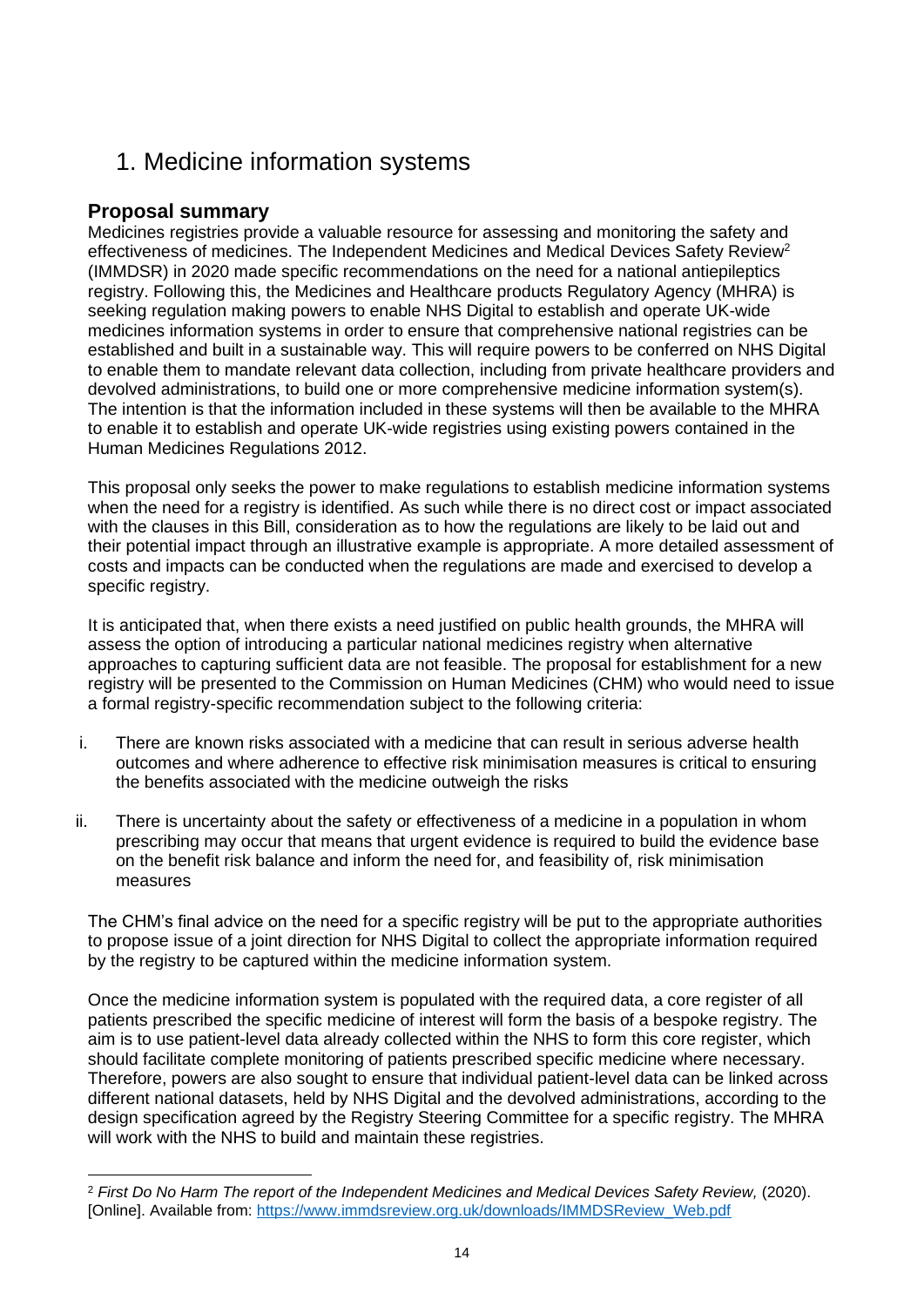#### **Rationale for intervention**

At present, there are no government funded UK wide registries for products that pose potential health risks to certain patients. Either when a license is first granted for a medicinal product to be placed on the market, or at a later stage should the need be identified, the MHRA can require a Marketing Authorisation Holder (MAH) to establish a registry for that specific medicine to, for example, identify or monitor adverse effects. This is an existing legal power of the MHRA acting as the UK national competent authority for the regulation of medicine. The requirement for a registry is defined in the terms of the license granted to the MAH. MAH-led medicine registries have had mixed success in generating the strength of evidence required to make fully robust regulatory decisions regarding the safe and effective use of medicine. This is in part because such standalone registries are voluntary for clinicians, and full identification of eligible patients is also often challenging due to a hesitance on the behalf of clinicians and their patients to enrol as part of an MAH-sponsored registry due to data confidentiality concerns. Enrolment may also be affected as registries can place additional burden on healthcare providers (HCPs) to supply data.

Academic led initiatives also exist and have demonstrated the value that evidence generated by high quality registries can have in supporting regulatory, HCPs, and patient decision making. The MHRA are increasingly using data from these larger disease registries led by clinical and academic research groups, although these often have issues with sustainability. In addition, voluntary participation means data is not comprehensive or representative, rarely including data from private providers and with regional and clinical speciality variations in terms of coverage. NHS Digital and the devolved administrations already collate extensive data on the use of medicines in the UK but there are gaps in this which need to be addressed.

The key justification for this proposal is that it will facilitate a better monitoring system of the use, benefits and risks of medicines, leading to improved evidence bases for regulatory and clinical decision-making and overall patient safety outcomes. The proposals brought forward will make this possible as a central UK wide medicine information system run by the NHS, filling existing data gaps and linking data from different sources, and will enable the initiation of high-quality inclusive registries operated independently of industry.

#### **Other policy options considered**

This IA only presents the option to introduce statutory powers to enable NHS Digital to establish a medicines information system. This system will enable MHRA to set up a comprehensive UK wide registry for a product when CHM considers the criteria for such a registry is met. The baseline status quo option involves the MHRA setting up registries without a medicine information system – either by requiring MAHs to set up voluntary registries or trying to develop UK wide registries without powers to mandate data collection.

#### **Option 0** - Business as usual (Do nothing)

In the counterfactual, the MHRA would continue using existing powers to set up registries but without statutory medicine information systems to support them. This could be through the licensing process where MAHs could be asked to set up and maintain registries for specific products or, for example, as is the case with antiepileptics, a national registry is being set up to address an urgent safety concern as recommended by the IMMDSR, but this is reliant upon existing data feeds and voluntary provision of additional data. Currently, there are gaps in data from prescriptions in private practice and from the devolved administrations as well as a lack of detail on clinical aspects that are vital in order for the registry to meet its objectives. This option was not deemed feasible because the lack of robust, objective and comprehensive evidence poses high risks for patients. Without a robust and complete medicine information system building a comprehensive medicine registry, including all patients prescribed that medicine, independent from industry, which can be necessary if public confidence is to be maintained, gaps in the data would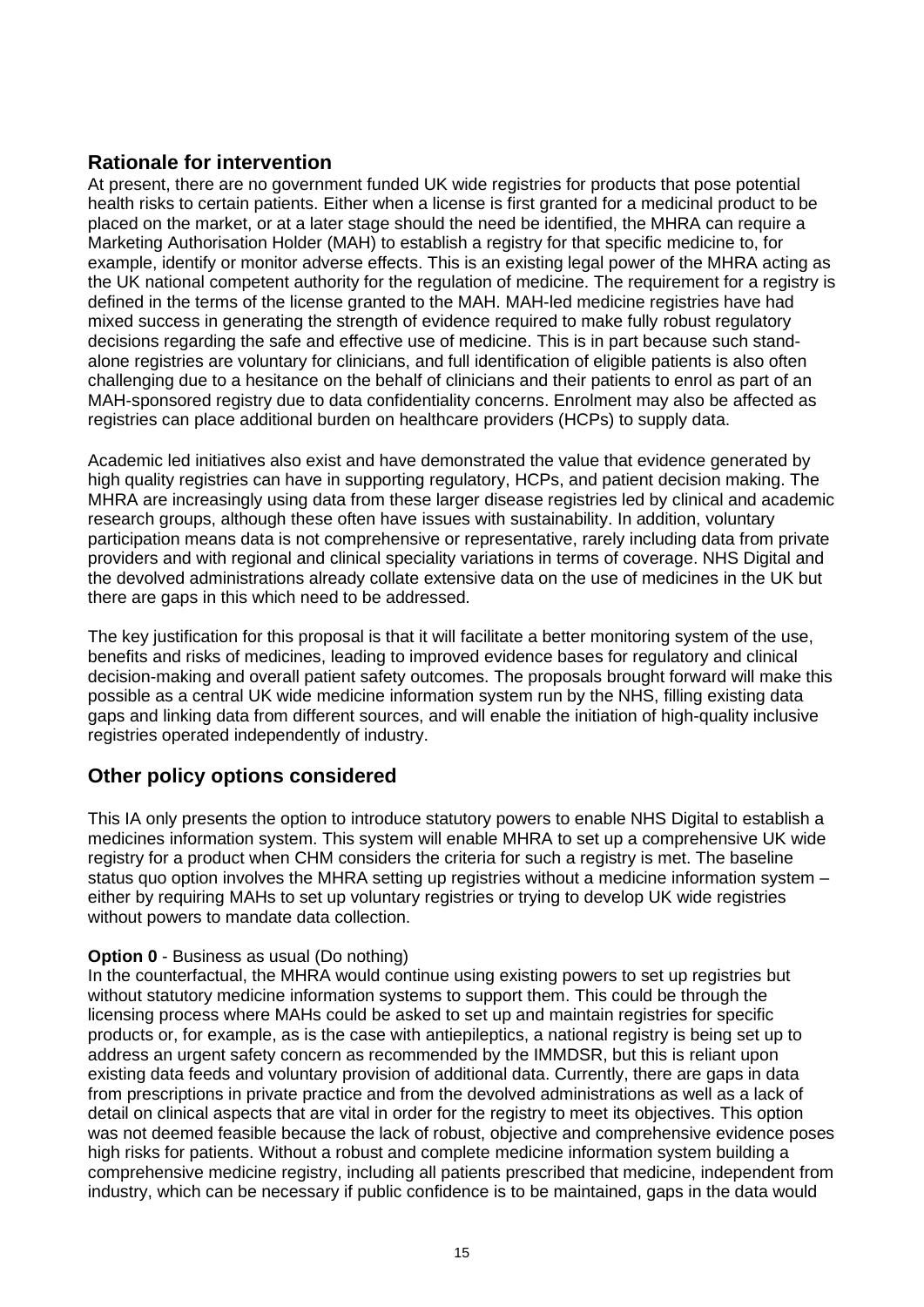still remain meaning that the registry would not be able to support safe and effective use of medicines in all patients.

#### **Key impacts**

There are no impacts resulting directly from this primary legislation as it only seeks the power to make regulations to establish medicine information systems when the need for a registry is identified.

If this power was exercised and a registry were to be set up utilising the medicine information system, requirements would be placed on NHS Digital and potentially the devolved administrations to capture and process the required data. Where information for a medicine information system is required from healthcare providers within Scotland or Wales it may be collected via an intermediary organisation within those territories, where appropriate, rather than, for example, collected directly from healthcare providers. The information would then be shared onwards with NHS Digital. It is not considered that there will be an additional cost to the provider of the data when an intermediary organisation is used as we expect that similar or the same processes for providing the data straight to NHS Digital would be used. There may be small costs for the intermediary organisation, likely to be a public body, in collecting this data, though it is expected that this would be minimal as these bodies would already have infrastructure in place to routinely collect, holds and process data in relation to medicines and health. In establishing each new registry MHRA and NHS digital would work with the intermediary body or colleagues in Wales or Scotland to identify who data is needed from and the best route for collection to minimise burden and cost.

Costs of setting up and running a registry benefiting from a medicines information system are unlikely to be very different from one that does not use a medicines information system. This is because the design of a registry, and hence the requirements in terms of the types and volume of data that would need to be captured, would be determined based on the scientific and regulatory need which would be the same regardless of whether the regulations made based on the powers being sought were in place. The purpose of the medicine information systems proposal is to enable the MHRA to make regulations allowing them to direct the Information Centre to collect the required data and to give them a power to require provision of that data from the relevant data holders. Regulations will also lay out the legal basis for collating and sharing this data. The technology and supporting governance and documentation required to deliver a medicines registry designed to meet its scientific and regulatory objectives would be the same regardless of if it being underpinned by a statutory basis or not. However, the potential benefits are likely to be greater as the powers provided to require submission of the requested data will increase participation by HCPs and the availability of more comprehensive and timely information. This added information would likely address risks to patient health and the benefits would potentially extend to all patients treated with the medicine.

The proposals will enable the MHRA to direct NHS Digital to establish and operate UK-wide medicine information system(s), the information from which will then be available to MHRA to establish comprehensive national registries.

A figure for the Equivalent Annual Net Direct Cost to Business (EANDCB) has not been possible to estimate as these proposals are enabling powers. The costs with regards to data provision are largely expected to fall to the NHS and other public organisations. However, dependent on the scope of a specific registry data may be sought from private HCPs for example, the potential impact of data collection on business will depend upon the medicines of interest, remit, scope and duration of the registry and hence the volume and complexity of the data that needs to be made available to the information system. Therefore, at this stage it is not possible to estimate what the potential cost on business may be. Any additional costs to HCPs from contributing to a mandatory medicine registry would be examined as part of the business case process.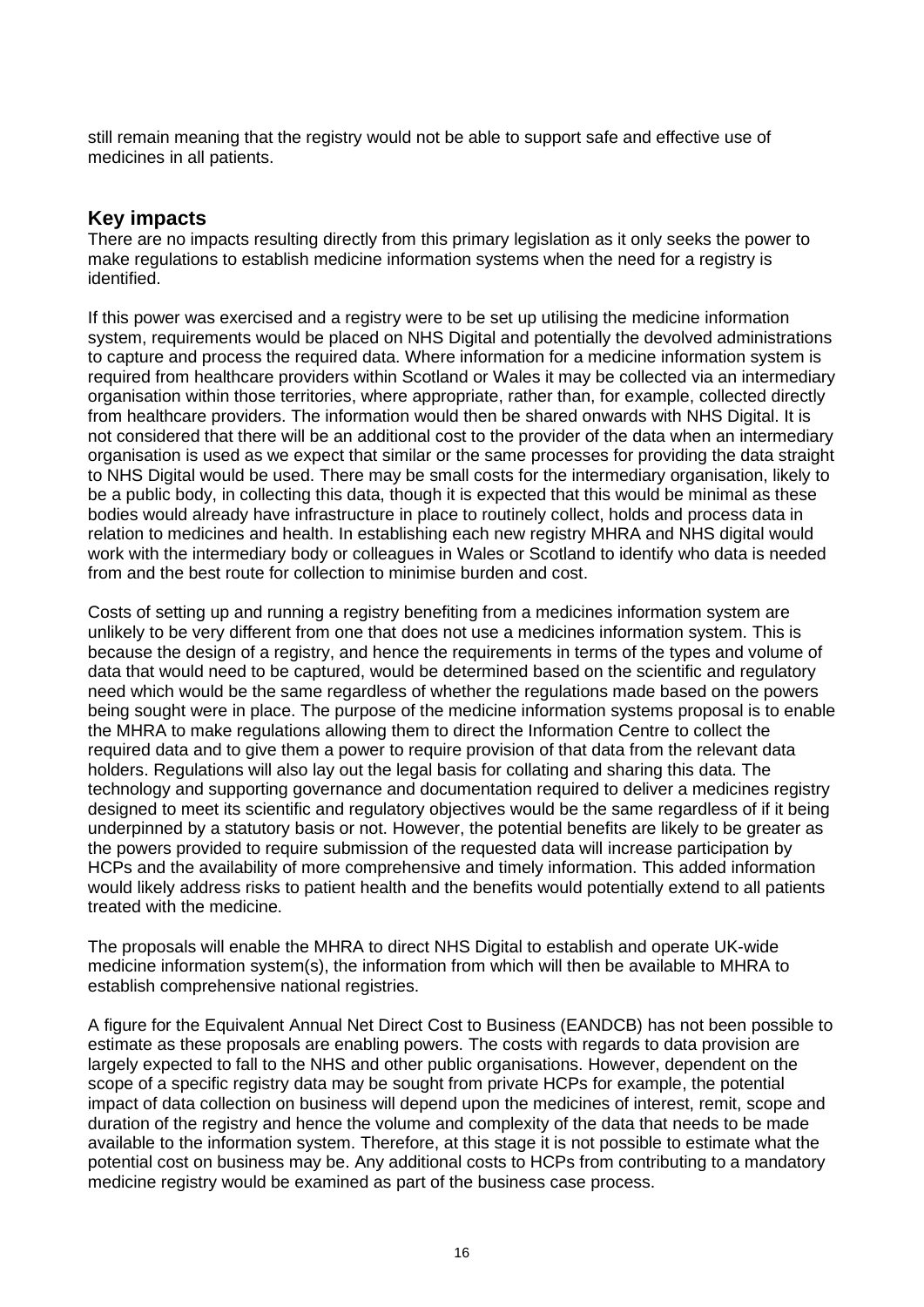Furthermore, and for this same reason, a full small and micro businesses assessment (SaMBA) has not been completed as part of the IA for the primary legislation. This can be included in future assessments when the design of a specific registry, and therefore its impact on SMBs and other potential data holders, is clearer. For context, in 2012 approximately 53% of NHS consultants undertook some private practice, with an estimated  $3,000$  working entirely in the private sector<sup>3</sup>. There are an estimated 515 private hospitals offering health care services in the UK, which are a mixture of for-profit and non-profit. There are no comprehensive public data on the total number of patients treated in private hospitals, but of the 285 hospitals that submitted data in 2017, 735,522 patients received treatment. By comparison, more than 8.5 million nonurgent patients were treated by the NHS that year<sup>4</sup>. Again in 2012, an estimated 3% of GP consultations were private  $\left(\sim 7\right)$ million consultations) although this may have increased since. Any impact on SMBs would be around their need to submit data to the information system. This data would only consist of information that they should already be capturing and recording as part of good clinical and healthcare delivery practice to support individual patient management and safety. We believe there may be two key categories of costs: i) familiarisation and training costs and ii) costs associated with the data collection and submission processes. It is plausible that these costs may impact small providers with less IT capacity more disproportionately. However, by working with the NHS to deliver systems that integrate with local systems and capture the data into the information system efficiently we can reduce the burden on businesses. As described earlier, the number and types of HCPs expected to contribute to an information system for a new medicine(s) will be unknown until details of the needs for that medicine are finalised. It is therefore not yet possible to state whether these businesses will be disproportionately affected or whether an exemption would be appropriate. Again, potential costs to small and micro businesses will be considered as part of the individual business case processes. There are no anticipated impacts on competition or international trade.

There are potential impacts on the justice system. In particular, with regards to clauses on new offences related to information disclosure from the medicine information system(s) and potential identification in a specific registry of cases suitable for compensation. A Justice impact test to fully assess the impacts will be completed in conjunction with the Ministry of Justice.

#### **Indicative estimates of costs and benefits of a national registry**

This analysis is an illustrative example as the proposal relates to enabling powers to establish medicine information systems rather than the actual establishment of specific registries. It examines the potential impacts of the MHRA using this power to enable NHS Digital to establish an information system to support a specific registry. The overall aim would be to provide data from the system to MHRA to set up and maintain such a national registry, using MHRA's existing pharmacovigilance powers. The intention is to provide an initial high-level assessment of the impact that the use of this power could have in the future. This mirrors the approach used to assess the set-up of national registries for medical devices in the MMD Bill Impact Assessment<sup>5</sup>.

Each individual registry is likely to vary in design (size and function) as the specific risks relating to the specific product are likely to be different and as a result so are the potential impacts. To highlight this point, we present cost estimates using data from three existing registries that vary significantly scope and size (Sodium Valproate<sup>6</sup>, National Joint Registry, Breast and Cosmetic implants).

<sup>3</sup> The Kings Fund, 'The UK private health market', 2014. [Online]. Available from:

<https://www.kingsfund.org.uk/sites/default/files/media/commission-appendix-uk-private-health-market.pdf> <sup>4</sup> The private healthcare information network, 'Annual report 2016-17', 2017. [Online]. Available from: [https://apicms.phin.org.uk/Content/Resource/158-PHIN\\_AR\\_2016-17.pdf](https://apicms.phin.org.uk/Content/Resource/158-PHIN_AR_2016-17.pdf)

<sup>5</sup> Medicines and Medical Devices Bill - IA No: 9556 - 2020

<sup>6</sup> https://digital.nhs.uk/data-and-information/publications/statistical/mi-medicines-in-pregnancyregistry/valproate-use-in-females-aged-0-to-54-in-england-april-2018-to-september-2020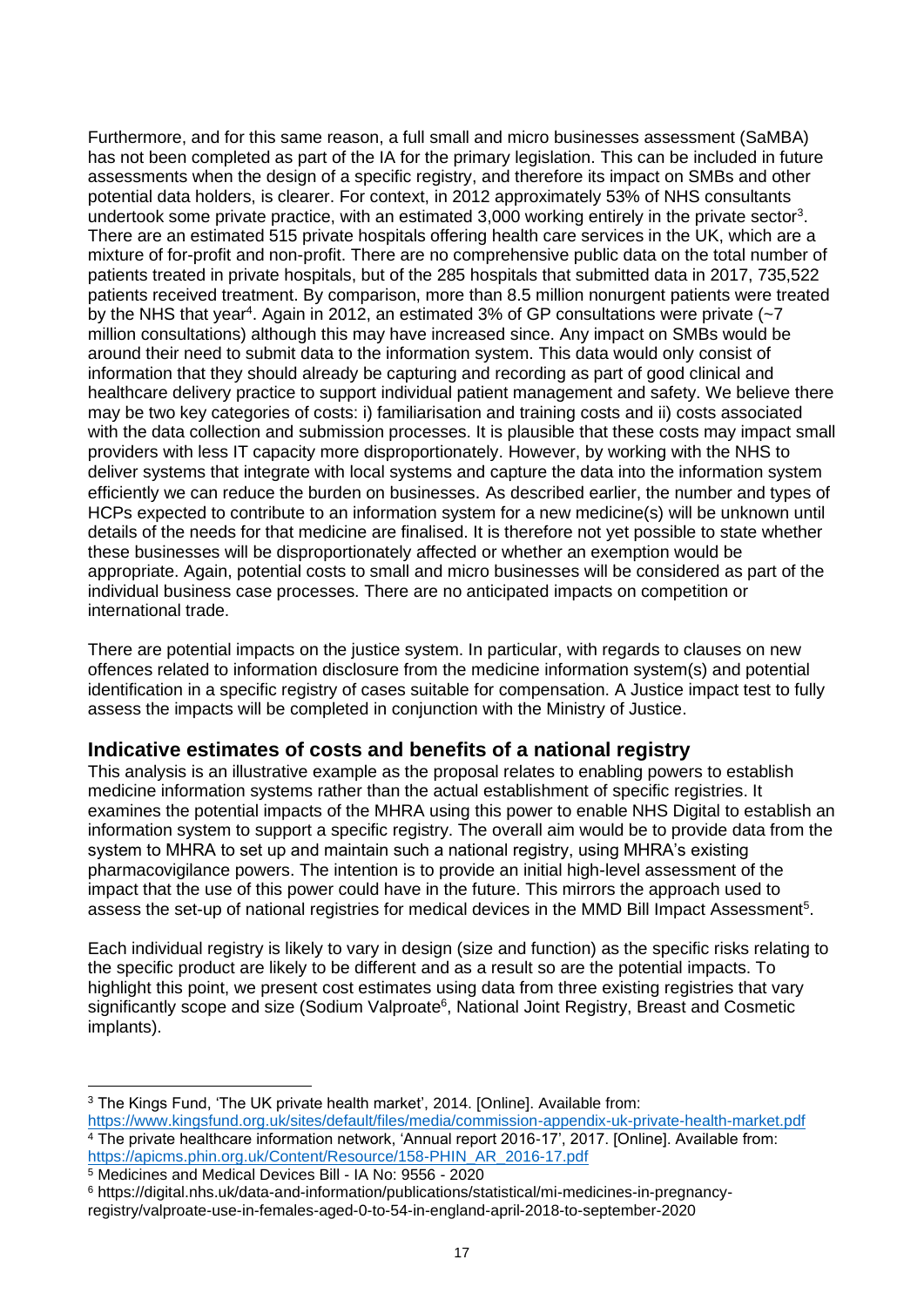Also presented are potential benefits of a national medicines' registry using the England-only Sodium Valproate registry example. Estimates of benefits must be treated with caution as they are based on data available so far from the valproate example which is still being developed. These are for illustrative purposes only. Specific costs and benefits of individual registries must be considered as part of the business case process.

### **Costs**

#### **MHRA and NHS Digital – set up and running costs**

MHRA would be responsible for establishing and running such national registries, bringing in relevant partners as required. This could be through a Registry Steering Committee to provide operational support and clinical guidance, and oversight of the project's set up, running, and translation of its findings. There are likely to be both one off set up and ongoing opportunity costs of MHRA staff time spent on these activities. It is not anticipated that there will be additional costs to Marketing Authorisation Holders.

NHS Digital would collect the data needed for all medicine registries from various sources and hold this in an information system. Data from the information system would be provided to the MHRA to establish and operate/run medicine specific registries.

Table 1 outlines the cost of setting up three different medicines registries. The table demonstrates that depending on specific circumstances such as size and scope, set up and running costs can vary substantially. Similarly, the benefits of the registry may be expected to scale up according to the size and scope of the registry, as for example a greater number of patients or treatments may be covered, thus benefitting a larger patient population.

| <b>National registry example</b>               | Potential annual costs to MHRA and NHS Digital<br>(Set up / annual running cost) |
|------------------------------------------------|----------------------------------------------------------------------------------|
| Sodium Valproate                               | £1.014m / £183,000 (estimated)                                                   |
| <b>Breast and Cosmetic Implant</b><br>registry | £83,000 / £183,000                                                               |
| <b>National Joint Registry</b>                 | £1.8 $m /$ £4.1 $m$                                                              |

#### **Table1: Indicative set up and running costs of national registries per annum**

#### *Sodium Valproate - method to calculate set up and running costs*

Based on the Sodium Valproate example, it is estimated that roughly that about 0.5 FTE hours of a SEO, G6 and SCS costing approximately **£164,000** in MHRA staff resources could be spent on a registry annually<sup>7</sup>. This is an estimated average with likely slightly higher costs in the first 2-3 years, due to the need for more senior staff involvement while the registry is being developed, balanced by slightly lower costs once it is established.

Total NHS Digital potential staff and non-staff costs on Sodium Valproate is estimated at about **£950,000per annum** based upon the costs for the delivery of the second phase of development planned for 2021/22. This amounts to a potential total set up of **£1.014million** annually for the Sodium Valproate registry. However, this estimate must be treated as indicative only as the majority of the cost is to develop the registry and once established running costs will be substantially lower. Beyond the initial set up which is likely to last 2-3 years, maintenance costs could be estimated to be similar to the BCIR as described below given the comparative size. For reference, the first year costs for NHS Digital were substantially lower at approximately £20,000.

<sup>&</sup>lt;sup>7</sup> Based on average salary data from MHRA Finance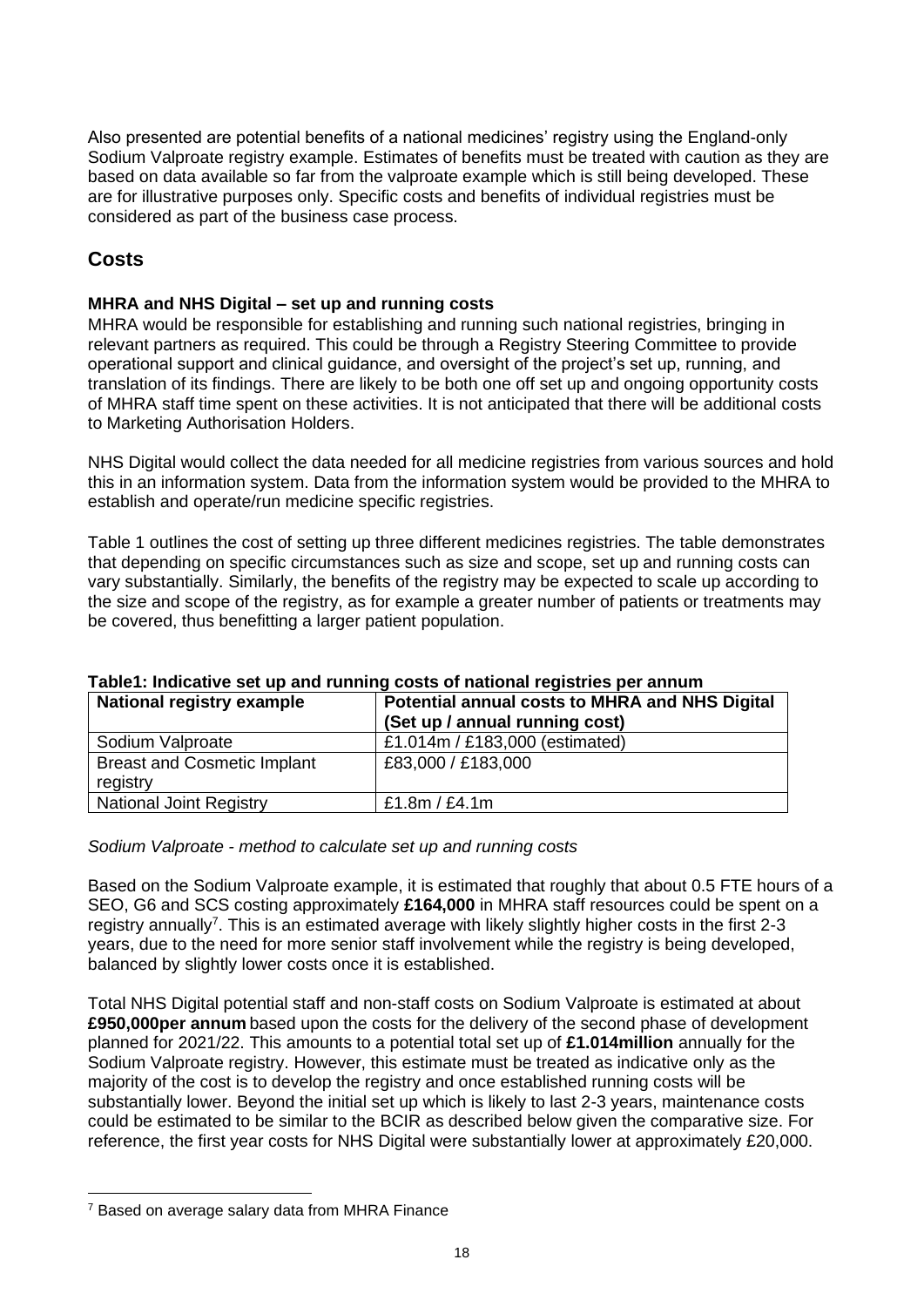#### *National Joint Registry (NJR) and Breast and Cosmetic Implant registry (BCIR) - method to calculate set up and running costs*

The potential costs to NHS Digital below have been taken from the Medicines and Medical Devices Bill IA June 2020<sup>8</sup>. The estimates are based on data from the National Joint Registry (NJR) and Breast and Cosmetic Implant registry (BCIR). The size, scope and amount of activity undertaken i.e. amount of information collected and how it is used would impact costs. The below is therefore an indicative range of costs.

#### One off set up costs:

The MMD IA estimates that a large-scale registry such as the NJR (with over 225,000 procedures reported to it in 2018) could require an initial set up cost of **£1.8m**. The BCIR (with just under 15,600 operations reported over a year July 2018-June2019) could involve set up costs of about **£83,000**. The costs are likely to cover any IT systems set up, and staff resources to design the registry and publish guidance for participating providers.

#### Ongoing costs:

The MMD IA reports ongoing costs **of £4.1m** per annum for the NJR and **£183,000** per annum for BCIR. Ongoing costs are likely to cover – auditing data collected, analysing and reporting on safety alerts, communicating with HCPs, researchers, government and the public, IT systems development as registry evolves.

#### **Administrative costs to NHS and private healthcare providers**

It will be mandatory for all HCPs to contribute to an information system. This could involve clinical staff time spent on undergoing training on the new registry and on an ongoing basis, recording the data. Some providers may already be providing this data voluntarily to existing MAH registries and for them the additional costs are unlikely to be significant. The number of HCPs this will impact is unknown as it will depend on each specific registry and the prescribing trends of each medicine. In general, HCPs can refer to GPs, private and state hospitals but could also include nurses, midwives, pharmacists for some registries. However, it is unlikely that the overall costs to HCPs will be high, as most of the data required are likely to already be collected by HCPs as part of clinical management.

In the case of Sodium Valproate, women should have annual appointments with a neurologist who should review their treatment and ensure patients complete a signed annual risk acknowledgement form (ARAF), which is part of the Pregnancy Prevention Plan. There are currently estimated to be 625 consultant neurologists<sup>9</sup> in England who might review a woman's valproate treatment. Given that they already have to undertake regular reviews with patients on their Sodium Valproate use, the inclusion of an ARAF on the registry is unlikely to increase administrative burdens.

#### **Benefits**

#### **More informed patients and greater public confidence in the health system:**

Patients can directly report on safety issues and may be more informed on the risks and benefits of their medicines. This is likely to enable patients to take more informed decisions about their health.

#### **Improved regulatory system:**

<sup>8</sup> Medicines and Medical Devices Bill - IA No: 9556 - 2020

<sup>9</sup> Association of British Neurologists, Neurology Workforce Survey, 2020. [Online]. Available from: [https://cdn.ymaws.com/www.theabn.org/resource/collection/219B4A48-4D25-4726-97AA-](https://cdn.ymaws.com/www.theabn.org/resource/collection/219B4A48-4D25-4726-97AA-0EB6090769BE/2020_ABN_Neurology_Workforce_Survey_2018-19_28_Jan_2020.pdf)[0EB6090769BE/2020\\_ABN\\_Neurology\\_Workforce\\_Survey\\_2018-19\\_28\\_Jan\\_2020.pdf](https://cdn.ymaws.com/www.theabn.org/resource/collection/219B4A48-4D25-4726-97AA-0EB6090769BE/2020_ABN_Neurology_Workforce_Survey_2018-19_28_Jan_2020.pdf)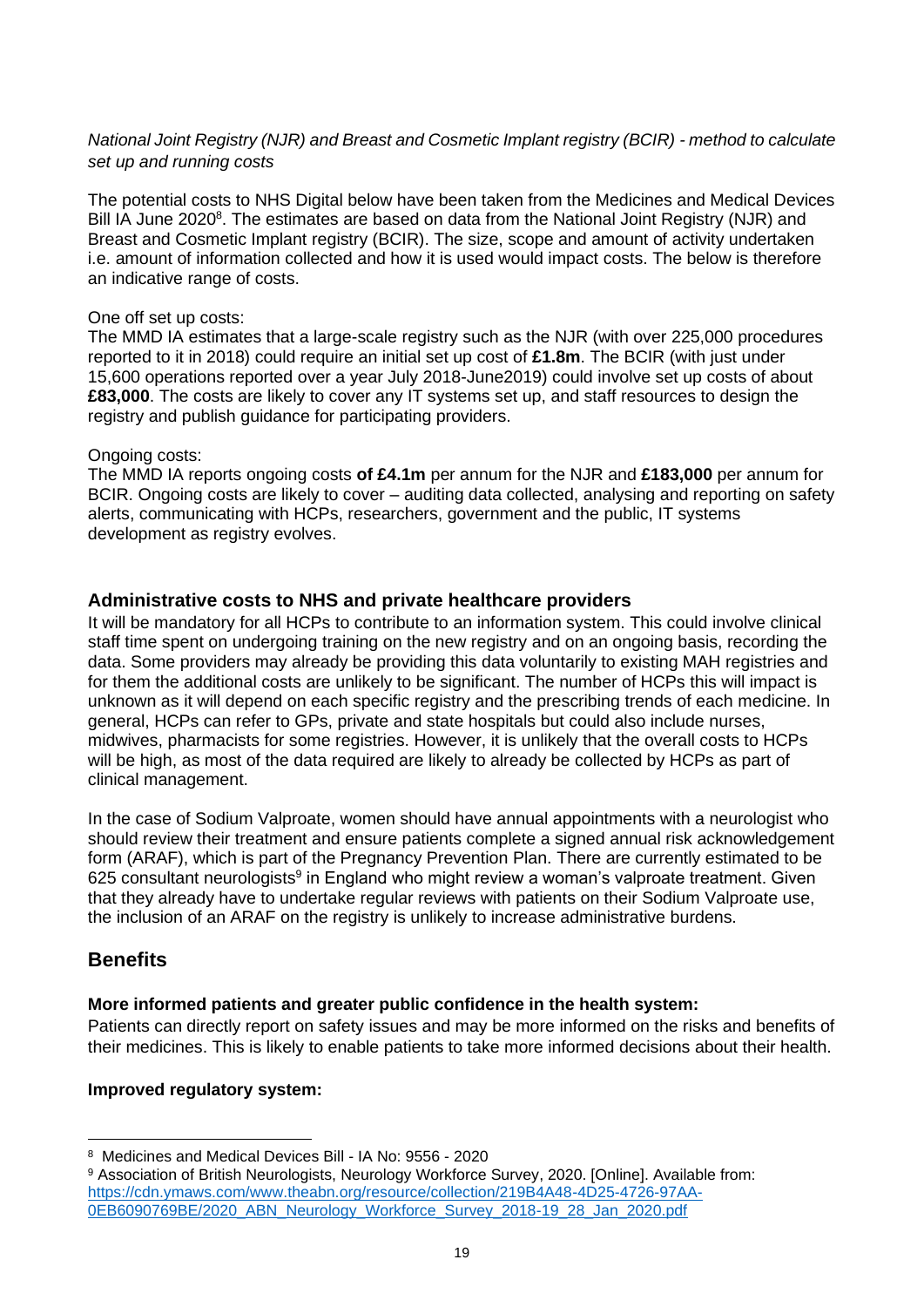Information from medicine information systems will support the establishment of national registries. This would allow the MHRA to use registries to more widely support safe use of a medicine through inclusion of it in regulatory information and prescribing guidelines, and to take swift informed regulatory action, as it is likely to receive timely and more complete data on risks associated with the specific medicines.

#### **Improved service provision to patients:**

Information from medicine information system and the resulting medicines registry should allow HCPs to analyse reports on data to evaluate outcomes. HCPs could recall/amend patient treatment if necessary and offer more efficient and effective services.

#### **Avoided patient harm:**

Most importantly, information from medicine information systems and the resulting medicines registry is likely to give healthcare professionals timely access to more complete information – including at the individual patient level. This would enable them to take rapid action and avert potential risks to patient health from adverse effects.

#### *Illustrative example – avoided patient harm from Sodium Valproate registry:*

Currently the Sodium Valproate registry, which is the basis of the planned antiepileptics registry is not mandatory and coverage may not be comprehensive, particularly for women treated in the private sector. One of the aims of introducing a comprehensive mandatory Sodium Valproate registry is to increase coverage which should in turn further accelerate the decline in prescribing and reduce the number of exposed pregnancies. Reducing the number of exposed pregnancies was a key aim of the 2018 Pregnancy Prevention Plan (2018). The proposed power would enable NHS Digital to collect data, subject to a Direction, from private prescribers and from devolved administrations, which would then be provided to MHRA to establish a comprehensive valproate/anti-epileptic drugs registry. Therefore, the data illustrated below is a useful example of the possible impact of enactment of the proposed enabling power.

Figure 1 presents data published by the NHS Business Services Authority on the number of women aged 14-45 in England prescribed Sodium Valproate over time. Figure 1 shows that in the two years prior to the introduction of the PPP prescribing in women aged 14-45 was falling by approximately 15%. Following the PPP, prescribing fell approximately by an additional 10%.

#### **Figure 1: The number of female patients aged 14-45 prescribed valproate over time before and after introduction of the Pregnancy Prevention Plan**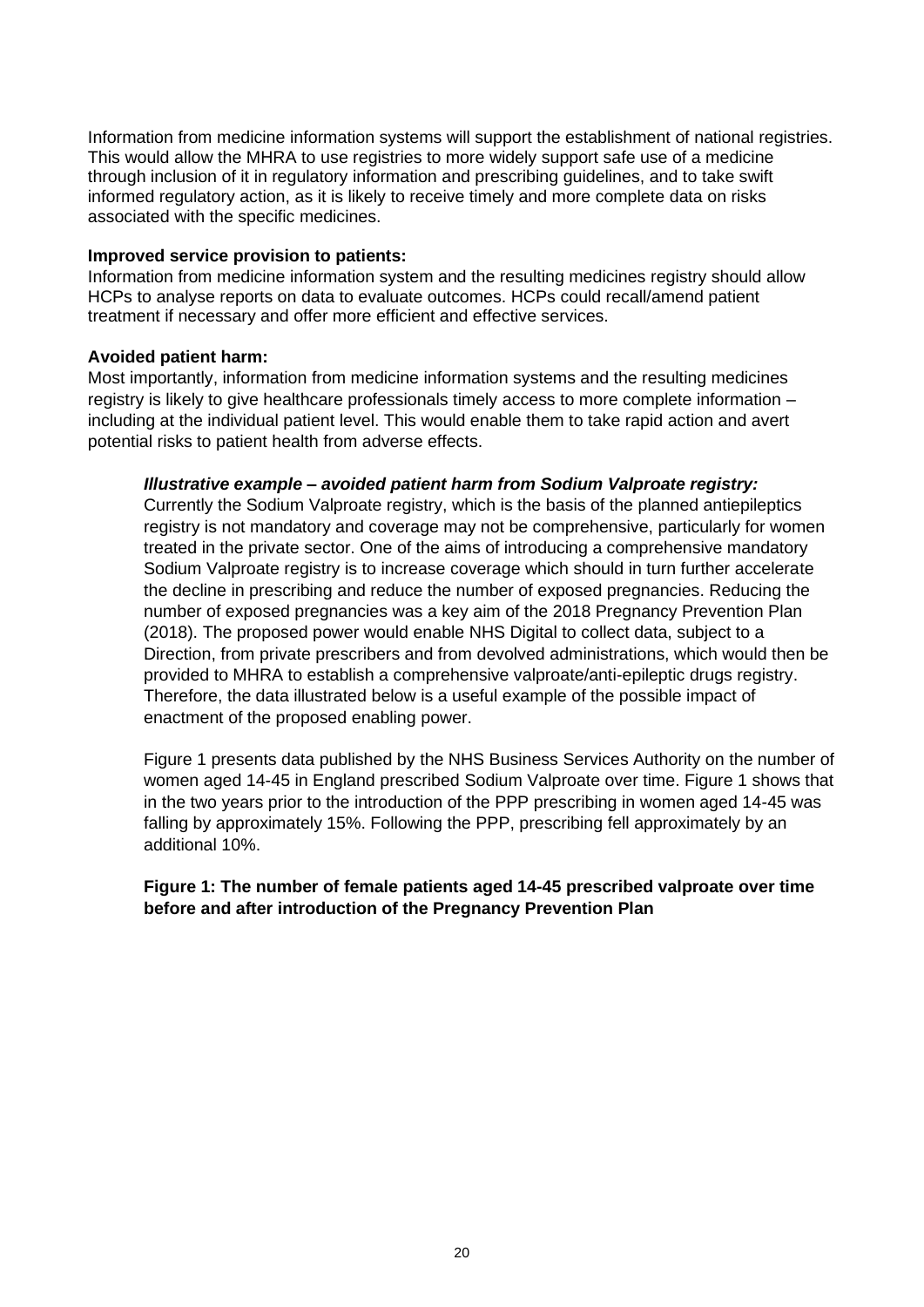

The first retrospective data from the non-mandatory Sodium Valproate registry suggest that between April 2018 and Sept 2020, 181 pregnancies have been exposed to Sodium Valproate (or approximately 70 per year). One hypothesis is that if a mandatory comprehensive drug registry were in place, some of these exposures may have been avoided as there would be more complete data on adherence by prescribers to best prescribing practices and implementation of the Pregnancy Prevention Programme. Using an arbitrary assumption of a further 20% reduction in the exposure to Sodium Valproate following the introduction of a mandatory registry, it is estimated that this would reduce the number of pregnancies exposed by a further 11 in the year September 2020-21.

#### *Net benefits of the Sodium Valproate registry*

This simple analysis examines what Quality Adjusted Life Year (QALY) gains are required to compensate for the cost of setting up and running the Sodium Valproate registry. The estimated cost for setting up and running the registry in the second year is £1.014million. The best estimate for the value society places on a QALY is £60,000<sup>10</sup>. Therefore, it is estimated that approximately 16.9 QALYs would have to be generated per annum through development to account for the initial annual cost of the registry. If a 20% reduction in exposure is achieved this would equate to 1.5 QALY per exposed pregnancy avoided. However, in future years this would be lower at approximately 3 QALYS generated per annum and a 0.3 QALY per exposed pregnancy avoided. Given valproate exposure during pregnancy is associated with an approximately 50% risk of severe and lifelong physical and neurological disorders this threshold would be reached. This demonstrates that with a very modest reduction in exposure, only limited QALY gains are required for the net benefits of the registry to break-even once the initial set up is complete.

#### **Avoided costs to NHS from compensation / litigation and additional treatment:**

<sup>10</sup> HM Treasury: The Green Book: appraisal and evaluation in central government, (2020). [Online]. Available from: [https://www.gov.uk/government/publications/the-green-book-appraisal-and-evaluation-in-central](https://www.gov.uk/government/publications/the-green-book-appraisal-and-evaluation-in-central-governent)[governent](https://www.gov.uk/government/publications/the-green-book-appraisal-and-evaluation-in-central-governent)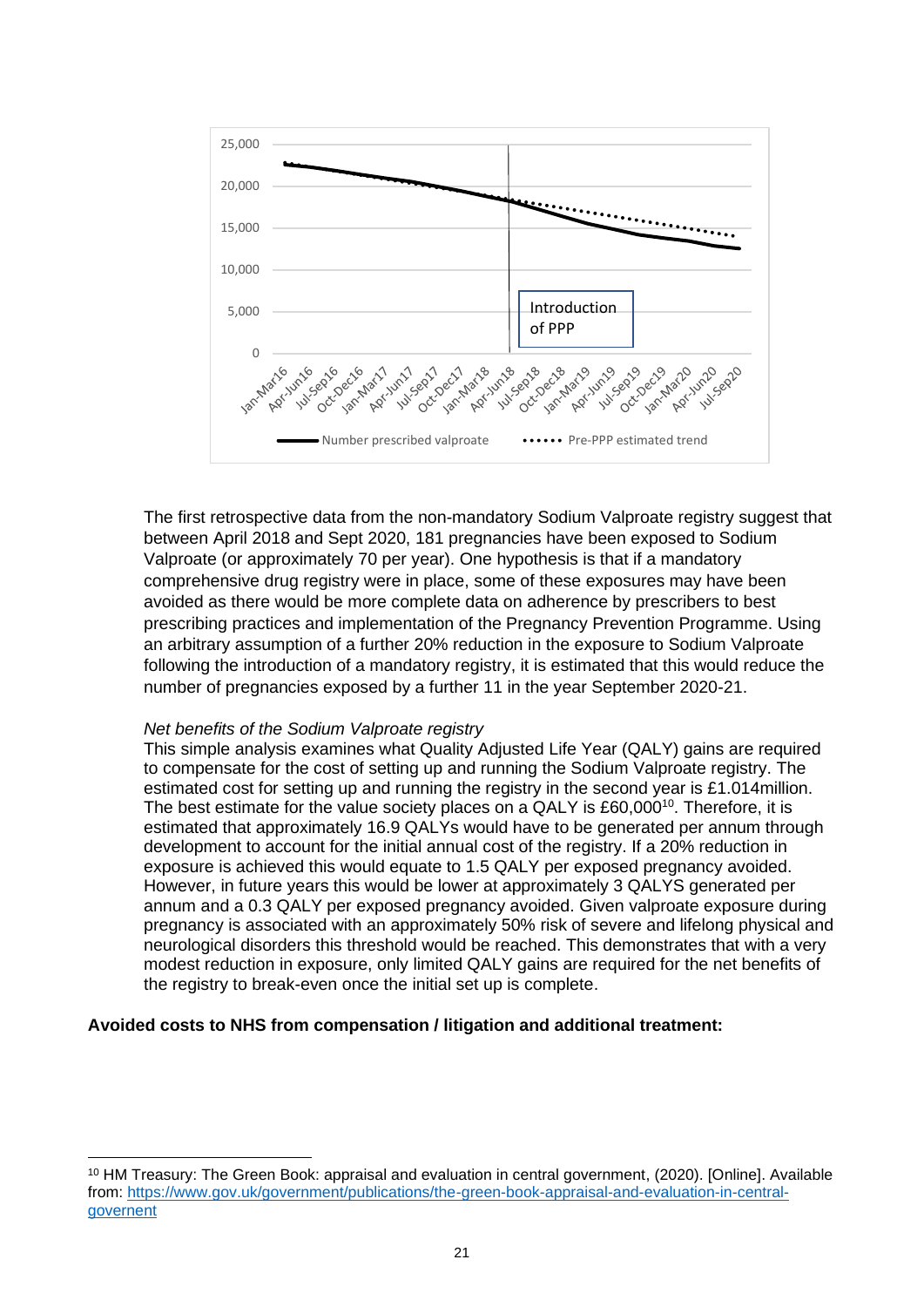Through early identification of risks and reducing scope for error (outlined above), harm to patients could be prevented. This might in turn avoid potential claims and litigation costs against the NHS. Costs to NHS of providing additional treatment to affected patients could also be avoided<sup>11</sup>.

#### **Risks and Mitigations**

The purpose of a medicine registry is to generate evidence. This evidence will be used by MHRA and other organisations to inform regulations and guidance and to drive changes in clinical practice. However, the economic benefits will only be fully realised if those changes actually happen, and patient safety is improved. MHRA have an established role in leading within this area. This is highlighted in the MHRA 2018-2023 Corporate plan<sup>12</sup> and the 2020/21 Business plan<sup>13</sup>, which lay out the strategy to reshape post-market vigilance to run proactive life-cycle monitoring, of which this policy is a component, and to increase MHRA influence on clinical practice through further engagement with patients and key strategic healthcare partners.

## 2. Professional regulation

#### **Proposal summary**

The powers proposed in this Bill form part of a wider programme to create a more flexible and proportionate professional regulatory framework that is better able to protect patients and the public. These powers will make it easier to ensure that professions protected in law are the right ones and that the level of regulatory oversight is proportionate to the risks to the public.

Section 60 of the Health Act 1999 already provides powers to make changes to the professional regulatory landscape through secondary legislation. The Bill provisions will widen the scope of section 60 and enable us to, where necessary, make further changes in secondary legislation to ensure the professional regulation system delivers public protection in a modern and effective way, and, ensure professions are regulated in the most appropriate manner.

The new powers will enable:

- i. the abolition of an individual health and care professional regulatory body where the professions concerned have been deregulated or are being regulated by another body;
- ii. the removal of health care professions from regulation where regulation is no longer required for the protection of the public;
- iii. the delegation of certain functions to other regulatory bodies through legislation (which was previously prohibited); and
- iv. the regulation of groups of workers concerned with physical or mental health of individuals, whether or not they are generally regarded as a profession i.e. senior managers and leaders.

<sup>11</sup> The literature review carried out by NICE estimates the percentage of hospital admissions due to ADRs in the UK to be 6-7%. Of these ADRs, it is estimated that 1.6-3.7% were to be preventable. One review estimated that the overall impact of ADRs in England was 4 out of 100 hospital bed stays with an equivalent cost of about £380 million a year to the NHS in England. [https://cks.nice.org.uk/topics/adverse-drug](https://cks.nice.org.uk/topics/adverse-drug-reactions/background-information/health-financial-implications-of-adrs/)[reactions/background-information/health-financial-implications-of-adrs/](https://cks.nice.org.uk/topics/adverse-drug-reactions/background-information/health-financial-implications-of-adrs/)

<sup>12</sup> Medicines and Healthcare products Regulatory Agency (MHRA), 'Corporate plan 2018-23', 2018. [Online]. Available from:

[https://assets.publishing.service.gov.uk/government/uploads/system/uploads/attachment\\_data/file/702075/C](https://assets.publishing.service.gov.uk/government/uploads/system/uploads/attachment_data/file/702075/Corporate_Plan.pdf) [orporate\\_Plan.pdf](https://assets.publishing.service.gov.uk/government/uploads/system/uploads/attachment_data/file/702075/Corporate_Plan.pdf)

<sup>13</sup> Medicines and Healthcare products Regulatory Agency (MHRA), 'Business plan 2021-21', 2020. [Online]. Available from:

[https://assets.publishing.service.gov.uk/government/uploads/system/uploads/attachment\\_data/file/889864/M](https://assets.publishing.service.gov.uk/government/uploads/system/uploads/attachment_data/file/889864/MHRA_Business_Plan_2020_to_2021.pdf) [HRA\\_Business\\_Plan\\_2020\\_to\\_2021.pdf](https://assets.publishing.service.gov.uk/government/uploads/system/uploads/attachment_data/file/889864/MHRA_Business_Plan_2020_to_2021.pdf)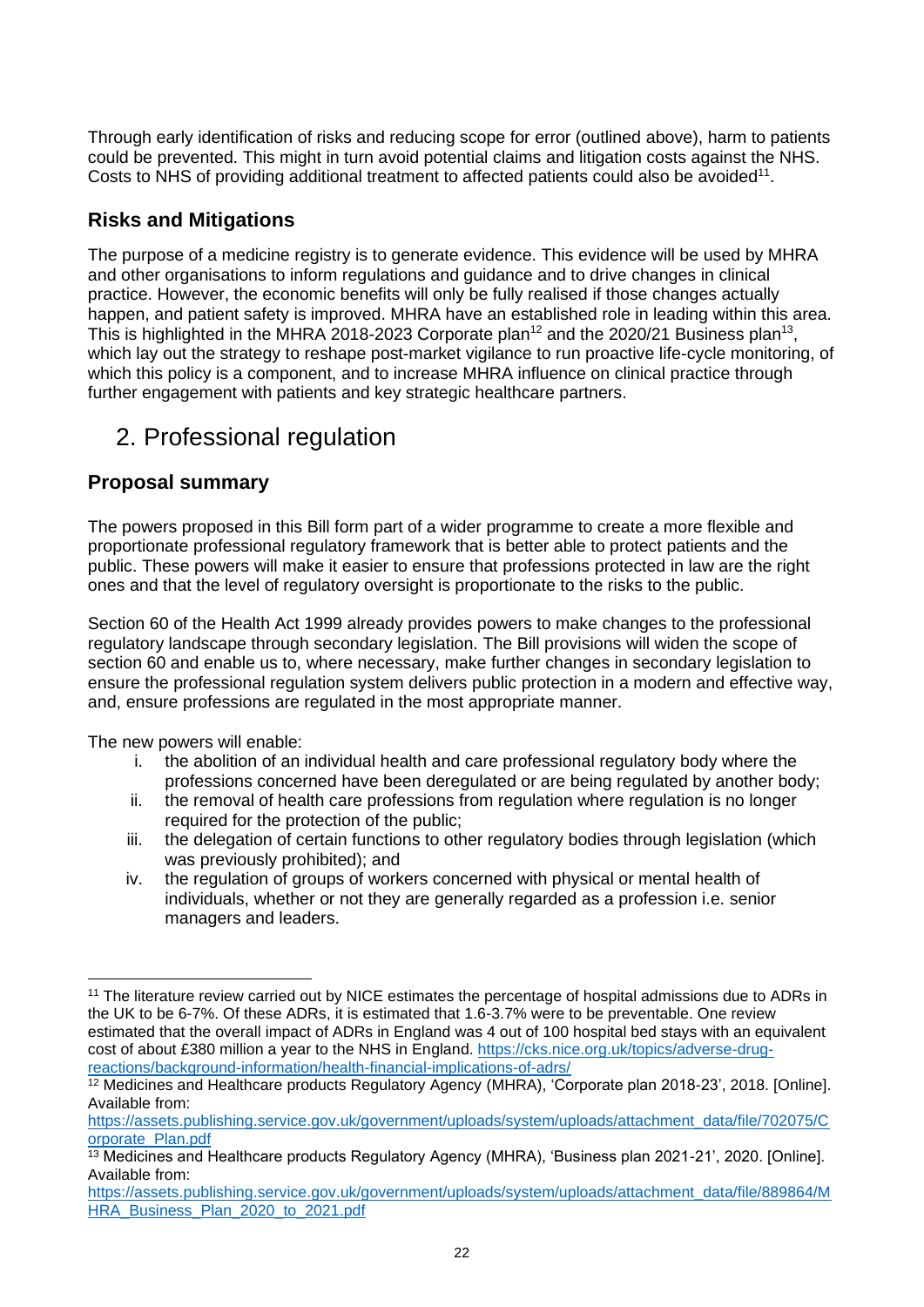The use of these additional powers will be subject to public consultation and the resulting secondary legislation would be subject to the affirmative Parliamentary process. DHSC will work with the regulatory bodies, the Professional Standards Authority and devolved administrations on proposals to make further improvements to professional regulation through secondary legislation if these amendments are successful. Wider stakeholder engagement will also be undertaken including with patient safety groups and the public.

The measures form part of a larger project to modernise the legislation of the UK health and care professional regulators. The programme is commencing with reforms to the Medical Act 1983 which provides the legislative framework for the General Medical Council by means of an Order in Council using powers in the Health Act 1999. It is envisaged that changes to the other health and care regulators legislation will follow shortly after. The powers in the Bill complement this work to support the move to a modern and effective professional regulatory system, including considering whether there should be a reduction in the number of healthcare professional regulators.

#### **Rationale for intervention**

The UK model of professional regulation for healthcare professionals has become increasingly rigid and complex and needs to change to better protect patients, support the provision of health services, and help the workforce better meet current and future challenges.

In 2017, the four UK governments consulted on high-level principles for reform of professional regulation and set out their five objectives, to:

- improve the protection of the public from the risk of harm from poor professional practice;
- support the development of a flexible workforce that is better able to meet the challenges of delivering healthcare in the future;
- deal with concerns about the performance of professionals in a more proportionate and responsive fashion;
- provide greater support to regulated professionals in delivering high quality care; and
- increase the efficiency of the system.

The consultation *Promoting professionalism, reforming regulation* included questions relating to the provisions in the Bill. The link to the consultation can be found [here.](http://qna.files.parliament.uk/ws-attachments/780700/original/Regulatory%20Reform%20Consultation%20FINAL%20FOR%20PUBLICATION.pdf) The consultation set out the proposals that were welcomed by key stakeholders, including professional organisations, regulators and employers. The link to the consultation response can be found [here.](https://assets.publishing.service.gov.uk/government/uploads/system/uploads/attachment_data/file/820566/Promoting_professionalism_reforming_regulation_consultation_reponse.pdf)

The consultation response also highlighted the case for broader changes to the regulatory landscape including reducing the number of regulators. The Secretary of State for Health and Social Care further committed to reviewing the number of health and care professional regulators in the November 2020 *[Busting Bureaucracy](https://www.gov.uk/government/consultations/reducing-bureaucracy-in-the-health-and-social-care-system-call-for-evidence/outcome/busting-bureaucracy-empowering-frontline-staff-by-reducing-excess-bureaucracy-in-the-health-and-care-system-in-england)* policy paper and DHSC has commissioned an independent review, led by KPMG, which is due to report by the end of the year.

A further consultation *Regulating healthcare professionals, protecting the public* was published in May 2021 which sets out reform proposals for all of the regulators. The implementation process will start with changes to the Medical Act 1983 which is the legislative basis underpinning the General Medical Council. Changes for the other regulators will follow. A response to the consultation will be published in the next few months.

Additional wider reforms have also been considered such as the government response to the Law Commission's review of UK law relating to the regulation of healthcare professionals, and, the recent review of the fit and proper persons test (further details are included in the fourth power below).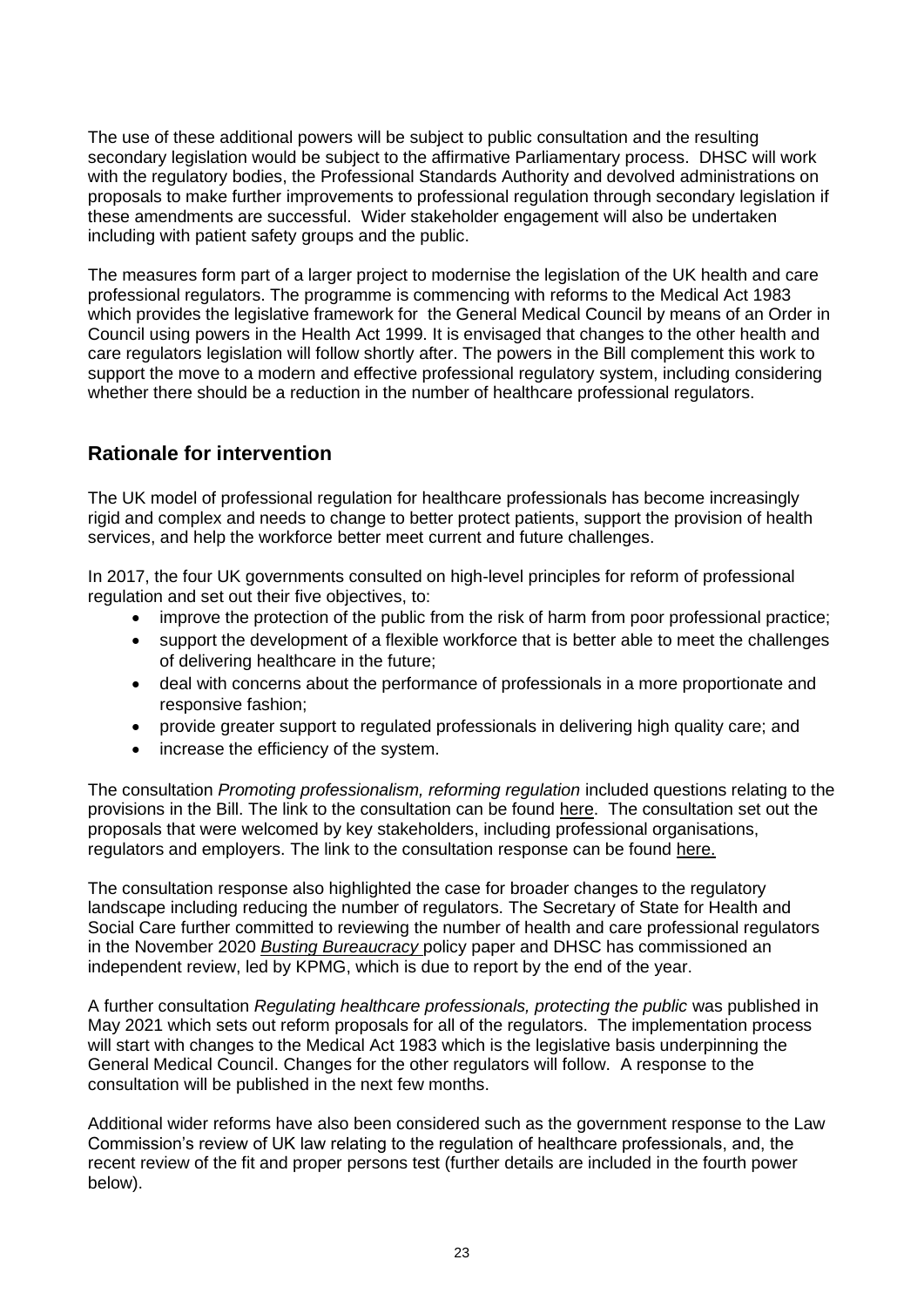The powers proposed in the Bill are:

i) the abolition of an individual health and care professional regulatory body where the professions concerned have been deregulated or are being regulated by another body

There is the inevitable duplication in having nine regulatory bodies (10 including Social Work England) that perform similar functions in relation to different professions. A reduction in the number of regulators would deliver public protection in a more consistent way, while also delivering financial and efficiency savings. Powers under section 60 already allow for the creation of new regulators through secondary legislation. However, similar powers are not currently available to close a regulator, and this can only be done via primary legislation.

This change would enable Parliament to use secondary legislation to abolish a regulator where its regulatory functions have been merged or subsumed into another body or bodies, or where the professions that it regulates have been removed from regulation.

The July 2019 [Government response](https://assets.publishing.service.gov.uk/government/uploads/system/uploads/attachment_data/file/820566/Promoting_professionalism_reforming_regulation_consultation_reponse.pdf) to the *[Promoting professionalism, reforming regulation](http://qna.files.parliament.uk/ws-attachments/780700/original/Regulatory%20Reform%20Consultation%20FINAL%20FOR%20PUBLICATION.pdf)* consultation set out the Government's intention to consider reducing the number of regulators. The Secretary of State for Health and Social Care further committed to reviewing the number of health and care professional regulators in the November 2020 *[Busting Bureaucracy](https://www.gov.uk/government/consultations/reducing-bureaucracy-in-the-health-and-social-care-system-call-for-evidence/outcome/busting-bureaucracy-empowering-frontline-staff-by-reducing-excess-bureaucracy-in-the-health-and-care-system-in-england)* policy paper and DHSC has commissioned an independent review, led by KPG, which is due to report in the coming months. Use of these powers would be subject to consultation and the affirmative parliamentary procedure.

ii) the removal of health care professions from regulation where regulation is no longer required for the protection of the public

Statutory regulation should only be used where it is necessary for public protection. The level of regulatory oversight for each profession should be proportionate to the activity carried out and the risks to patients, service users and the public.

The landscape of the health and social care workforce is not static, meaning that the risks to the public will change over time as practices, technology and roles develop. While statutory regulation may be necessary now for a certain profession, over time the risk profile may change, such that statutory regulation is no longer necessary. Clearly, in order to protect the public, professionals such as doctors, nurses, dentists and paramedics will always be subject to statutory regulation.

A provision to enable the removal of a profession from statutory regulation through secondary legislation will make it easier to ensure that the protections and regulatory barriers that are in place remain proportionate for all health and care professions. Any use of these powers would be subject to consultation and parliamentary approval using the affirmative procedure.

iii) the delegation of certain functions to other regulatory bodies through legislation (which was previously prohibited)

Currently, there are legal restrictions in place which limit the functions that professional regulators can delegate to another body. This prohibits regulators from delegating the functions of the keeping of a register of persons permitted to practise; determining standards of education and training for admission to practice; giving advice about standards of conduct and performance; and administering procedures relating to misconduct and unfitness to practise.

The removal of these restrictions would enable further collaboration in how regulation is delivered, which could drive up quality, reduce costs and provide greater consistency. This would enable a single regulator to take on the role of providing a regulatory function, such as the holding of a register, the assessment of international applicants or the adjudication process for fitness to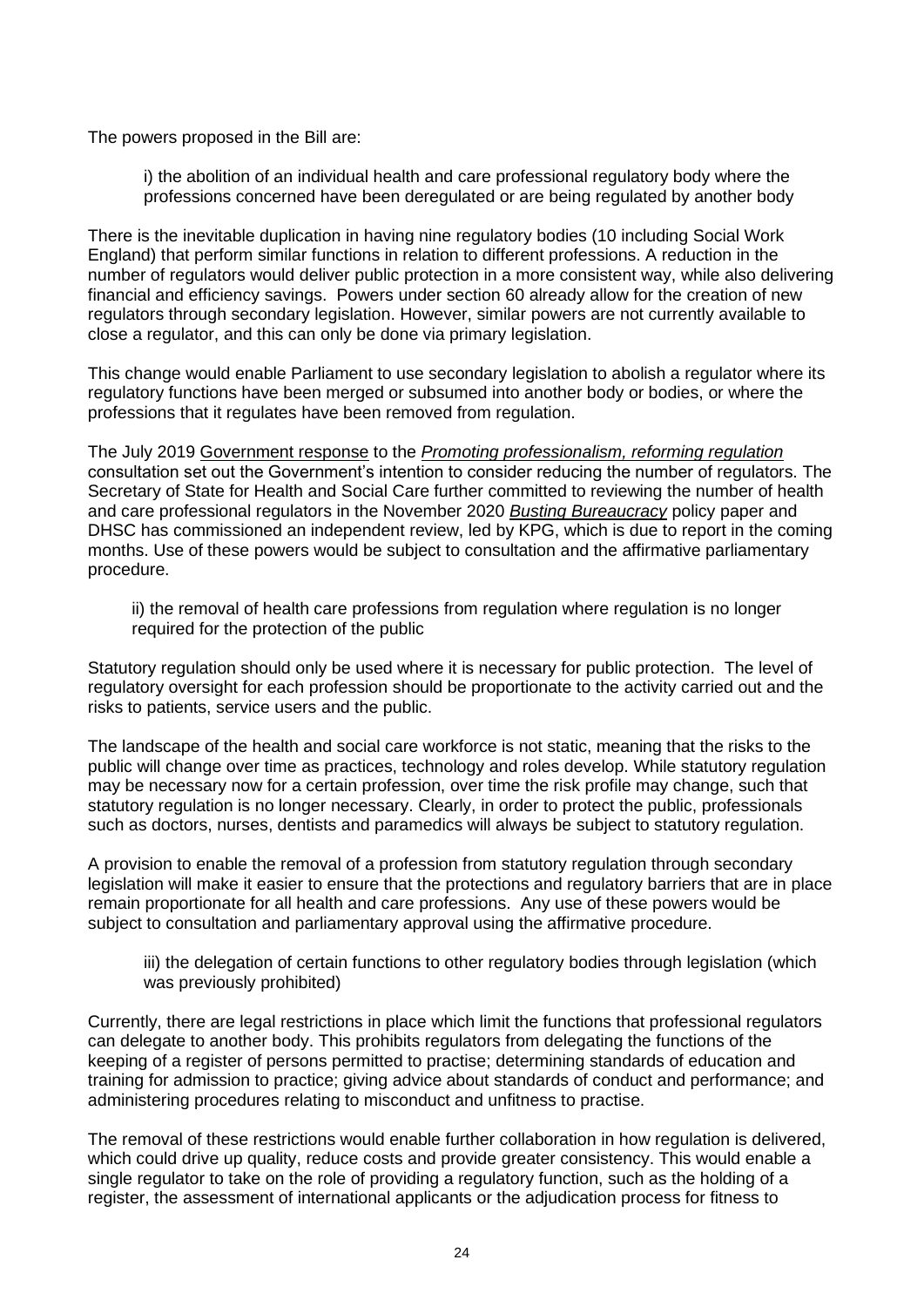practice, across some or all regulators. This will help to deliver public protection in a more consistent fashion and may also increase efficiency. Where a function is delegated, a regulator would retain responsibility for that function.

> iv) the regulation of groups of workers concerned with physical or mental health of individuals, whether or not they are generally regarded as a profession i.e. senior managers and leaders

While the definition of those groups which can be included in regulation using the powers in Section 60 of the Health Act 1999 is broad in relation to healthcare professionals, the proposed changes allows for the regulation of groups of workers concerned with physical or mental health of individuals, whether or not they are generally regarded as a profession, to be regulated. .For example, those in senior management and leadership roles and other groups of workers are within the scope of future regulation.

The 2019 Kark review of the fit and proper persons test recommended putting in place stronger measures to ensure that NHS senior managers and leaders have the right skills, behaviours and competencies. While it stopped short of recommending full statutory regulation, NHS England/Improvement is currently considering how best to take forward the recommendations.

Extending the scope of professions who can be regulated using the powers in Section 60 of the Health Act 1999 would provide additional flexibility to extend statutory regulation to, for example NHS managers and leaders in the future, if further measures are needed.

#### **Other policy options considered**

#### **Option 0** - Business as usual (Do nothing)

Not being able to expand the scope of Section 60 of the Health Act 1999 will restrict the extent of reform can be made. Proposals are currently being developed using the powers available to reform professional regulation in the areas of fitness to practise, governance and operating framework, and the registration and education and training functions. However, the aim is to go further to modernise professional regulation and the new powers will support this.

#### **Option 1** - Seek fewer powers

If fewer powers were established through the Bill, then it would be expected that primary legislation would be pursued for the remaining powers in the near future. This is because all of the powers proposed are expected to be required as part of our reform programme. This will delay completion of our reform programme.

#### **Costs**

These provisions seek new powers to be taken forward through secondary legislation. There are therefore no costs associated with these powers coming into force. An impact assessment which calculates associated costs will be completed if the powers are put into effect.

#### **Benefits**

As mentioned above, these provisions seek new powers to be taken forward through secondary legislation. Therefore, the benefits from all proposals are indirect and depend on the actions of the Secretary of State. The potential benefits of these enabling powers, if put into effect through secondary legislation, are outlined in the Rationale for Intervention section. An impact assessment which calculates associated benefits will be completed if the powers are put into effect.

#### **Important note**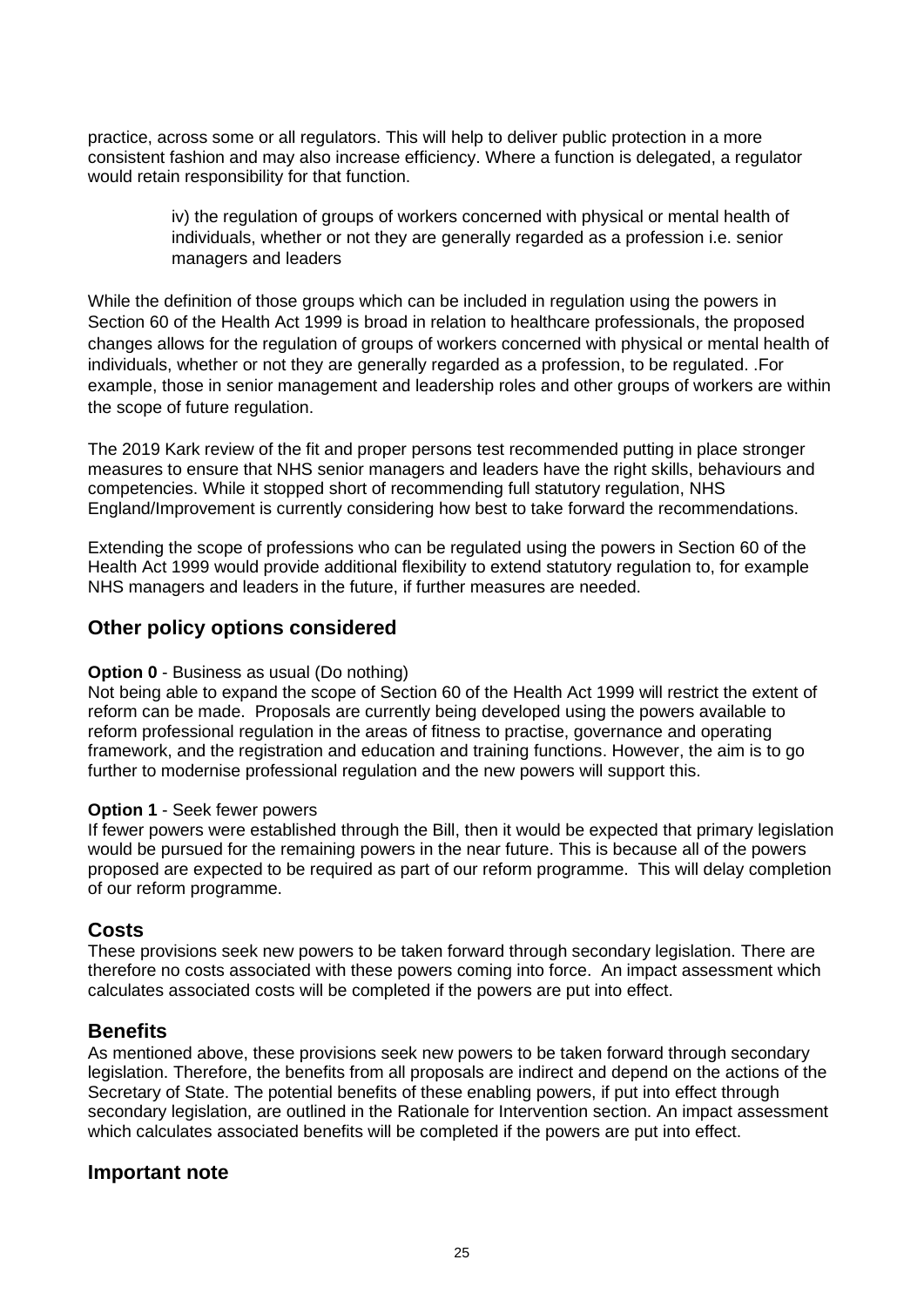We are currently engaging with the devolved administrations, Treasury, Cabinet Office, Department for Education and the Department for Business, Energy and Industrial Strategy regarding the reform proposals.

### 3. Medical examiners

#### **Proposal summary**

The Department of Health and Social Care (DHSC) has developed policy over the past several years which aims to ensure that a reformed system for certifying non-coronial deaths improves the quality and accuracy of Medical Certificate of Cause of Deaths (MCCDs), and, provides adequate scrutiny to identify and deter criminal activity or poor practice. The legal framework of this system was set out in Part 1 of the Coroners and Justice Act 2009, but not commenced at this time.

As part of this work, DHSC ran a consultation from March to June 2016, seeking views on the detail of the operation of the proposed reforms to the death certification process, and draft regulations setting out the system within which the services would operate. The consultation document proposed the introduction of a unified system of scrutiny by independent medical examiners, hosted by local authorities, of all deaths in England and Wales that are not investigated by a coroner as set out in the Coroners and Justice Act 2009 and described how the Government saw the new system working in practice. The Department's preferred option for funding this scheme in England was described as a nationally set fee. The consultation documents and assumptions suggested this fee would be between £80 and £100 for England.

The Department's [consultation response](https://www.gov.uk/government/consultations/death-certification-reforms) was published in June 2018 and set out an approach to introduce a non-statutory medical examiner system by April 2019, where medical examiners were to be appointed within the NHS, without the introduction of a new fee at that time. An [Impact](https://www.gov.uk/government/consultations/death-certification-reforms)  [Assessment](https://www.gov.uk/government/consultations/death-certification-reforms) was published on the gov.uk website alongside the June 2018 consultation response, outlining three policy options and associated costings for England. Option 3 outlined the impact of introducing a ME system hosted within the NHS. Since the publication of the 2018 consultation response and impact assessment, a non-statutory medical examiner system has been set up within the NHS in England. To date, all NHS Trusts which require a medical examiner office (based on number of deaths) under a statutory system have done so on a non-statutory basis. In terms of the impacts of the amendment on Wales, an impact assessment has been published and can be found here: [Introduction of the medical examiner role and reforms to death certification |](https://gov.wales/introduction-medical-examiner-role-and-reforms-death-certification)  [GOV.WALES](https://gov.wales/introduction-medical-examiner-role-and-reforms-death-certification)

The consultation response also outlined the intention to commence sections 18 and 21 of the Coroners and Justice Act 2009, to provide for regulations to require medical practitioners to report deaths to the coroner which the coroner has a duty to investigate, and, for the appointment of a National Medical Examiner.

The Government committed to amending the Coroners and Justice Act 2009 when an opportunity arose, to put the medical examiner system on a statutory footing. It also committed to further considering legislative requirements post-April 2019 (based on the non-statutory medical examiner system).

The Health and Care Bill includes provisions to amend the Coroners and Justice Act 2009 to allow NHS bodies to appoint medical examiners instead of local authorities in England and Welsh NHS bodies rather than only local health board, in Wales. The Secretary of State and Welsh Ministers will have a duty to ensure that there are sufficient medical examiners and that they are adequately funded, and a power to issue directions to ensure that the duty is met.

After these amendments have been made, we intend to commence the statutory provisions underpinning the medical examiner system set out in the Coroners and Justice Act 2009. The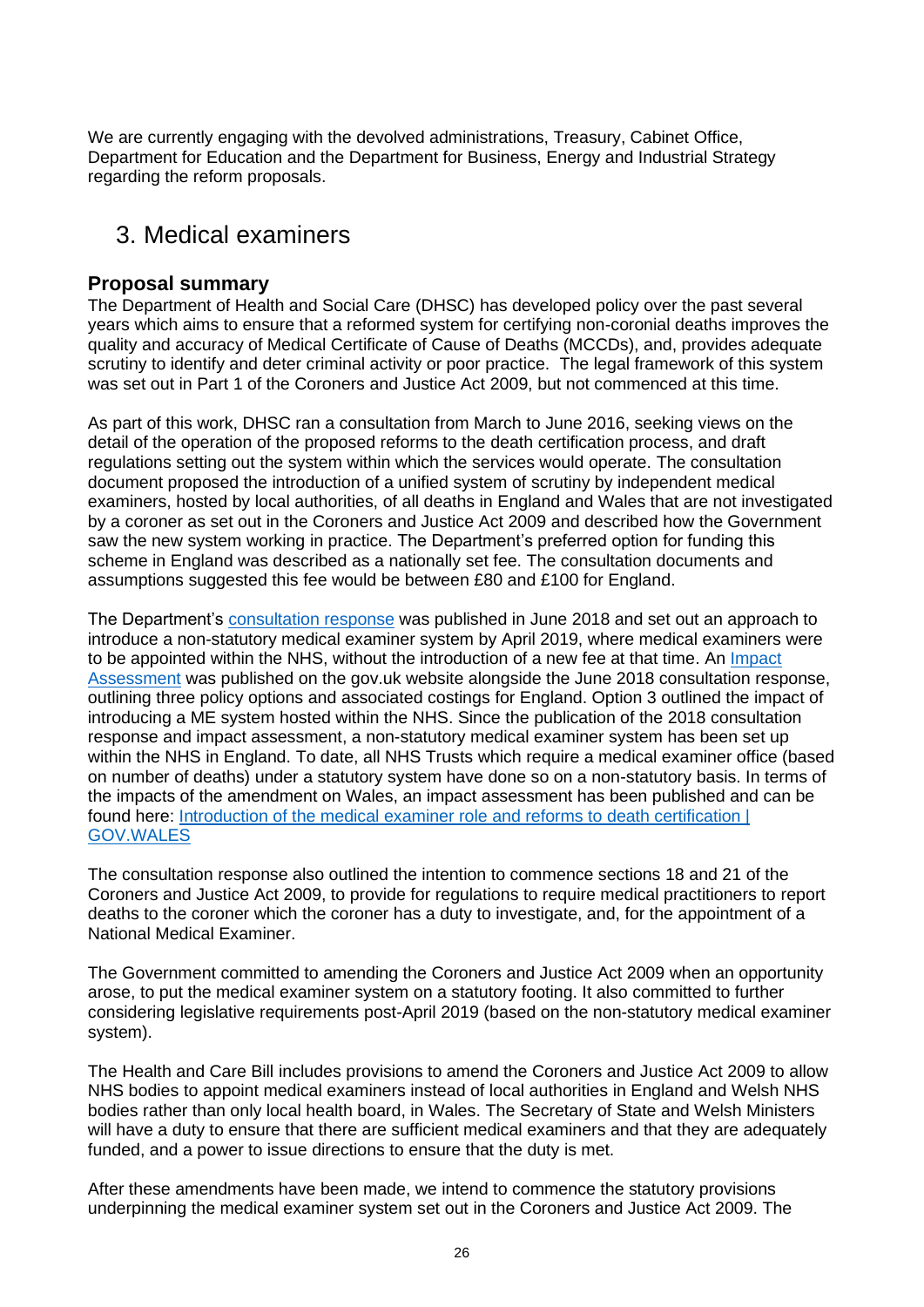necessary secondary legislation will also be made in respect of key aspects of the system including the payment of a fee in respect of medical examiner services. The fee regulations will apply in relation to England only, the Welsh ministers may make regulations in relation to Wales.

Policy work on setting an appropriate public fee is on-going (to be informed by the non-statutory system since 2019) and will be addressed when making the secondary legislation following the commencement of the primary legislation. We do not envisage introducing secondary legislation to provide for a fee to be payable in respect of medical examiner services before April 2022. This will follow the passage of the Health and Care Bill.

#### **Rationale for intervention**

The arrangements for scrutinising MCCDs have remained largely unchanged for over 50 years yet there are concerns about their efficacy and efficiency, particularly for those cases which are not referred to a coroner. For cremation there is currently a degree of scrutiny but the system for burials does not include any additional scrutiny of the quality or accuracy of the MCCD. The statutory system was set up in the Coroners and Justice Act 2009 after the Shipman Inquiry concluded that it was no longer suitable to have a different certification processes for cremations and burials, and that all MCCDs should be subject to independent medical scrutiny. The rationale behind the provisions in this Bill allowing NHS bodies in England and Welsh NHS bodies in Wales to appoint medical examiners instead of local authorities and local health board respectively, is that medical examiners employed in the NHS system will have access to information in the sensitive and urgent timescales required to register a death.

#### **Other policy options considered**

An [Impact Assessment](https://www.gov.uk/government/consultations/death-certification-reforms) was published on the gov.uk website alongside the June 2018 consultation response, outlining three policy options and associated costings for England. This IA was cleared across all departments (including HM Treasury) via write-round. The IA outlined in this paragraph is England specific.

The preferred option (and that consistent with the consultation response) was option 3:

*"Reform the current system for cremations and burials by introducing a new universal check by a Medical Examiner (ME) applicable to all non-coronial deaths. The system will initially be funded through cremation form fee revenues sourced from efficiencies in the system and DHSC. Following the interim period, the ME system would be primarily funded through a fee for cremations and burials."*

This option was preferred as it would improve the assurance and crime deterrence aspects of death certification and provide the same level of scrutiny for both burial and cremation cases.

The published IA describes a two-stage process for implementing the Medical Examiner (ME) system. Initially, the non-statutory ME system would be funded through revenues from cremation form 5, with DHSC funding any deficit. However, once underpinned by statute, the system would be primarily funded through a fee for all adult non-coronial deaths that are certified by an ME. DHSC would fund ME costs related to child deaths and any other costs to the service not covered by the fee. DHSC will also fund the set-up costs of the system. The Welsh Impact Assessment also bases costs on option 3 and the two-stage process using the same methodology as the English impact assessment.

#### **Costs and benefits**

The Health and Care Bill makes a change to the existing statutory framework set out in the Coroners and Justice Act 2009, so that NHS bodies in England and Welsh NHS bodies in Wales may appoint medical examiners, instead of local authorities and local health boards respectively.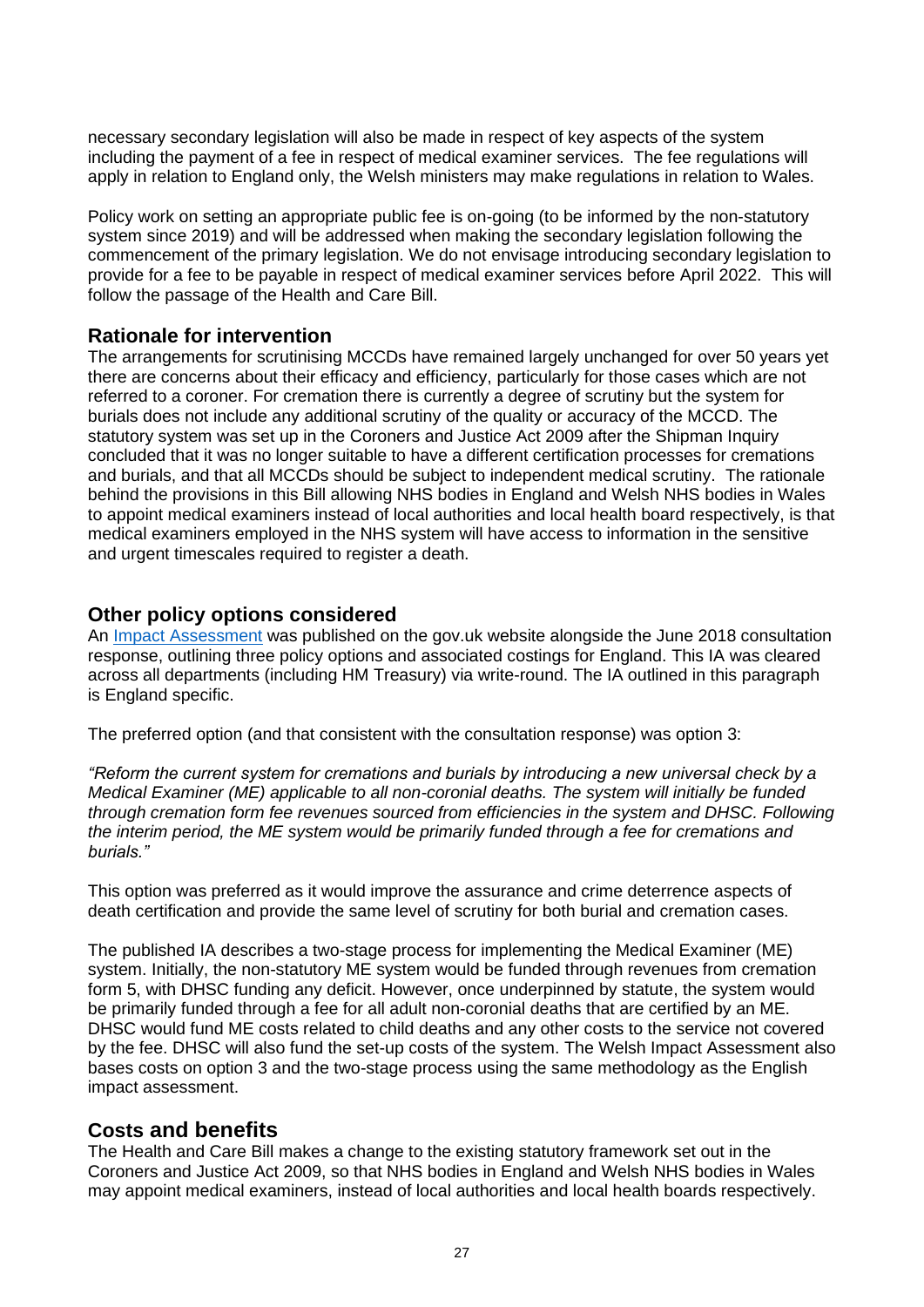This change would come into effect once statutory system in the Coroners and Justice Act 2009 is commenced, and we have exercised the powers to make relevant secondary legislation. An updated impact assessment, which includes an EANDCB and SaMBA will be produced alongside that secondary legislation as appropriate.

The impacts of the full statutory system for England are set out in the June 2018 impact assessment, and for Wales in a separate impact [assessment](https://gov.wales/introduction-medical-examiner-role-and-reforms-death-certification) which uses the same methodology, where policy Option 3 set out the estimated costs and benefits of introducing a national statutory system of medical examiners based in the NHS. As the June 2018 (England) IA sets out in para 77-79, we anticipate that any new net cost to business from implementing the statutory system would be minimal or zero. These included the risk of familiarisation costs for doctors employed in both the NHS and private sector to understand new procedures and establish contacts with new MEs, although that risk ought to be mitigated to a large extent as DHSC is not proposing significant changes to the MCCD itself. There may have been the potential for increased costs to funeral directors who must collect cremation fees from the bereaved on the behalf of doctors, but the IA states that this is likely to be mitigated as no changes are proposed to the mechanism for the collection of cremation fees. Minimal or zero costs to businesses are also expected in Wales from policy option 3.

DHSC have further confidence that will be no additional costs to businesses stemming from this proposal, as since 2018 a non-statutory national system of medical examiners has almost completely been established within the NHS in England. This means that the ME system has moved away from the 'Do Nothing' option which was the baseline for the 2018 IA, and towards the ME system hosted in the NHS that was analysed in Option 3 of the 2018 IA. Importantly, to date, all NHS Trusts which require a medical examiner office under a statutory system have done so on a non-statutory basis. Hence moving from the non-statutory system to the statutory system is unlikely to result in further ME offices being established, thus resulting in minimal set up costs. DHSC will re-assess the assertation that there are unlikely to be impacts on businesses of the proposals at secondary legislation stage: the intention is to update the 2018 IA with supplementary information informed by the non-statutory system set up in the NHS before making the secondary regulations and once the primary legislation is implemented. An EANDCB and SaMBA will be produced at that point as appropriate.

The June 2018 IA for England outlines that the set up and running costs of the statutory system will not fall on private businesses. The non-statutory arrangements currently in place in trusts reflect the arrangements which would be in place in the statutory scheme. For clarity, the June 2018 IA gave an estimated running cost (to DHSC and the public) of approx.  $£34-E41$  million per annum<sup>14</sup> in England (using 2018 prices). Initial internal analysis, drawing on cost data from the non-statutory system provides confidence that the estimated costs and benefits to DHSC and the public outlined in the 2018 IA (for England) are likely to be similar to the statutory arrangements in the Coroners and Justice Act 2009, once these are commenced. One risk is that introducing the statutory system leads to a requirement of more medical examiners. Analysis on the number of medical examiners required in the system is provided in the June 2018 IA (pages 20-22), though these costs would be covered by DHSC or the public and the mechanism by which this occurs is outlined in the 2018 IA. These cost estimates will be updated before the secondary legislation is made (see below). Economic costs for Wales are outlined in the Welsh IA.

Furthermore, given that the transition to a non-statutory system is almost complete, many of the costs outlined in the 2018 impact assessment, which compared to a 'Do Nothing' option, are sunk costs which have already been incurred by the health system.

<sup>14</sup> [Introduction of medical examiners and death certification reform in England: impact assessment](https://assets.publishing.service.gov.uk/government/uploads/system/uploads/attachment_data/file/715242/death-certification-reform-impact-assessment.pdf)  [\(publishing.service.gov.uk\)](https://assets.publishing.service.gov.uk/government/uploads/system/uploads/attachment_data/file/715242/death-certification-reform-impact-assessment.pdf) p28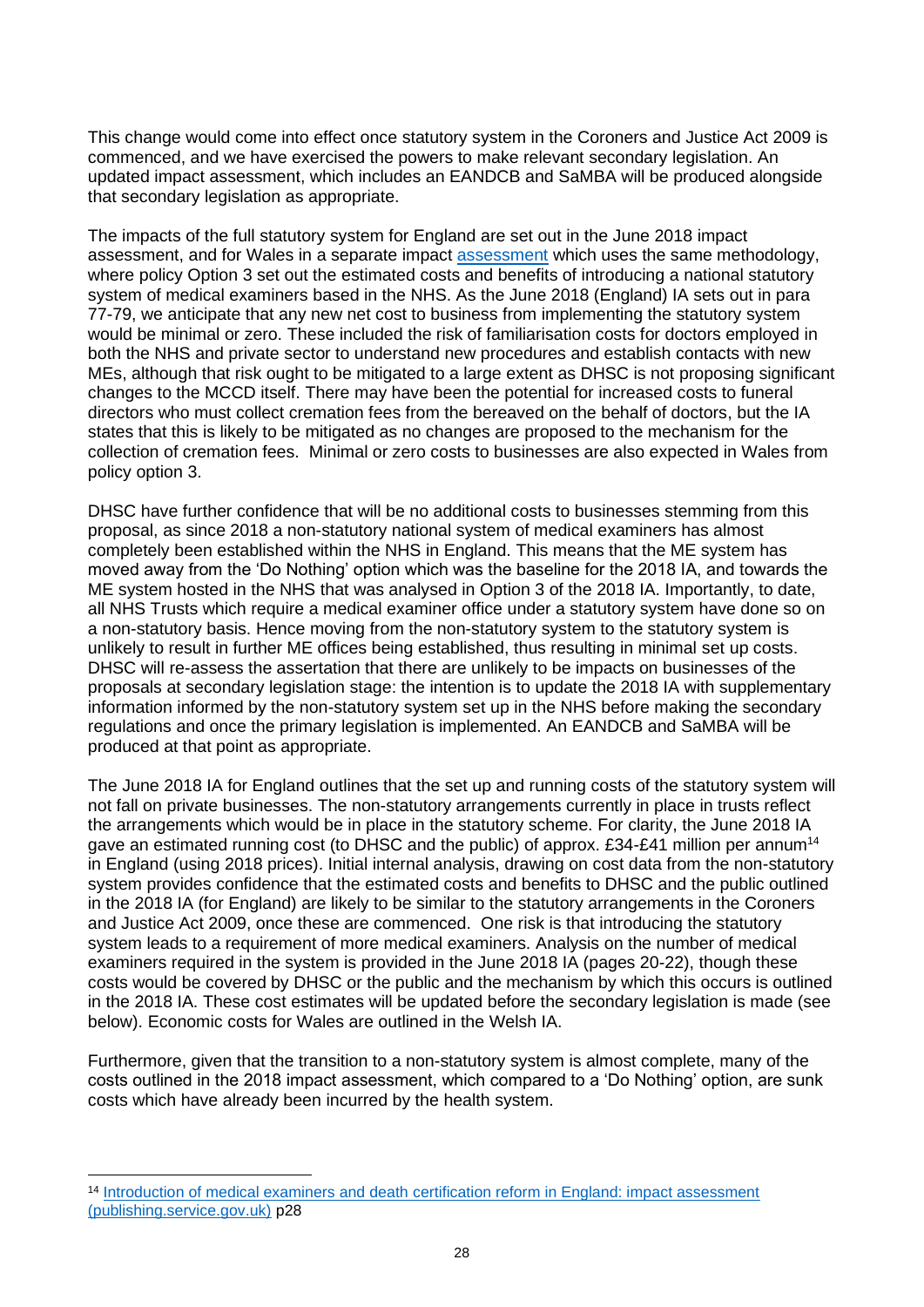In summary, DHSC are content that our previous estimates published in the 2018 English impact assessment, and Welsh impact assessment, remain sufficiently accurate for the purposes of estimating the costs and benefits of establishing a statutory scheme. As such, readers are referred to the aforementioned impact assessments for the purpose of understanding the impact of the statutory scheme, once it is commenced.

#### **Important note**

The intention is to update the 2018 IA with supplementary information informed by the nonstatutory system set up in the NHS before making the secondary regulations once the primary legislation is implemented.

As described above, the costs of medical examiner services will only have effect once we have commenced the statutory medical examiner system and exercised powers to make relevant regulations. It will be appropriate to review the financial implications of the medical examiners system as part of that process. This will enable us to calculate a more accurate figure, incorporating actual quarterly costs, as well as maximum learning around operational points, all gathered via the existing non-statutory ME system.

## 4. Hospital food standards

#### **Proposal summary**

This proposal introduces a Statutory Instrument (SI) to grant the Secretary of State for Health and Social Care powers to adopt secondary legislation to make NHS Hospital Food Standards mandatory across the NHS in England. If introduced, these would be enforced by the Care Quality Commission.

The Independent Review of NHS Hospital Food<sup>15</sup> made eight recommendations to improve the standard of food across the NHS estate. NHSEI are leading on implementing recommendations from the Food Review and are establishing an expert group to facilitate this. The proposals will allow the Secretary of State to make Food Standards mandatory. Granting this power will allow the Government to deliver swiftly on its ambition to improve hospital food through secondary legislation, and, will send a clear message that improving hospital food is a priority for the Government.

#### **Rationale for intervention**

The Food Review published on the 26th October 2020 highlights that there is clear scope for improvement in the provision of food in the NHS estate. Overall, patients in NHS hospitals are satisfied with the quality of hospital food, with a 2019 survey<sup>16</sup> finding that 22% of NHS hospital patients rated the food they received as very good, whilst 36% rated it as good. However, the report also states that the public perception of hospital food is poor, and that 39% of NHS staff felt that food and catering facilities offered in their workplaces were poor. The Food Review outlines also detailed justification for the improvement of hospital foods. These include the role of food and nutrition in the treatment of patients ("food as medicine"), the importance of food safety, and the role of the food supply chain with respect to sustainability.

<sup>15</sup> Department of Health and Social Care, "Report of the Independent Review of NHS Hospital Food.", October 2020. [Online] Available:

[https://assets.publishing.service.gov.uk/government/uploads/system/uploads/attachment\\_data/file/929234/in](https://assets.publishing.service.gov.uk/government/uploads/system/uploads/attachment_data/file/929234/independent-review-of-nhs-hospital-food-report.pdf) [dependent-review-of-nhs-hospital-food-report.pdf](https://assets.publishing.service.gov.uk/government/uploads/system/uploads/attachment_data/file/929234/independent-review-of-nhs-hospital-food-report.pdf)  16

Care Quality Commission, "Adult inpatient survey 2019," July 2020. [Online]. Available: <https://www.cqc.org.uk/publications/surveys/adult-inpatient-survey-2019>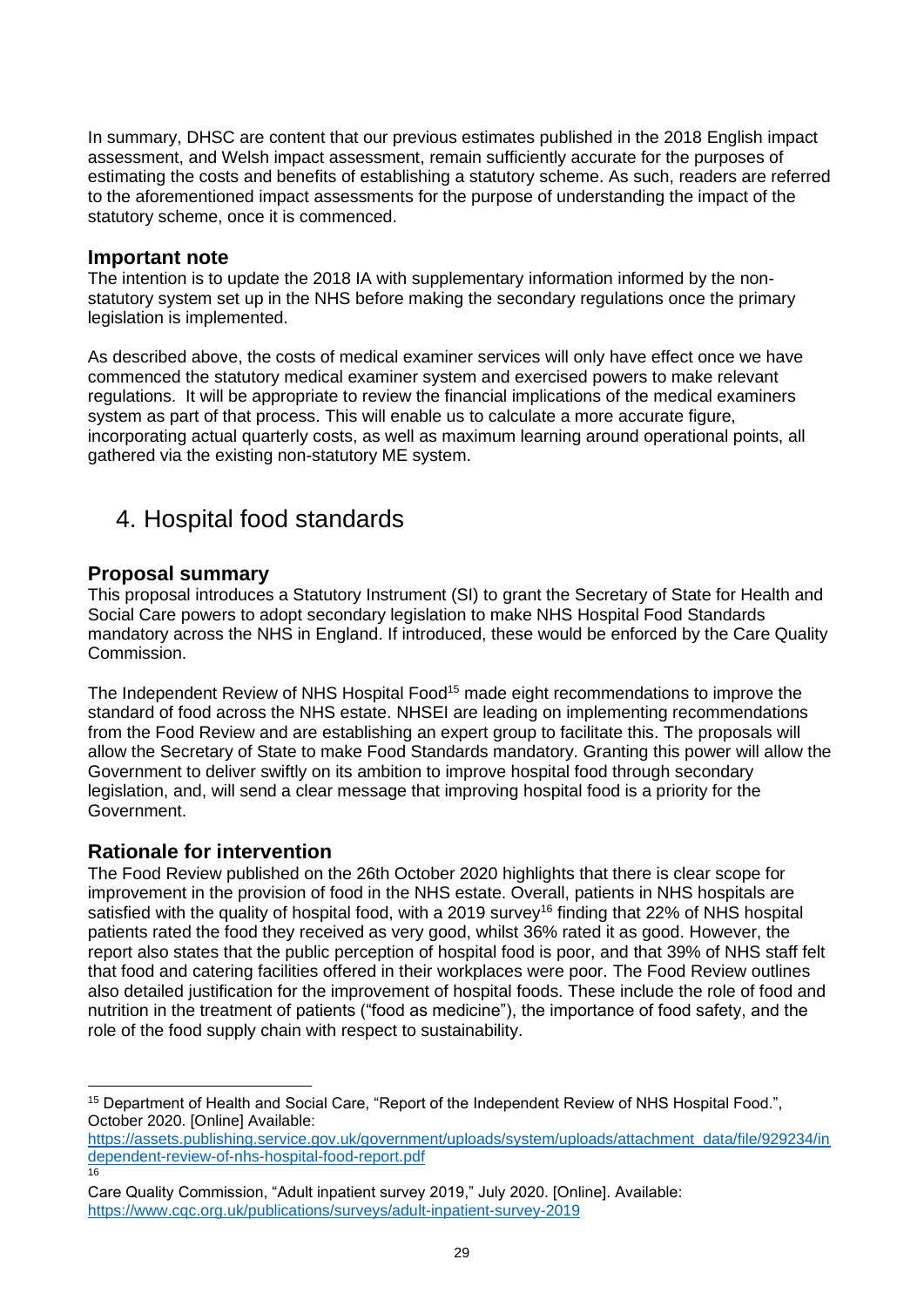The Food Review recommended for improved NHS food and drink standards for patients, staff and visitors to be put on a statutory footing. By granting the Secretary of State for Health and Social Care powers to adopt secondary legislation, this will allow Ministers to deliver swiftly on the Government's ambitions to improve hospital food standards via secondary legislation.

#### **Other policy options considered**

#### **Option 0** - Business as usual (Do nothing)

Under the business as usual (do nothing) option, this statutory instrument would not be introduced. At present, without the proposed reform, changes to food standards would be challenging to implement and measure. Monitoring methods for food targets are already in place but do not go far enough to ensure the highest quality of food standards are carried out by all organisations. Given the recommendations from the Food Review, this was not deemed a viable option as it which would restrict the extent of reform that can be made.

#### **Costs**

The proposal brings forward a statutory instrument which in itself has no direct impact, An Equivalent Annual Net Direct Cost to Business (EANDCB) has not been estimated, as any costs would not be incurred until these powers are exercised. However, it is acknowledged that this primary legislation does grant powers, if exercised, which could entail costs to businesses who provide catering services in hospitals. This may be increased costs to adhere to higher food standards, through for example, requirements to serve more fresh produce in hospital meals. The true extent of these costs or savings cannot be estimated until the use of the power is finalised. In particular, there are additional steps to be completed, such as Public Consultation, which will inform the food standards which may be put in place. A full examination of costs to businesses will be completed at that stage.

Similarly, a Small and Micro Business Assessment (SaMBA) which quantifies the costs to SMBs is not possible at this stage. Current high-level data suggests that 659 contracts across 48 companies associated with the 216 NHS Trusts would be impacted by legislation; however, at this point that impact cannot be clearly defined as the mechanism of secondary legislation that has not been agreed. Any secondary legislation would take into account views and needs of small and micro businesses, and potentially nutritional standards would not impact any organisation, small, medium, or large. Any exemption for small or micro businesses from the regulations would be investigated at the time of secondary legislation being developed, and at that point a SaMBA will be produced.

If the Secretary of State uses the powers granted to him as part of the statutory instrument, then there may be costs for trusts to train staff or to buy equipment to meet the food standards. These costs will be considered as part of an impact assessment if these enabling powers are exercised and secondary legislation is enacted.

#### **Benefits**

The benefits of this proposal are indirect and will depend upon how the enabling powers are exercised. Granting the Secretary of State for Health and Social Care powers to adopt secondary legislation that will implement the national standards for food across the NHS will enable the government to move more swiftly in acting on the recommendations outlined in the Food Review.

#### **Risks**

It should be noted that this proposal introduces enabling powers with a duty to consult stakeholders prior to introducing legislation and does not contain substantive provisions. It is therefore difficult to assess with any certainty what the impact of the measures will be. Any policy that will be implemented using the regulation-making powers provided in this proposal in future will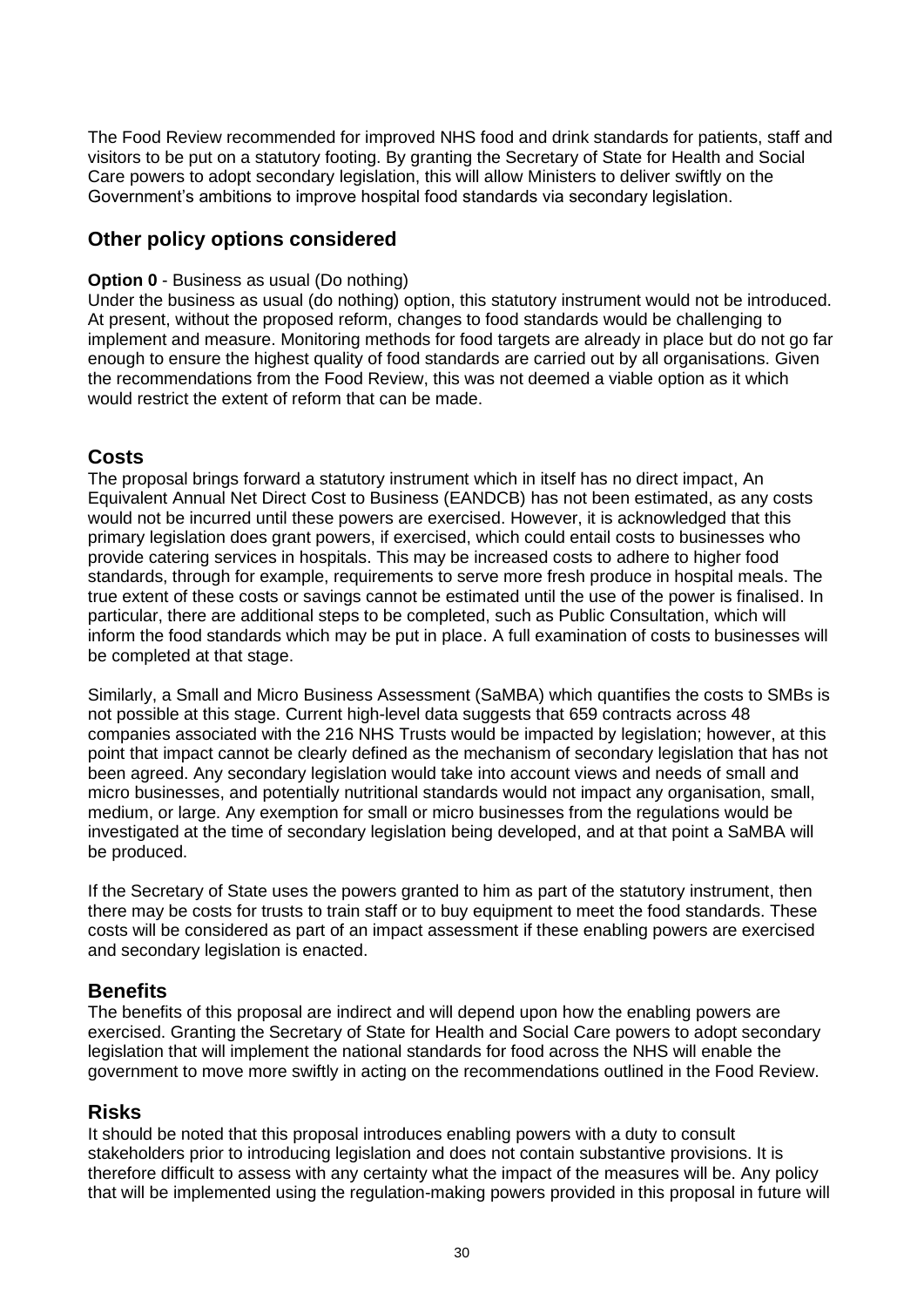be required to develop an impact assessment for the settled policy at the point at which the government is ready to legislate.

#### **Important note**

Any future regulatory policies that intend to introduce secondary legislation via the enabling provision in the Bill will need to be consulted upon and will need to be accompanied by an impact assessment.

### 5. Water fluoridation

#### **Proposal Summary**

The policy intention is to transfer the current Local Authority (LA) responsibilities for water fluoridation schemes to the Secretary of State. The changes proposed will transfer the current powers and duties of LAs in respect of water fluoridation to the Secretary of State, including the power to propose new, variations or terminations to fluoridation schemes, as well as the responsibility for ensuring that schemes are operable and efficient and the duties to consult.

The Secretary of State is already responsible for capital funding, and LAs' current responsibility for revenue funding will, following a period of transition, transfer to the Secretary of State. The Bill will introduce a future flexibility to seek contributions in respect of water fluoridation costs. At present, capital funding responsibilities lie with DHSC and it is not currently intended to change this position. Arrangements will continue to be held and managed by central Government. Water companies are funded under these contracts to install and maintain fluoridation arrangements and their role is unchanged. They are refunded for the revenue and capital costs they incur. Any proposed changes to this arrangement will be subject to regulations, consultation, engagement and assessment of impacts.

There will be a requirement for the Secretary of State to consult on water fluoridation schemes, except in certain circumstances, and the Secretary of State will continue to be responsible, as now, for directly entering into arrangements with water undertakers. Central Government will continue to be responsible for managing contracts with water undertakers and publishing reports monitoring the effects of water fluoridation schemes on the population.

For existing schemes, arrangements with water companies will continue to be held as now by central Government. There will be no significant operational changes to existing schemes. The duty to monitor the effects of water fluoridation schemes on the health of people living in the areas covered by these arrangements, and to produce reports at no greater than four-yearly intervals will remain. This will include the monitoring of health outcomes.

This policy proposal is to reform only the fluoridation regime in relation to England and the effect of the amendments is that the status quo is maintained for Wales, however, the relevant clauses in the Bill will extend and apply to England and Wales - the English Votes for English Laws (EVEL) policy will apply to the provisions. This is a standalone policy and is not dependent on other Bill policies, but it feeds into wider Bill objectives around improving public health via increased integration to drive better outcomes for residents of areas across the nation.

#### **Rationale for intervention**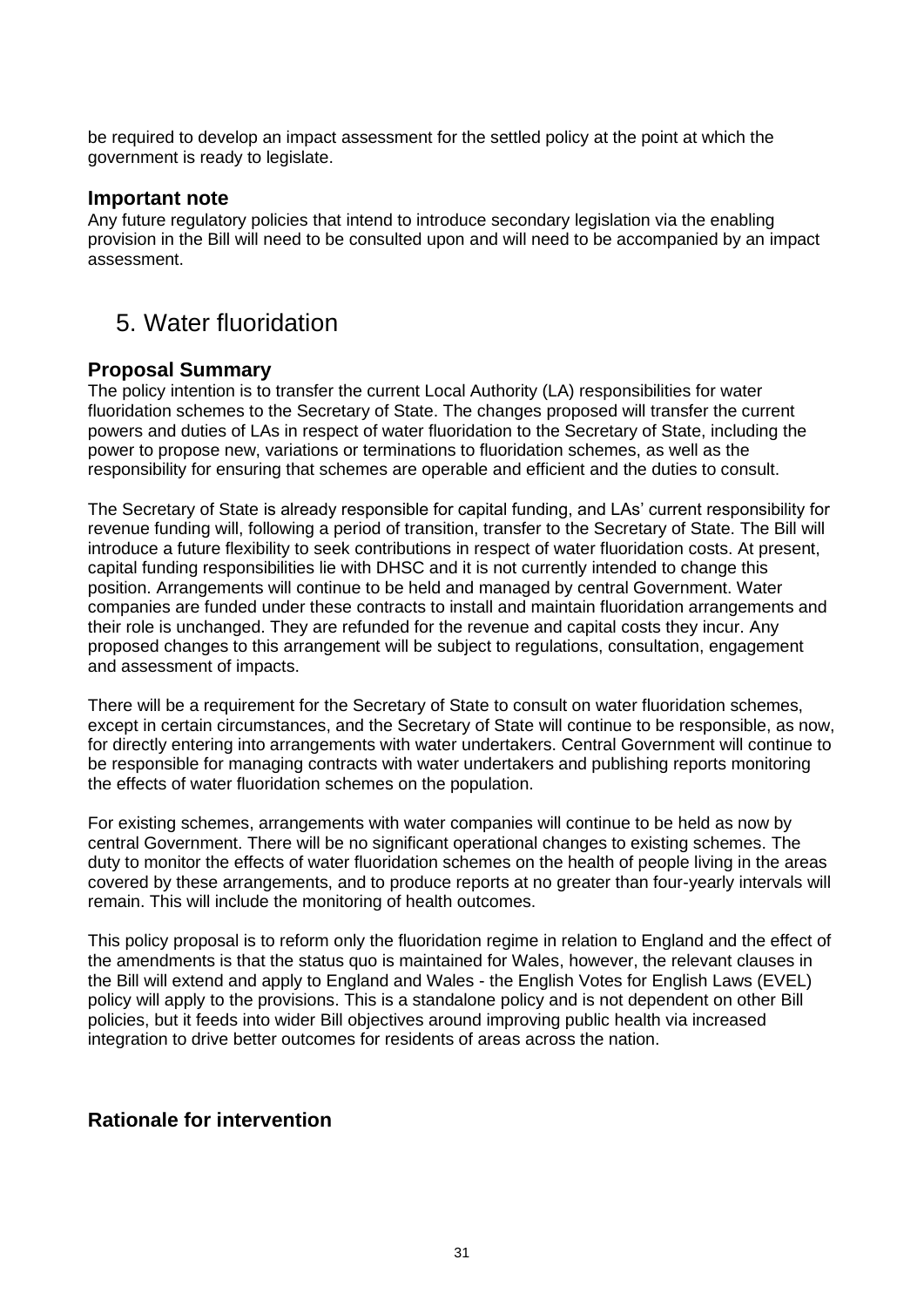Fluoride is widely agreed to be a clinically effective intervention for oral health<sup>17</sup>. Around 70% of five-year-old children live in areas with naturally low levels of fluoride. If they were to drink fluoridated water, then there would be between 17-28% fewer children with tooth decay. Research has shown that drinking fluoridated water benefits children and adults so there could be a significant public health benefit.

Fluoride mitigates the impact of poor diet and/or poor oral hygiene. It can be applied directly to teeth via toothpaste (most toothpastes now contain fluoride) and mouthwash, or professionally applied through varnishes and gels or added to the water supply (water fluoridation). All methods of delivery are effective, but water fluoridation has the strong advantage that no action or change in behaviour is required by the individual or dentist and it has a greater impact on reducing oral health inequalities.

Fluoride is naturally present in drinking water, but apart from a few areas in England, is at too low a level to be effective against tooth decay. A community water fluoridation scheme involves raising the level of fluoride in water to 1mg of fluoride per litre of water (mg/L), the level accepted in the UK to be most effective in reducing tooth decay whilst minimising unwanted effects.

Current community water fluoridation schemes in England serve around 6 million people, resident in 28 upper tier and unitary local authorities, including large areas of the North East and the Midlands. This means about 10% of the population in England currently receive fluoridated water. Whilst fluoride is naturally present in most water supplies, it is only present at an optimum level for dental health in a small number of areas such as Hartlepool and Braintree.

Since 2013 LAs have been responsible for proposing new fluoridation schemes, and for variations and terminations to existing schemes. However, the Secretary of State has the final decision on whether these proposals go ahead. LAs are also responsible for carrying out and funding the actions needed to take forward a proposal. This includes feasibility studies and public consultations. However, in the last 7 years no new schemes have been successfully implemented.

The intended transfer of responsibility for proposing schemes to the Secretary of State recognises that LAs face a number of specific barriers to proposing and leading discussion of new schemes:

- Water flows usually cross LA boundaries and all LAs affected must be invited to take part in the decision-making process. Everyone who is affected by the proposal must be consultedeven if their LA chooses not to take part in the decision-making process. Where multiple LAs are involved in the process this adds procedural complexity and the challenge of establishing consensus across multiple organisations.
- The structure of LAs can add further time and complexity. LAs coordinating the process across more than one decision-making body will face multiple committee stages which creates problems of coordination, particularly if the LAs have different election cycles.
- Cost is another barrier. For an individual LA the cost of feasibility studies and public consultations may be a significant deterrent particularly as LAs have no guarantees that the proposal will be agreed and result in an operational scheme.
- Overall, the existing framework has multiple complex processes built in which, taken together, present a significant barrier for LAs.

#### **Other policy options considered**

<sup>17</sup> Public Health England, "Water Fluoridation: Health Monitoring Report for England 2018", 2018. [Online]. Available:

[https://assets.publishing.service.gov.uk/government/uploads/system/uploads/attachment\\_data/file/692754/W](https://assets.publishing.service.gov.uk/government/uploads/system/uploads/attachment_data/file/692754/Water_Fluoridation_Health_monitoring_report_for_England_2018_final.pdf) [ater\\_Fluoridation\\_Health\\_monitoring\\_report\\_for\\_England\\_2018\\_final.pdf](https://assets.publishing.service.gov.uk/government/uploads/system/uploads/attachment_data/file/692754/Water_Fluoridation_Health_monitoring_report_for_England_2018_final.pdf)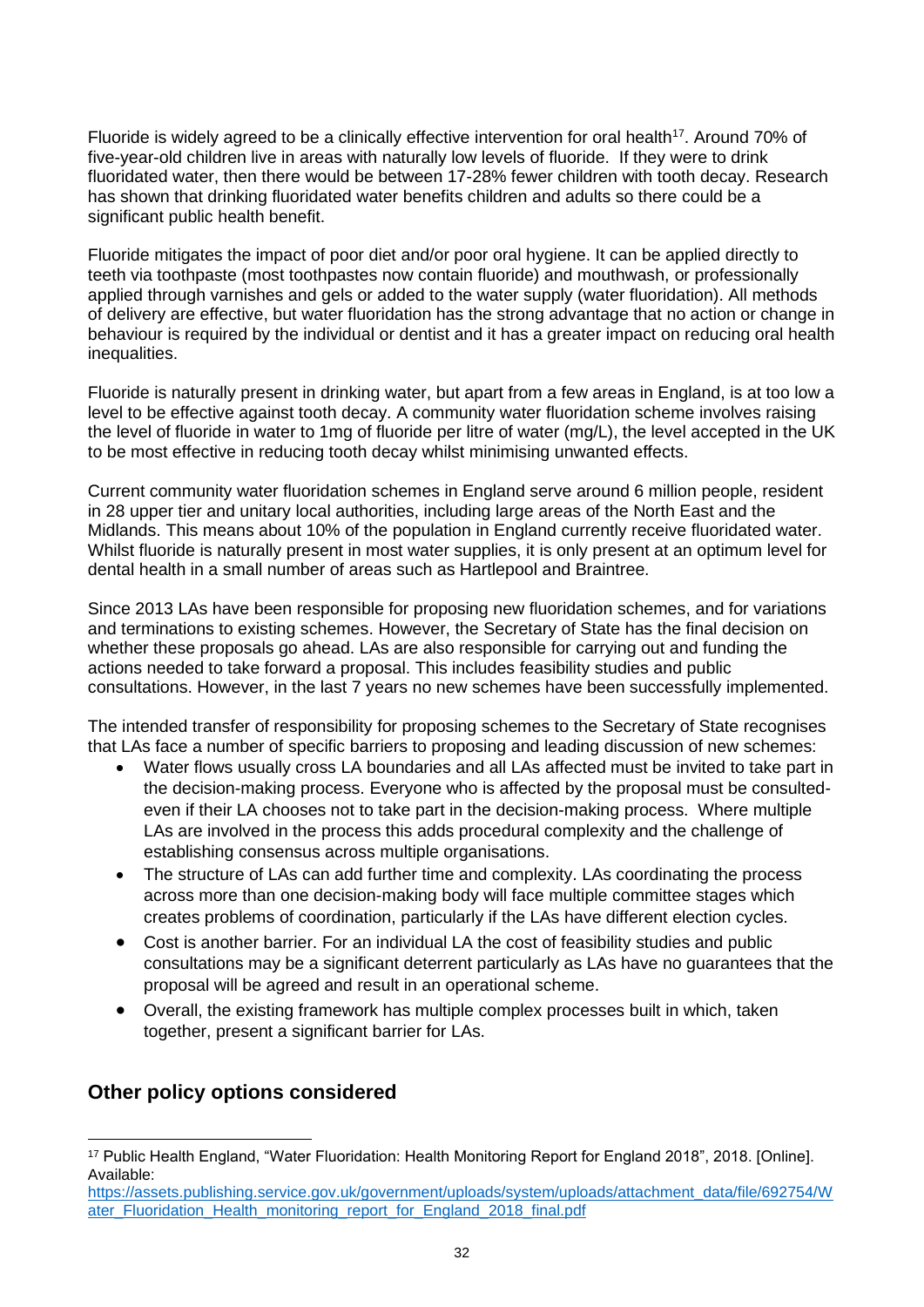The prevention green paper *Advancing our Health: Prevention in the 2020s*, published in July 2019, set out the Government's initial intention to explore the funding barriers to water fluoridation expansion. Transferring LAs' existing responsibilities to the centre was decided following consideration by Ministers as the only way to effectively remove the entirety of barriers facing LAs. The responsibilities of all current parties with a role in water fluoridation are set out in the WIA 1991 and these powers and duties can only be altered by primary legislation. The existing legislation requires amendment to allow:

- The Secretary of State to directly initiate, vary or terminate water fluoridation schemes.
- LAs' powers to be removed.
- A duty for the Secretary of State to consult, the form of which will be open to debate during passage of the Bill.
- Transitional arrangements to require water undertakers currently providing existing fluoridation schemes to transition onto new contracts to enable them to comply with the new legislative regime.
- To enable possible future cost sharing between the Secretary of State and other entities.

#### **Costs**

The costs of existing schemes will not be affected by these proposals, as the proposals simply transfer responsibility for revenue costs (currently estimated to be £3.7m for 2021/22) from LAs to DHSC. This will mean a transfer of costs for existing schemes but no overall increase in costs. Capital costs are already borne by central government (DHSC). The changes include flexibility to allow for future cost sharing with water companies and/or public sector bodies, however, any firm proposals will be subject to regulations, engagement, consultation and assessment of impacts.

The Water Industry Act 1991 places a duty on the Secretary of State for Health to reimburse water companies any costs incurred that are associated with water fluoridation. Therefore, the transfer of responsibilities for existing water fluoridation schemes to the Secretary of State has no direct costs for water companies, and so the Equivalent Annual Net Direct Cost to Business (EANDCB) is zero for this particular aspect of the proposal. However, the proposals would allow for possible future cost sharing with water companies which if exercised, may introduce costs on water companies to fluoridate water. It is not possible to estimate what this cost would be until details of how the power will be exercised are known. Any proposal will be subject to an impact assessment and an EANDCB will be calculated at that stage.

There are 16 statutory water undertakers (i.e. regional monopolies) in England that provide either water services, or both water and sewerage services<sup>18</sup>. There are a number of other regulated companies, including: local companies providing either water or sewerage services or both; water supply and sewerage licensees that offer water and sewerage retail services to business customers; and infrastructure providers delivering large infrastructure projects. However, there are currently no small or micro businesses which would be responsible or in the future for fluoridating water supplies. There is no current intention to exempt any small or micro businesses who may provide water fluoridation from possible future cost sharing. However, were the enabling powers to be exercised, any secondary legislation would take into account views and needs of small and micro businesses, and, any exemption for small or micro businesses from the regulations would be investigated at the time of secondary legislation being developed. At that stage a SaMBA would be produced, and as mentioned at the end of this section, DHSC will continue to engage, as appropriate, with DEFRA and water companies as the proposals develop.

The transfer of responsibilities is intended to streamline and make the process of proposing and consulting on new schemes less burdensome. Decisions on any future schemes will be taken in

<sup>18</sup> Drinking water 2020, The Chief Inspector's report for drinking water in England, 2020, p13. [Online]. Available from: Drinking water 2020 - [The Chief Inspector's report for drinking water in England \(dwi.gov.uk\)](https://cdn.dwi.gov.uk/wp-content/uploads/2021/07/09174358/1179-APS-England_CCS1020445030-003_Chief_Inspectors_Report_2021_Prf_52.pdf) and confirmed by internal analysis from PHE.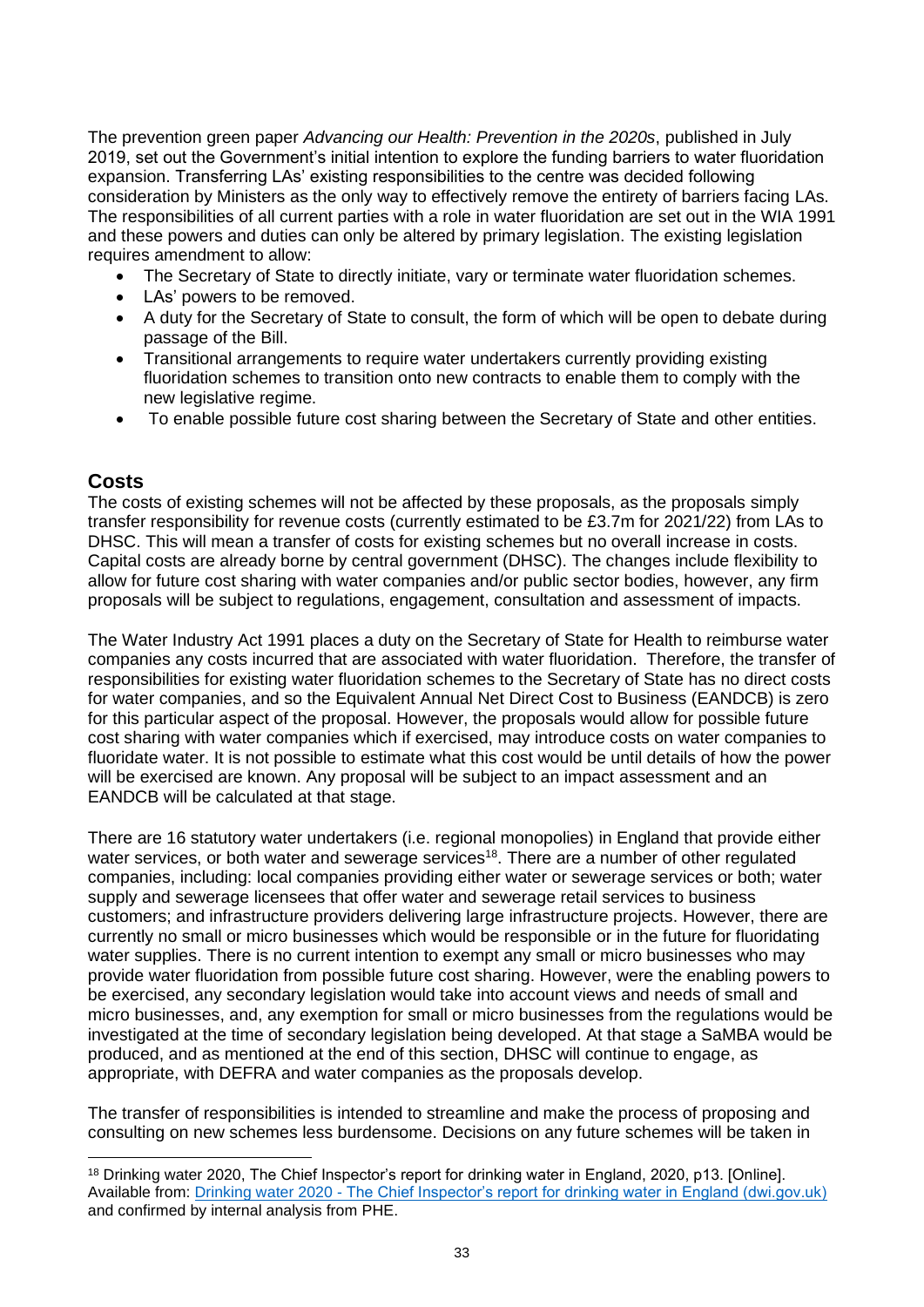the context of wider financial decisions on health and care, including through Spending Reviews. Any transitional costs for LAs will be worked through and identified as part of the new/reverse burdens process led by MHCLG.

#### **Benefits**

The proposals will transfer the power to propose new schemes, variations or terminations to central government and as part of this LAs will no longer be required to undertake consultations or feasibility studies which may generate some savings in terms of reduced resourcing costs. This is in order to reduce the burdens on local authorities and allow for the process to be streamlined. The legislation will preserve the duty to consult on any proposed new schemes or changes to schemes, except in certain circumstances.

#### **Risks and mitigations**

There is a potential risk that, in transferring these powers to the centre, the benefits of greater autonomy are forgone. However, the barriers LAs face in effectively proposing new fluoridation schemes, or in varying or terminating existing ones mean that no new schemes have been established in the past seven years. Transferring these powers to the centre aims to break down these barriers to implementing fluoridation schemes which will have positive public health benefits.

#### **Important note**

The changes remove responsibilities and costs from LAs and will therefore go through MHCLG's reverse burdens process. The officials who lead on this are sighted and the process can run in parallel to legislation.

DEFRA is the other government department with a direct interest (through the role of water companies). The department has, and will continue to engage, the water companies and DEFRA on the proposals as they develop. They are content that the current proposals do not substantively affect the current relationship with the water companies and the Secretary of State for Health and Social Care. However, any decisions to alter the duty to reimburse water companies will alter the relationship between water companies and the Secretary of State and will be subject to regulations, engagement, consultation and assessment of impacts.

## 6. Food information for consumers: power to amend retained EU Law

#### **Proposal Summary**

The retained Regulation (EU) No. 1169/2011 of the European Parliament and of the Council on the provision of food information to consumers ('Regulation (EU) No. 1169/2011') was incorporated into domestic law, carried forward and modified according to the EU (Withdrawal) Act 2018. It sets out requirements on the provision of food information to consumers which includes the labelling of prepacked food and drink in the UK. Due to its status as retained direct principal EU legislation, primary legislation is often required to amend or otherwise, modify the provisions contained within Regulation (EU) No. 1169/2011.

The proposals confers a power on the Secretary of State and Ministers of Scotland and Wales to amend and modify by regulations parts of retained direct principal EU legislation, set out in Regulation (EU) No. 1169/2011. The intention of the power is to broaden the reach for any modifications to Regulation (EU) No. 1169/2011 to those matters that fall within the scope of section 16 (1) (e) of the Food Safety Act 1990. Regulations made under the new power are subject to the affirmative process. This clause therefore allows the Secretary of State and Ministers in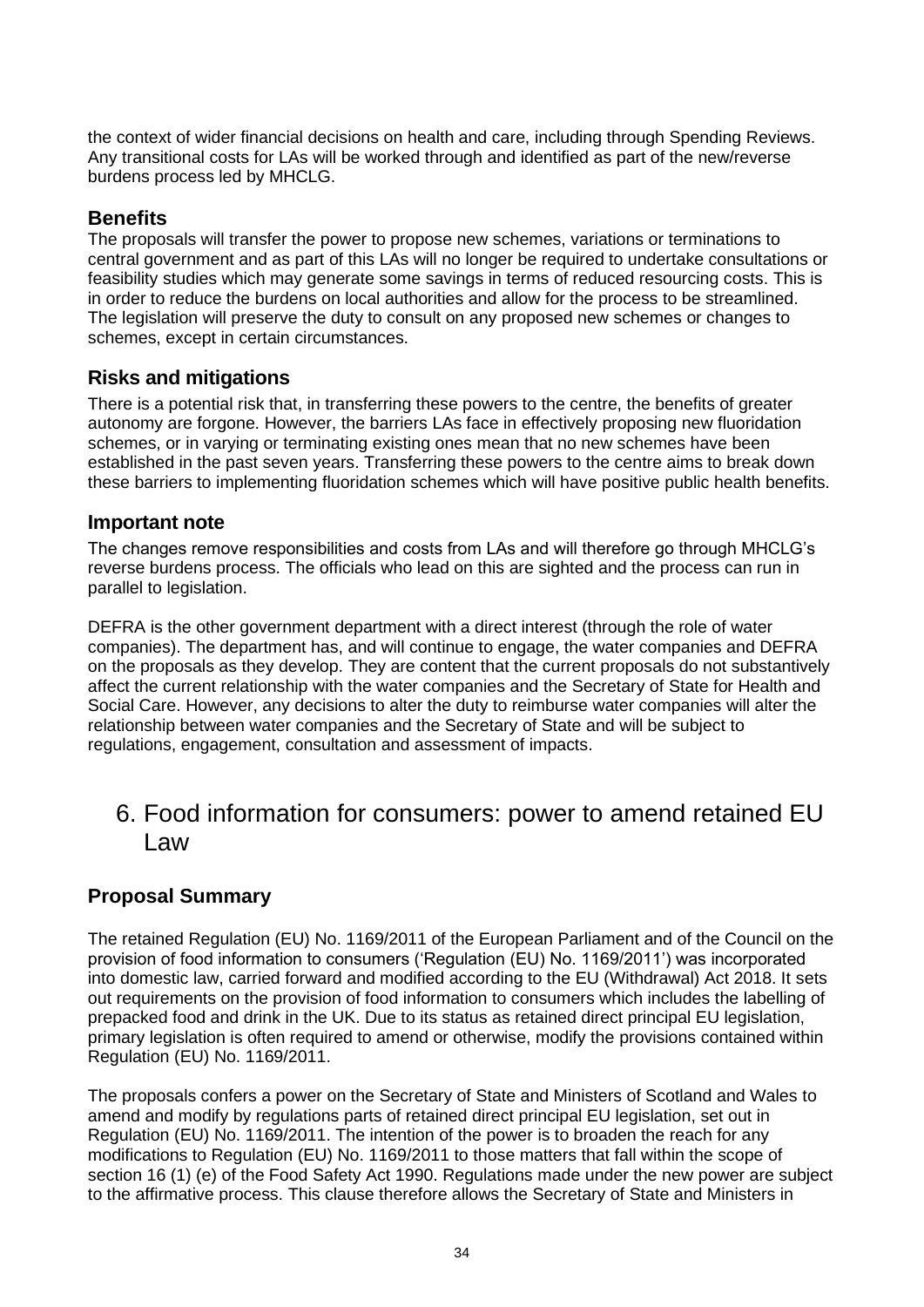Scotland and Wales to implement new policies regarding food information and labelling applicable to their relevant territories.

The new power to amend retained direct principal EU legislation, Regulation (EU) No. 1169/2011 will enable the Secretary of State and Ministers in Scotland and Wales to amend food labelling requirements so they meet the needs of their respective nations. For example, the Government's obesity strategy: 'Tackling obesity: empowering adults and children to live healthier lives'<sup>19</sup> included a commitment to consult on front of pack nutrition labelling and whether to mandate alcohol calorie labelling to help support consumers make healthier choices. If consultations indicate that changes to food and drink labelling and/or presentation is required, this provision will enable Ministers to introduce key policies, whilst retaining a level of scrutiny on any proposed changes. It will also support the alignment of labelling policies across the three nations, by allowing each nation to make changes applicable to their relevant territories.

#### **Other policy options considered**

**Option 0** - Business as usual (Do nothing)

Not taking forward these powers would restrict the extent that reform can be made if consultations indicate that changes to food and drink labelling and/or presentation is required.

#### **Costs**

This proposal provides enabling powers; no immediate impacts are expected as the exercise of powers in the proposals are subject to any secondary legislation which may or may not be implemented in future.  

Costs of any future secondary legislation using this power will likely be the costs associated with businesses having to implement changes to labelling requirements, as well as burden placed on local authorities and the justice system for enforcing it. DHSC will look to align its work on labelling with other government departments, namely DEFRA, where possible.

An EANDCB figure has not been provided as the impact of the proposal will depend upon whether and how the powers are exercised. Any exercising of this power is likely to affect a large number of manufacturers and / or retailers. Depending on how the power is used, there may be familiarisation costs to manufacturers who need to put the new labelling practices into place, as well as greater administrative costs as companies are required to provide more information on their products. This may disproportionately affect smaller businesses where administration costs may account for a larger proportion of their overheads.

DEFRA report that "There were approximately 7,130 micro, small and medium sized enterprises (SMEs) in the food and drink sector with turnover of around £21 billion and 135,000 employees in 2019. In the food sector (excluding beverages) SMEs accounted for 79% of businesses, 27% of employment and 17% of turnover.<sup>"20</sup> This suggests that small and micro businesses, along with medium sized enterprises, account for a significant proportion of food and drink market share. At this stage it is not possible to state whether and the extent to which small and micro businesses will be impacted by any secondary legislation introduced using these powers, as these proposals have not yet been brought forward or finalised. Any secondary legislation would take into account views and needs of small and micro businesses, and by extension any exemption for small or micro businesses from the regulations would be investigated at the time of secondary legislation being developed. At the secondary legislation stage an EANDCB will be calculated as part of an impact assessment, and, a SaMBA will be produced.

<sup>19</sup> DHSC, 'Tackling obesity government strategy', 2020. [Online]. Available from: [https://www.gov.uk/government/publications/tackling-obesity-government-strategy/tackling-obesity](https://www.gov.uk/government/publications/tackling-obesity-government-strategy/tackling-obesity-empowering-adults-and-children-to-live-healthier-lives)[empowering-adults-and-children-to-live-healthier-lives](https://www.gov.uk/government/publications/tackling-obesity-government-strategy/tackling-obesity-empowering-adults-and-children-to-live-healthier-lives)

<sup>&</sup>lt;sup>20</sup> DEFRA, Foot statistics in your pocket: Food chain, 2020. [Food Statistics in your pocket: Food Chain -](https://www.gov.uk/government/statistics/food-statistics-pocketbook/food-statistics-in-your-pocket-food-chain) [GOV.UK \(www.gov.uk\)](https://www.gov.uk/government/statistics/food-statistics-pocketbook/food-statistics-in-your-pocket-food-chain)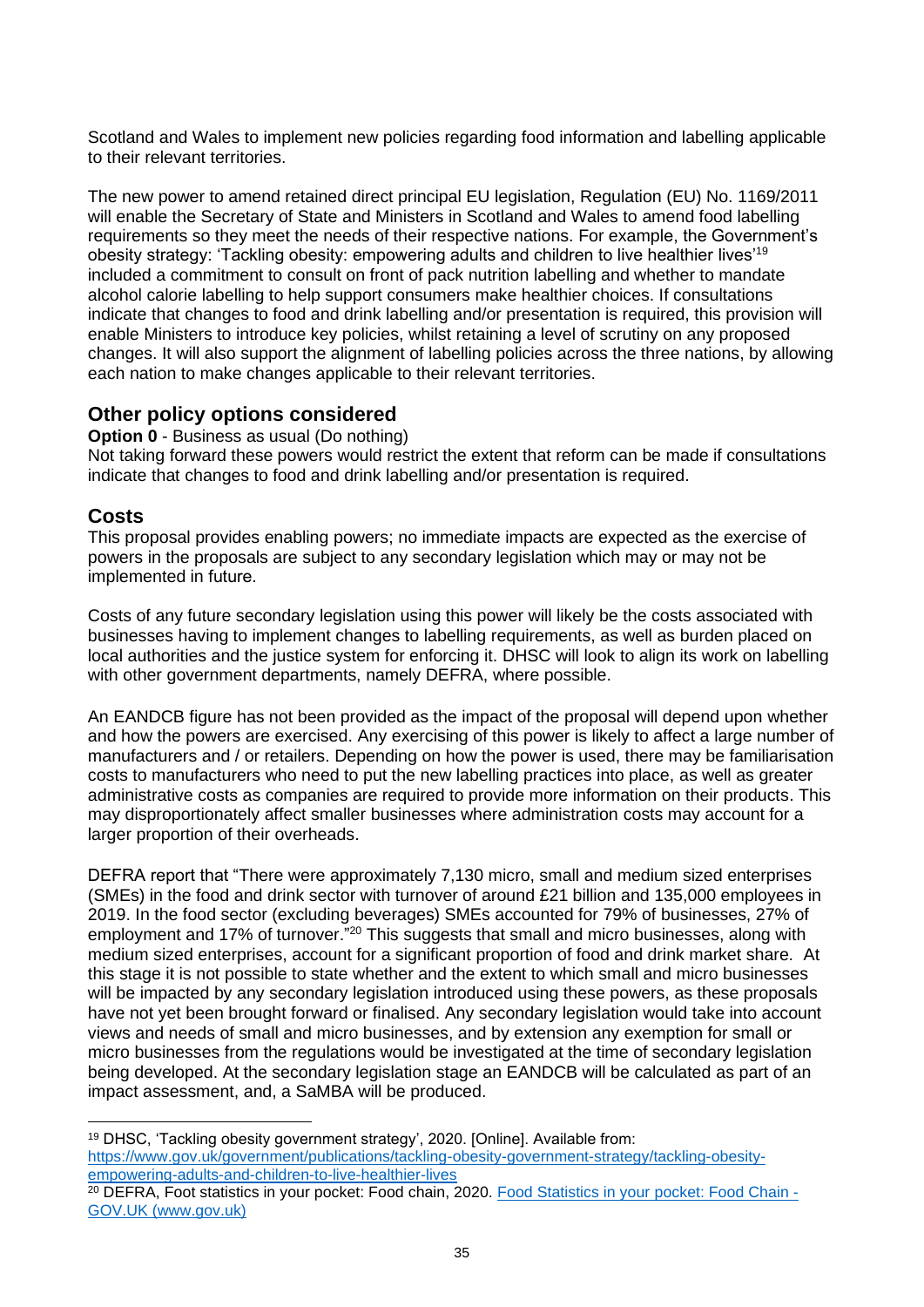Costs may be further influenced by factors such as the extent of the labelling change (major or minor) and length of implementation period. These costs are illustrative and would depend upon if and how the enabling power is used. Any potential wider costs and benefits (such as those on the environment) of future secondary legislation would be covered in an impact assessment.

#### **Benefits**

The Health and Care Bill will grant the flexibility to act on the evidence, once final policy proposals have been fully consulted on. Scientific evidence and consumer needs continue to evolve, and DHSC does not currently have the legislative ability to respond to those changes as and when they occur. Having left the European Union, the Health and Care Bill will allow us to continue to meet consumers' needs in the future.

When secondary legislation is enacted using the enabling powers in this Bill then this will be done in circumstances where the government considers that there is sufficient evidence to support such measures as necessary to improve food information for consumers, potentially resulting in consumers making better informed dietary choices. This may have the spill-over effect of preventing ill health, such as illnesses linked to poor diet such as diabetes or coronary heath failure<sup>21</sup>, and by extension reduce cost to the NHS and public services further down the line<sup>22</sup>. This may not be applicable for all possible regulations introduced using the power, and because the details of possible secondary legislation have not yet been finalised, it is not possible to give greater detail on the possible benefits of the regulations which may be enacted using this enabling power.

#### **Risks**

It should be noted that this proposal introduces enabling powers and does not contain substantive provisions. At this stage, it is therefore difficult to assess with any certainty what the impact of the measures will be. For example, the government is consulting on whether to introduce changes to its front of pack nutrition labelling scheme and introducing calorie labelling requirements on alcoholic drinks, but the detail of those final proposals is not yet settled, and hence it is not possible to assess their impacts. At the point the government is ready to legislate using the regulationmaking powers provided in this proposal, industry will be consulted, and a detailed impact assessment will be produced for the settled proposals.

#### **Important note**

Any future regulatory policies that intend to introduce secondary legislation via the enabling provision in the Bill, will need to be consulted upon and will need to be accompanied by an impact assessment. Since changes to Regulation (EU) No. 1169/2011 will require an affirmative process, any policies using this power will be scrutinised and approved by both Houses of Parliament.

### 7. Reciprocal healthcare arrangements with Rest of World countries

#### **Proposal summary**

This legislation will provide the UK government with the powers to fund and arrange for healthcare abroad and to implement reciprocal healthcare arrangements with countries outside the EEA and Switzerland ('Rest of World countries'). Under the current legislation, the UK is limited to

<sup>21</sup> NHS, Obesity (web page). Available from: <https://www.nhs.uk/conditions/obesity/>

<sup>22</sup> DHSC, *Advancing our health: prevention in the 2020s – consultation document*, (2019). [Online]. Available from: [https://www.gov.uk/government/consultations/advancing-our-health-prevention-in-the-](https://www.gov.uk/government/consultations/advancing-our-health-prevention-in-the-2020s/advancing-our-health-prevention-in-the-2020s-consultation-document)[2020s/advancing-our-health-prevention-in-the-2020s-consultation-document](https://www.gov.uk/government/consultations/advancing-our-health-prevention-in-the-2020s/advancing-our-health-prevention-in-the-2020s-consultation-document)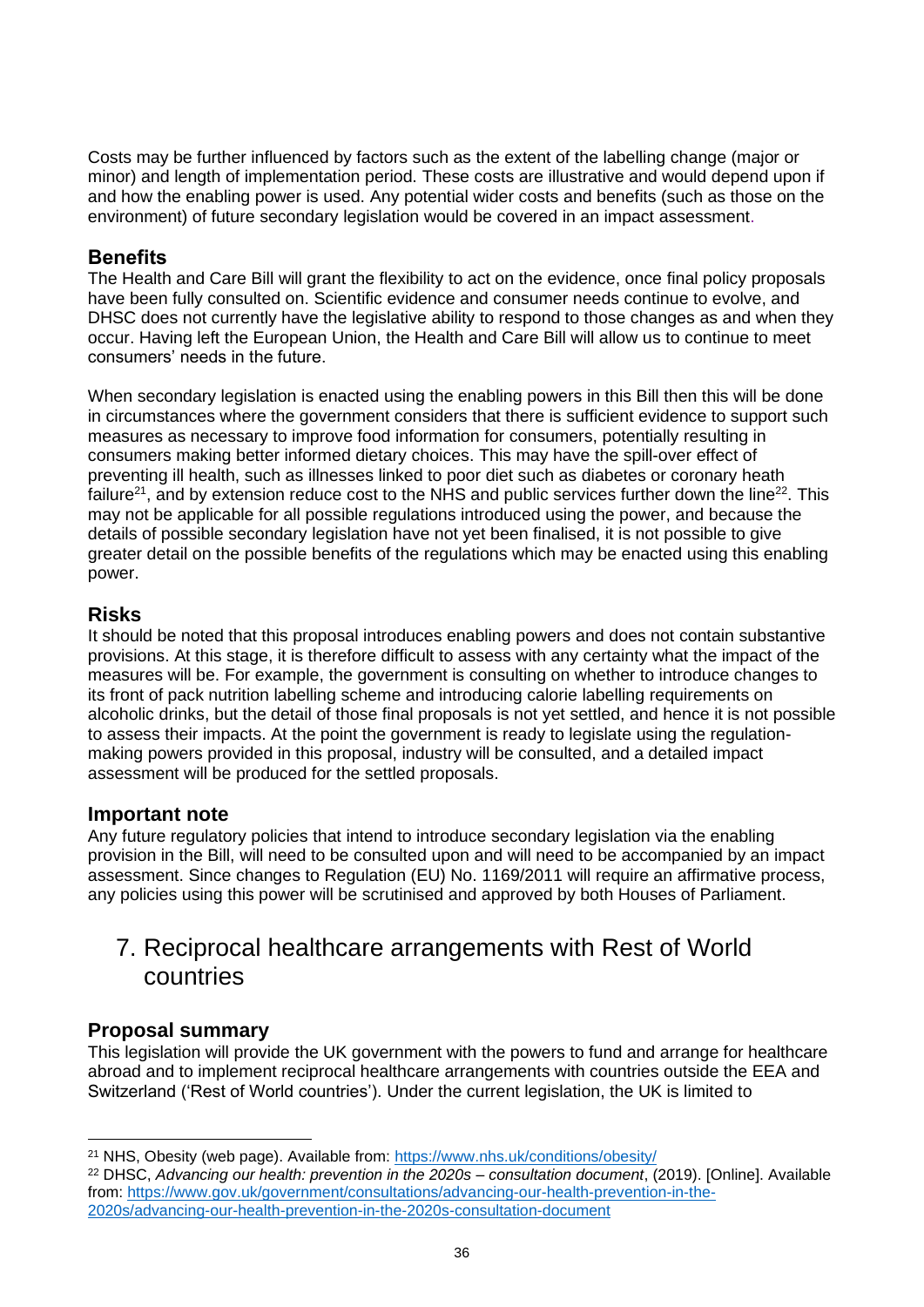implementing comprehensive reciprocal healthcare arrangements with the EU, EEA, EFTA blocs or their Member States.

The UK has multiple reciprocal healthcare agreements outside of the EU, EEA and EFTA, with countries such as Australia and New Zealand. However, without financial reimbursement or data sharing mechanisms, these agreements are limited in scope and reach and take the form of simple equal treatment or waiver agreements. The proposal will enable the government to strengthen existing agreements and to implement new comprehensive reciprocal healthcare agreements with Rest of World countries, subject to negotiations.

We are proposing to amend the Healthcare (European Economic Area and Switzerland Arrangements) Act 2019 to extend its territorial scope to Rest of World countries.

This proposal has no immediate impacts as the exercise of powers are subject to the negotiation of future reciprocal healthcare arrangements with Rest of World countries.

#### **Rationale for intervention**

Establishing reciprocal healthcare agreements with Rest of World countries is in line with the government's Global Britain strategy, looking to invest and strengthen the UK's relationships with countries across the globe and strengthen international healthcare cooperation.

Comprehensive reciprocal healthcare agreements with Rest of World countries could offer benefits for UK residents when they travel abroad for tourism or short-term business purposes. Such agreements make healthcare in other countries more accessible and can support individuals with long-term conditions who usually pay higher travel insurance premia or face difficulties in getting comprehensive insurance cover. They can also foster closer collaboration on healthcare with our international partners, supporting improved health outcomes for all.

#### **Other policy options considered**

#### **Option 0** - Business as usual (Do nothing)

Not taking forward these powers would mean that the UK is limited to implementing comprehensive reciprocal healthcare arrangements with the EU, EEA, EFTA blocs or their Member States. This would restrict the government's ability to strengthen existing agreements and to implement new comprehensive reciprocal healthcare agreements with Rest of World countries, subject to negotiations. Agreements with other countries would be limited to either: i)waiver agreements, where any fees associated with accessing the healthcare system are waived at the point of access and there is no provision made for the costs incurred to be reimbursed or ii) an agreement for equal treatment, whereby visitors to a country have the same access to healthcare as the residents of that country, facing the same fees and/or exemptions as regular users of the system.

#### **Costs**

As this proposal introduces enabling powers, there are no costs associated with its introduction. Any policy using the regulation-making powers provided in this proposal as well as future agreements which will be implemented under the proposed powers will be subject to a new impact assessment as appropriate.

While the expected costs of implementing new Rest of World reciprocal healthcare agreements are currently unknown, the following types of costs could occur depending on the content of future agreements:

- Costs to the UK government to reimburse other countries' governments for healthcare provided to UK residents while travelling abroad and to administer the system.
- Costs to the NHS in terms of forgone income where the agreements result in lower tariff charges in England for Rest of World residents receiving NHS treatment than currently.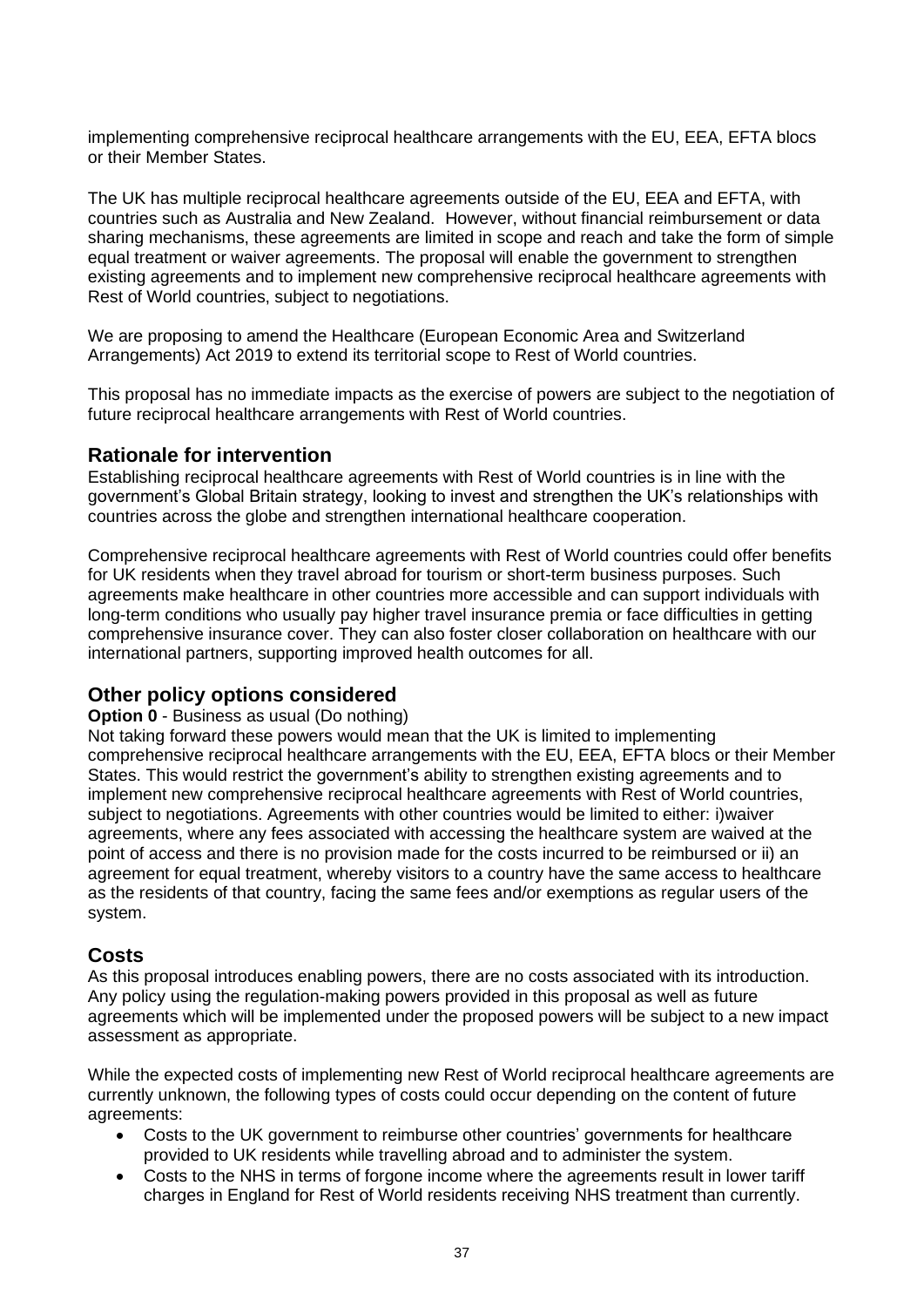There may also be increased demand for NHS services if visitors are entitled to treatment when visiting the UK. This is because the likelihood may increase of visitors using the NHS for needs-arising treatment during their visit compared to if they were directly charged for treatment, although the impact is expected to be minimal.

- Until the details of the reciprocal healthcare agreements are finalised, it is not possible to produce an Equivalent Annual Net Direct Cost to Business figure, nor is it possible to identify whether small or micro businesses would be disproportionately affected. An EANDCB and SaMBA will be completed when reciprocal healthcare arrangements are introduced via secondary legislation.
- Were a reciprocal healthcare arrangement to be introduced, the types of businesses impacted may be travel insurance companies as lower premiums and reduced income from excess payments may result in forgone profit for insurance companies. Furthermore, businesses who have staff that travel abroad may be affected, although the impact on these firms is expected to be small as savings stem from cheaper travel insurance premia.
- There is the potential for reciprocal healthcare agreements to affect trade in goods and services. The nature of these impacts will not be fully understood until details of the reciprocal healthcare agreements are finalised. DHSC will engage with the Department for International Trade when reciprocal healthcare arrangements are being agreed with rest of world countries to fully examine these impacts in line with Better Regulation guidance.

#### **Benefits**

As noted above, as an enabling measure, there are no direct benefits arising from the power coming into force. Any benefits associated with the power being used will be subject to future analysis. As an indication, the types of benefits that could arise from reciprocal healthcare agreements are:

- Cost recovery rates for the NHS may be improved due to the introduction of a reimbursement mechanism which means that healthcare costs could be covered by governments instead of direct charging. The UK government will therefore receive income for the treatment of residents from other countries (though this may be offset against the NHS costs of providing the treatment depending on the agreements).
- Incorporating reimbursement/data exchange mechanisms to facilitate reimbursement into new or updated existing agreements will allow for improved monitoring and evaluation of the cost-effectiveness of these agreements over time. Existing waiver agreements do not routinely include accurate data exchange, limiting our ability to evaluate the effectiveness of these arrangements.
- There may also be operational savings to the NHS from reduced administration costs required to administer the current system of directly charging patients.
- Savings to individuals, including avoided costs of paying directly for healthcare treatment abroad, lower travel insurance premiums and increased ease and convenience of travel.
- If agreements cover treatment for certain long-term conditions, it will be easier for these groups of people to travel, improving equality of opportunity. Treatments such as kidney dialysis, oxygen and antenatal care have been covered by the UK's reciprocal agreement with the EU.
- UK businesses, charities and the UK government may benefit from reduced costs when providing travel insurance for business trips due to the likelihood that insurance premiums might be reduced.
- Revisiting existing agreements would also support broader healthcare cooperation and diplomacy, especially with our closest allies (e.g. British Overseas Territories, Crown Dependencies, Commonwealth countries).
- Widening the scope of agreements could encompass other areas of strategic interest, including on wider healthcare cooperation. This could build on existing relationships and dialogues, including on COVID-19.

#### **Risks**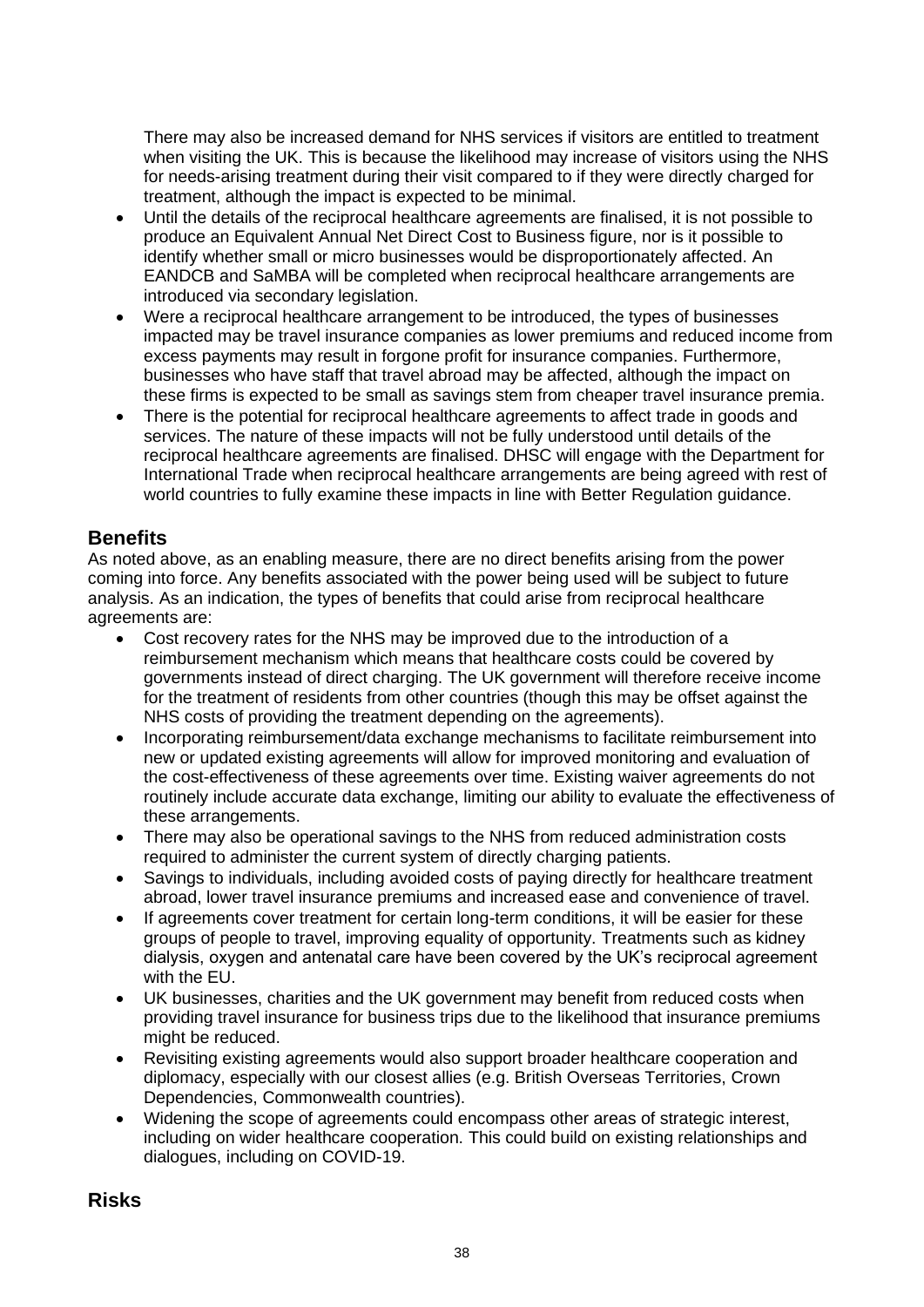It should be noted that this proposal is an enabling measure and does not contain substantive provisions in relation to the content of future reciprocal healthcare agreements with Rest of World countries which will be subject to negotiations. It is therefore difficult to assess with any certainty what the impact of the measures will be.

#### **Important note**

An impact assessment will also be conducted for any new reciprocal healthcare agreement with Rest of World countries.

Ahead of future agreements there would also be extensive engagement with stakeholders as appropriate on the feasibility and impact of any proposed arrangements.

8. Powers allowing further products to be centrally stocked and supplied free of charge to community pharmacies without the need to reimburse them under the standard NHS arrangements

#### **Proposal Summary**

This amendment adds to Section 164 of the NHS Act 2006 and Section 88 of the NHS (Wales) Act 2006 enabling regulations to be made that would allow no reimbursement under the standard NHS arrangements for certain products centrally stocked and supplied free of charge to community pharmacies. This adds to the pre-existing exemption introduced in 2017 for unlicensed medicines, more commonly known as 'specials'.

#### **Rationale for Intervention**

Without this provision, the only practical way to achieve this on a secure legal footing would be to for the NHS to sell stock to wholesalers. These wholesalers would in turn sell to community pharmacies who are reimbursed by the NHS. Such an approach would be inefficient compared to supplying the products directly, as there is an additional step in the supply chain which may entail costs (such as resource costs to community pharmacies purchasing products from wholesalers). Therefore, where it is deemed appropriate this amendment proposes to allow further exemptions from the obligation to reimburse pharmacies for products to centrally stocked and supplied free of charge to community pharmacies This proposal is enabling, and the exact circumstances of when the powers may be used (if any) have not been finalised.

#### **Other policy options considered**

**Option 0** - Business as usual (Do nothing)

Not taking forward these powers would restrict the extent that reform can be made if it is identified that changes to the provision of certain medical products is required.

#### **Costs**

This proposal provides enabling powers; no immediate impacts are expected as the exercise of powers in the proposals are subject to any secondary legislation which may or may not be implemented in future. Were the powers to be exercised, we anticipate that the main costs would fall on actors within the medicines supply chain, for example, if the role of wholesalers in the supply chain changed from the role of a purchaser to a purely logistical role. Due to the limited cases where these powers are likely to be exercised, any potential costs are also likely to be limited.

To provide some additional context with a simplified model of the medicines supply chain, medicines flow from manufacturers to pharmaceutical wholesalers to end points, such as hospitals and pharmacies, who in turn supply to patients. There are approximately 1,500 registered pharmaceutical wholesalers, but only a very small number are considered a 'full line wholesaler'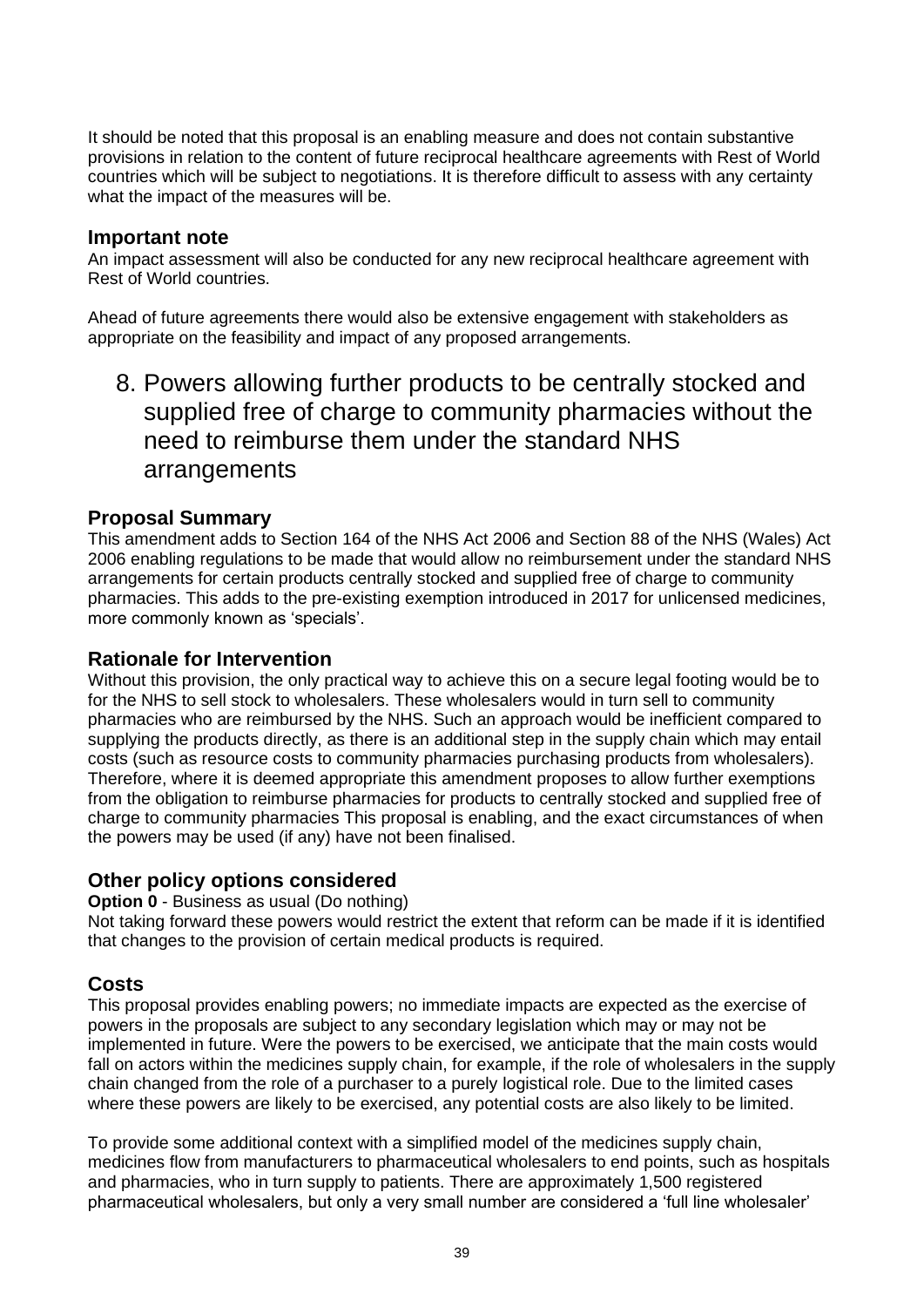(i.e. they sell nearly all medicines). There are also specialist wholesalers, for example those who deal with hospital only medicines, unlicensed medicines, generics or appliances. Additionally, some have a wholesaler dealer's license because they are, for example, a pharmacy or a hospital but do a small amount of wholesaling as part of their business. To give an idea of the size of the market, in primary care alone, one of the main 'full-line' wholesalers will normally make two deliveries a day to each of the 11,200 community pharmacies, and the total spend in primary care is approximately £5.2 billion of branded medicines, £3.2 billion of generic medicines and £1.2 billion of appliances annually. When the wholesalers sell to pharmacies, they sell at more than the price they purchased them at to pay for the distribution and a profit margin. However, there are some medicines (mainly brands) where the manufacturer sells directly to the pharmacy/hospital and procure a logistic service from the pharmaceutical wholesalers.

This amendment is an addition to a pre-existing exemption with a legal precedent. The changes are restricted to vaccinations and immunisations, medicinal products used for the prevention or treatment of disease in a pandemic, and associated products such as diluents and syringes. Although it is not possible to predict the future scenarios where we may consider this option, we do not anticipate that this will be a significant number of products when compared to the total number of products delivered by wholesalers (there are over 10,000 products listed in the NHS Business Service Authority's Dictionary of Medicines and Devices). The aim of the provision is not to radically change NHS pharmaceutical service provision or payment mechanisms to community pharmacies or the pharmaceutical supply chain that they use. The aim is to strengthen the legal basis for scenarios when the usual supply routes are bypassed. As a result, the specific products for which this power may be used have not been decided, meaning estimating a quantified impact of the proposal is not possible. For example, without knowing the particular medicine (or the level of margin associated with it), it is not possible to state how many units of the product may be provided centrally, and hence the scale of impacts on the wholesaler sector.

The impact on pharmaceutical wholesalers would vary according to the proposed scenario, in the case of a new vaccine or treatment such as COVID vaccinations the stock, supply and associated business is entirely new and therefore does not deprive or interfere with pre-existing market conditions in the sector. In the case of an existing vaccine or treatment, depending on the exact nature of the alternative arrangements, distributors will still be needed to deliver the product to pharmacies. Pharmaceutical wholesalers may undertake this function although this will be under the terms of contracts performing the role of logistics suppliers rather than purchasers. While pharmaceutical wholesalers in general might not lose out, particular pharmaceutical wholesalers may potentially lose out while others may benefit, dependant on which pharmaceutical wholesalers might have bought the stock under the traditional model and which pharmaceutical wholesalers perform the role of logistic suppliers for centrally secured stock.

To take a counterfactual example, one such approach could see DHSC putting out to tender to a number of vaccine suppliers as a direct contract to supply seasonal influenza vaccines. The vaccine would be paid for centrally by the government as a split agreement award with either a small number of manufacturers or all manufacturers, according to the tendering process. The annual NIC for flu vaccinations is valued at £27.9 million (2020/2021 flu season) wholesalers would currently earn a margin out of this when they sell it to pharmacies. As outlined above, rather than denying wholesalers the business this would be recalibrated as per the contracts agreed with the government with the additional benefit to wholesalers of reduced risk due to wastage of expired stock, particularly applicable to this example due to the seasonal nature of flu vaccinations.

Although it is not possible to determine at this stage the specific circumstances and therefore number of products when this exemption may be used, it is anticipated that this would be small, and a full impact assessment, including an assessment of costs to businesses (EANDCB) and small and micro businesses (SaMBA), would be conducted to accompany each regulatory change as they are required.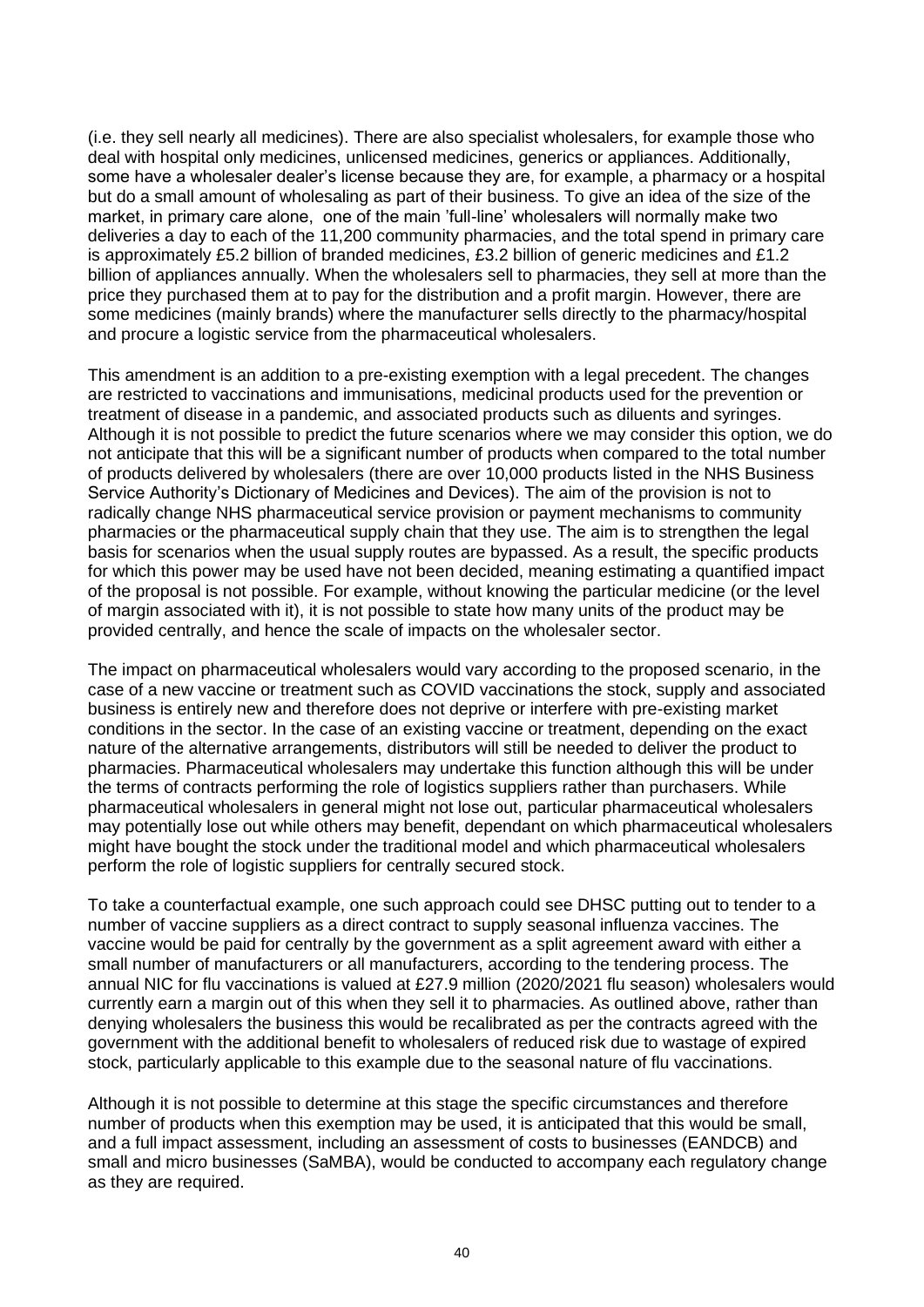#### **Benefits**

Overall, it is anticipated that the proposed amendment would result in benefits to the NHS, as an efficient alternative option to distribute vaccinations or treatments connected to a pandemic when the usual supply routes need to be bypassed.

#### **Risks**

This amendment is enabling only and as such would require regulations to be made to allow any of the proposed products to be supplied in this way. Therefore, aside from counterfactual examples it is not possible to accurately predict what the impacts will be.

### **Glossary**

| <b>CHM</b>    | <b>Commission on Human Medicines</b>                    |
|---------------|---------------------------------------------------------|
| <b>EANDCB</b> | <b>Equivalent Annual Net Direct Cost to Business</b>    |
| <b>IMMDSR</b> | Independent Medicines and Medical Devices Safety Review |
| LA            | <b>Local Authority</b>                                  |
| <b>MAH</b>    | <b>Marketing Authorisation Holders</b>                  |
| <b>MHRA</b>   | Medicines and Healthcare products Regulatory Agency     |
| <b>NHSEI</b>  | NHS England and NHS Improvement                         |
| SaMBA         | <b>Small and Micro Business Assessment</b>              |

© Crown copyright 2022

Published to GOV.UK in pdf format only.